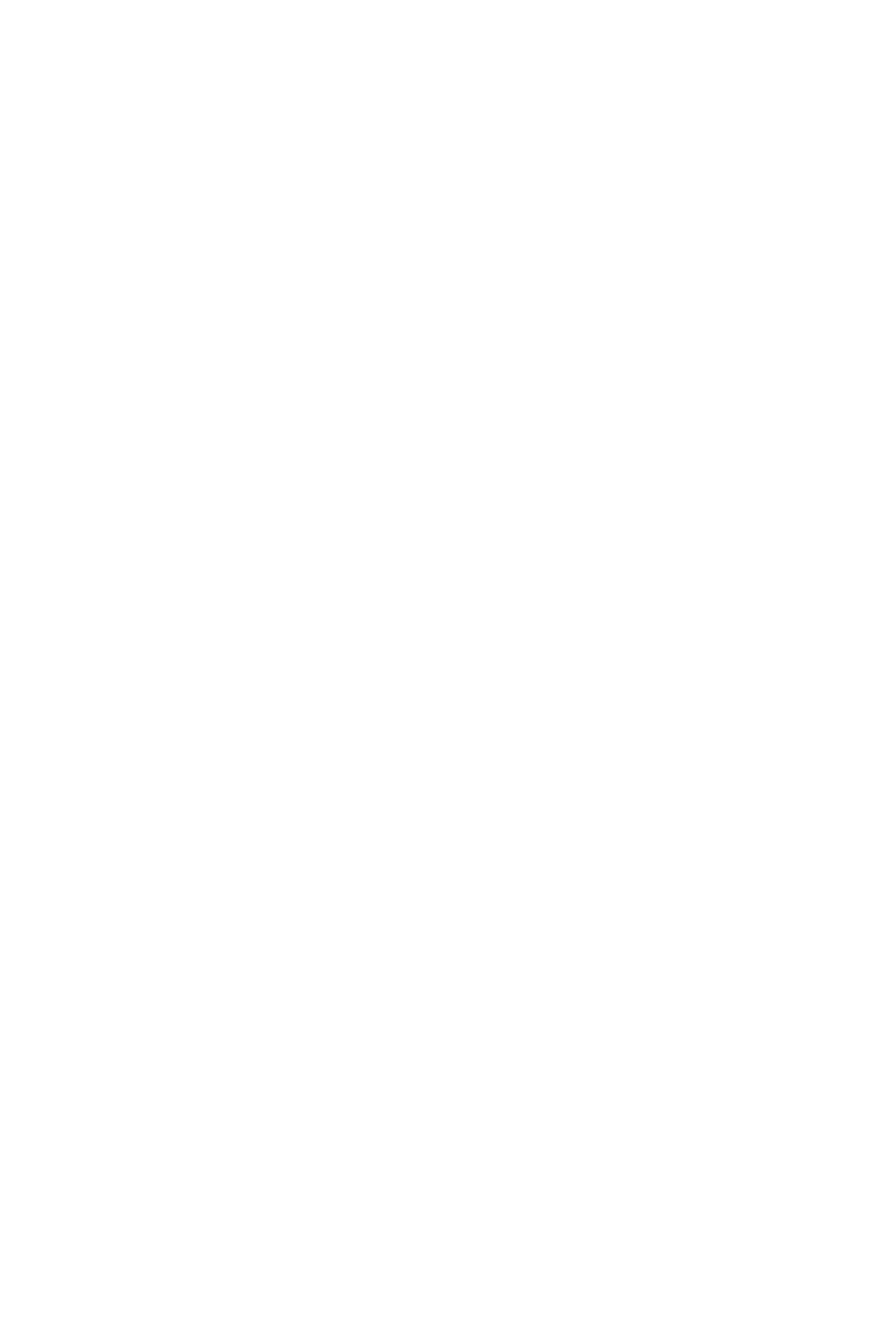Cover: Map of the Hawaiian Islands made by the U.S. Exploring Expedition in 1841.

# A SPECIAL PUBLICATION OF THE RECORDS OF THE HAWAII BIOLOGICAL SURVEY FOR 2001–2002

# RESEARCH PUBLICATIONS OF BISHOP MUSEUM

ISSN 0893-1348 Copyright © 2003 by Bishop Museum Research publications of Bishop Museum are issued irregularly in the following active series:

- *Bishop Museum Occasional Papers*. A series of short papers describing original research in the natural and cultural sciences. Publications containing larger, monographic works are issued in six areas:
- *Bishop Museum Bulletins in Anthropology*
- *Bishop Museum Bulletins in Botany*
- *Bishop Museum Bulletins in Entomology*
- *Bishop Museum Bulletins in Zoology*
- *• Bishop Museum Bulletins in Cultural and Environmental Studies*
- *• Pacific Anthropological Reports*

Institutions and individuals may subscribe to any of the above or purchase separate publications from Bishop Museum Press, 1525 Bernice Street, Honolulu, Hawai'i 96817-0916, USA. Phone: (808) 848-4135; fax: (808) 848-4132; email: press@bishopmuseum.org.

The Museum also publishes *Bishop Museum Technical Report*s, a series containing information relative to scholarly research and collections activities. Issue is authorized by the Museum's Scientific Publications Committee, but manuscripts do not necessarily receive peer review and are not intended as formal publications.

Institutional libraries interested in exchanging publications should write to: Library Exchange Program, Bishop Museum Library, 1525 Bernice Street, Honolulu, Hawai'i 96817-0916, USA; fax: (808) 848-4133; email: libex@bishopmuseum.org.

See our website for more information and ordering: • http://www.bishopmuseum.org/press/



# BISHOP MUSEUM

The State Museum of Natural and Cultural History 1525 Bernice Street Honolulu, Hawai'i 96817-2704, USA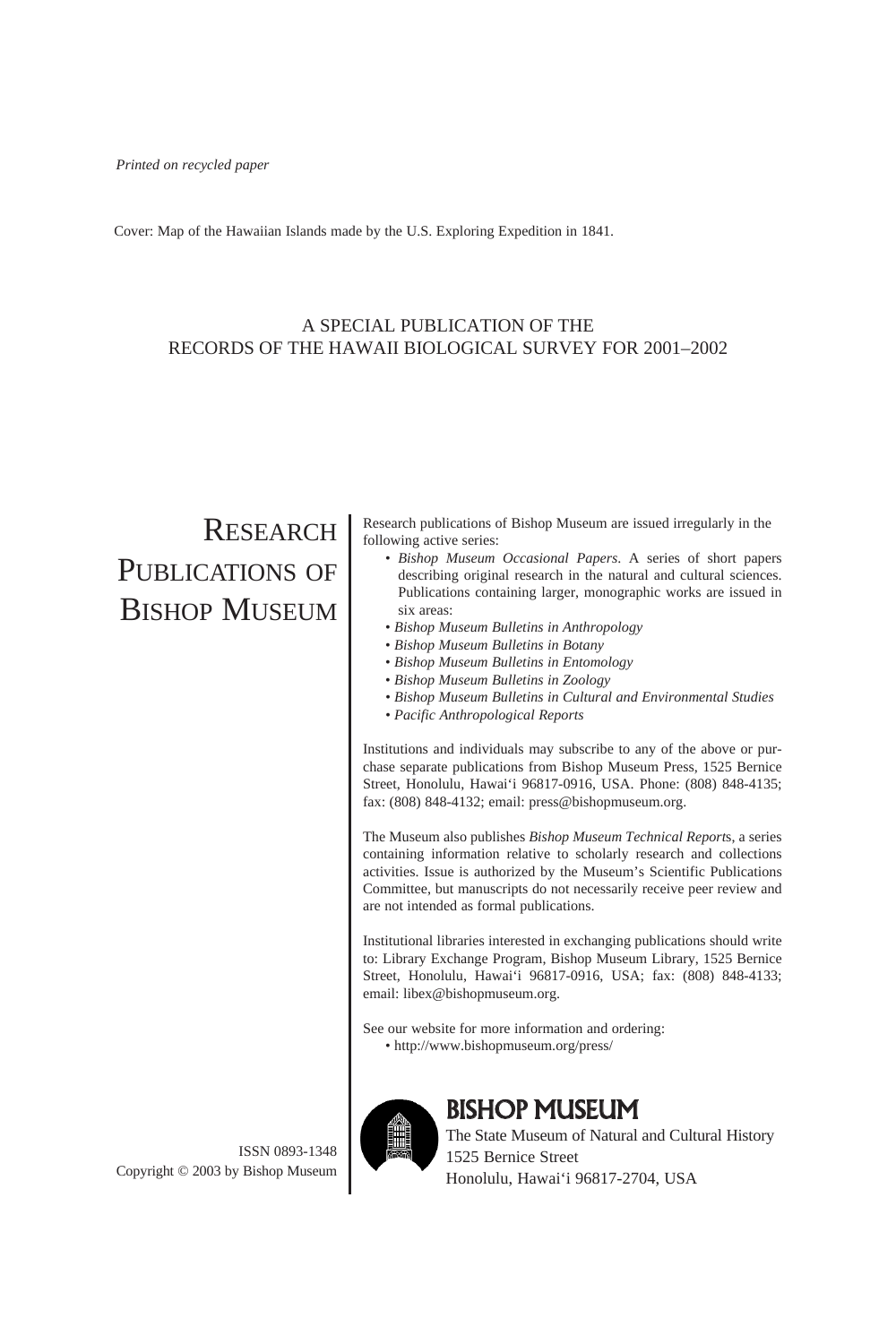# **Hawaii's Biodiversity**: **A Detailed Assessment of the Numbers of Species in the Hawaiian Islands**

LUCIUS G. ELDREDGE2 AND NEAL L. EVENHUIS

(Hawaii Biological Survey, Bishop Museum, 1525 Bernice Street, Honolulu, Hawai'i 96817-2704, USA; e-mails: psa@bishopmuseum.org; neale@bishopmuseum.org)

#### **Background**

The Hawaiian Islands have long been known to harbor an extremely diverse and speciose assemblage of plants and animals found nowhere else on Earth. Its extreme isolation from continental source areas, its possession of high islands with virtually every ecosystem except arctic tundra, and its geologic youth have lured biologists from all corners of the globe to research this "living laboratory of evolution". Only in Hawai'i can one find stinkless stinkbugs, nettle-less nettles, no-eyed big eyed spiders, numerous flightless flies, and carnivorous caterpillars.

Confounding this incredible biodiversity and the numerous examples of speciose groups of plants and animals is the unfortunate moniker that Hawai'i has garnered as the extinction capital of the world. Hawai'i overwhelmingly has more species extinctions per square area of land than anywhere else on the globe. Land snails and birds have taken the biggest hits over the millenia with the loss of numerous species of the endemic O'ahu landsnail genus *Achatinella* and over two-thirds of the land birds having gone extinct. Many of the extinctions have come as a result of introductions of rats, predators, and from human intervention and urban development.

To help resource managers better manage the lands upon which they act as stewards and to assist researchers with the knowledge of the faunal and floral constituency of the islands, the Hawaii Biological Survey embarked on a study of the numbers of species that occurred in these islands. In response to the complaint that "you cannot conserve what you do not know", we scoured the published literature and databased the names of species of all the plants and animals that were reported to occur in Hawai'i. The results of those efforts was the first tabulation of the numbers of species in Hawai'i by Eldredge  $\&$  Miller (1995). It provided a detailed table by kingdom, phylum, and class of the numbers of species per group that were known from the Hawaiian Islands. Each year subsequent to that study, supplements were published in the annual *Records of the Hawaii Biological Survey* summarizing in an abridged format the changes in the consituent fauna and flora of the islands (Eldredge & Miller, 1997, 1998; Miller & Eldredge, 1996; Eldredge, 1999, 2000; Eldredge & Evenhuis, 2002).

#### **Criteria used for inclusion of tabulation of species**

Only extant non-domesticated and non-cultivated taxa at the species level are included in the tabulation. Infraspecific taxa (subspecies, varieties, etc.) are only included if they are the only representative of a species in Hawai'i (e.g., when the nominate subspecies does not occur). We also do not count visitors, vagrants, and any other "non-established" pop-

<sup>1.</sup> Contribution No. 2003-010 to the Hawaii Biological Survey.

<sup>2.</sup> Executive Secretary, Pacific Science Association, 1525 Bernice Street, Honolulu, Hawai'i 96819, USA.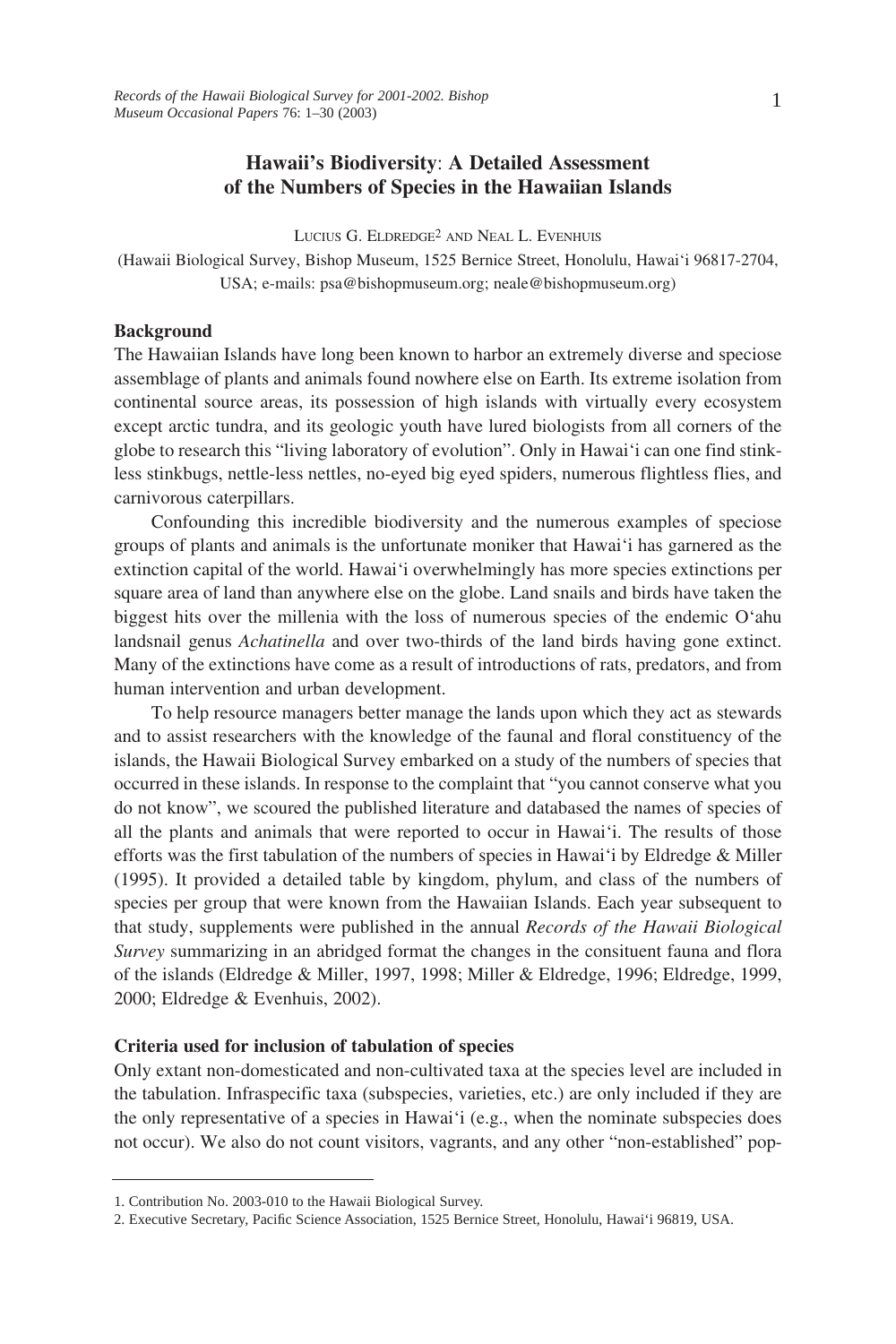ulations (those that do not breed). For example, dozens of adventive arthropods and plants are reported each year from the Hawaiian Islands through quarantine interceptions and elsewhere, but until there is evidence of these populations having become established (natural breeding populations), they are not included in our tabulation.

#### *Definitions*

*Endemic species* are those that are known only from the Hawaiian Islands. The fact that a species is known only from Hawai'i may mean that occurs elsewhere but has not been reported outside of Hawai'i. For terrestrial species the boundaries are easily demarcated; while for marine species, the ocean environment provides a pathway for dispersal.

*Indigenous species* (= *native species*) are those that naturally occur in the Hawaiian Islands but are not endemic to the islands, i.e., they also occur naturally elsewhere.

*Nonindigenous species* (NIS) are those species that do not naturally occur in the Hawaiian Islands and have arrived either accidentally or intentionally through biological control efforts, agricultural imports, etc. These species have also been referred to as *alien*, *exotic, adventive, naturalized*, or *introduced* species.

*Cryptogenic species* are those species that are neither demonstratively native nor nonindigenous; their origin is unknown.

For birds, *visitors* are considered infrequently occurring nonresident species; *migratory* birds follow a repeatable pattern of occurrence in the islands. Only resident breeding species were included in the tabulation of species.

*Subfossil/fossil species* in Hawai'i are used in the context of birds, bats, and mollusks that have become extinct prior to European contact. True fossils in a continental sense are extremely rare (due to the geological youth of the islands) and are not included.

*Extinct species* are those that no longer exist in their natural habitat. It is difficult to attempt a tabulation of how many of the species originally described from the Hawaiian Islands have become extinct through natural processes or with the advent of humans and the concomitant destruction of native habitats and associated species through time. Data on known extinct vertebrates may be annotated in the notes but are not included in Table 2.

#### **Numbers of Species in Hawai'i**

In this study, we give a detailed breakdown (Table 2) of species by higher category (phylum, class, order, suborder or, in rare cases, even to superfamily level) with virtually the same detail as our original tabulation in Eldredge & Miller (1995) and with further expanded detail in certain areas. In addition, recent similar enumerations have taken place in a few other places around the world, and we compare the faunas and floras of those areas with Hawai'i (Table 1).

Significant changes have taken place in tabulating some of the groups in the ensuing years since the first counts were made. Primary among these changes is standardizing our counts based solely on true species and not including infra-specific taxa. This alone has resulted in some large reductions in count totals for certain groups (e.g., insects: roughly 700 infraspecific taxa were identified in our databases and removed from this tabulation). Other factors in standardization that have factored into count changes include reporting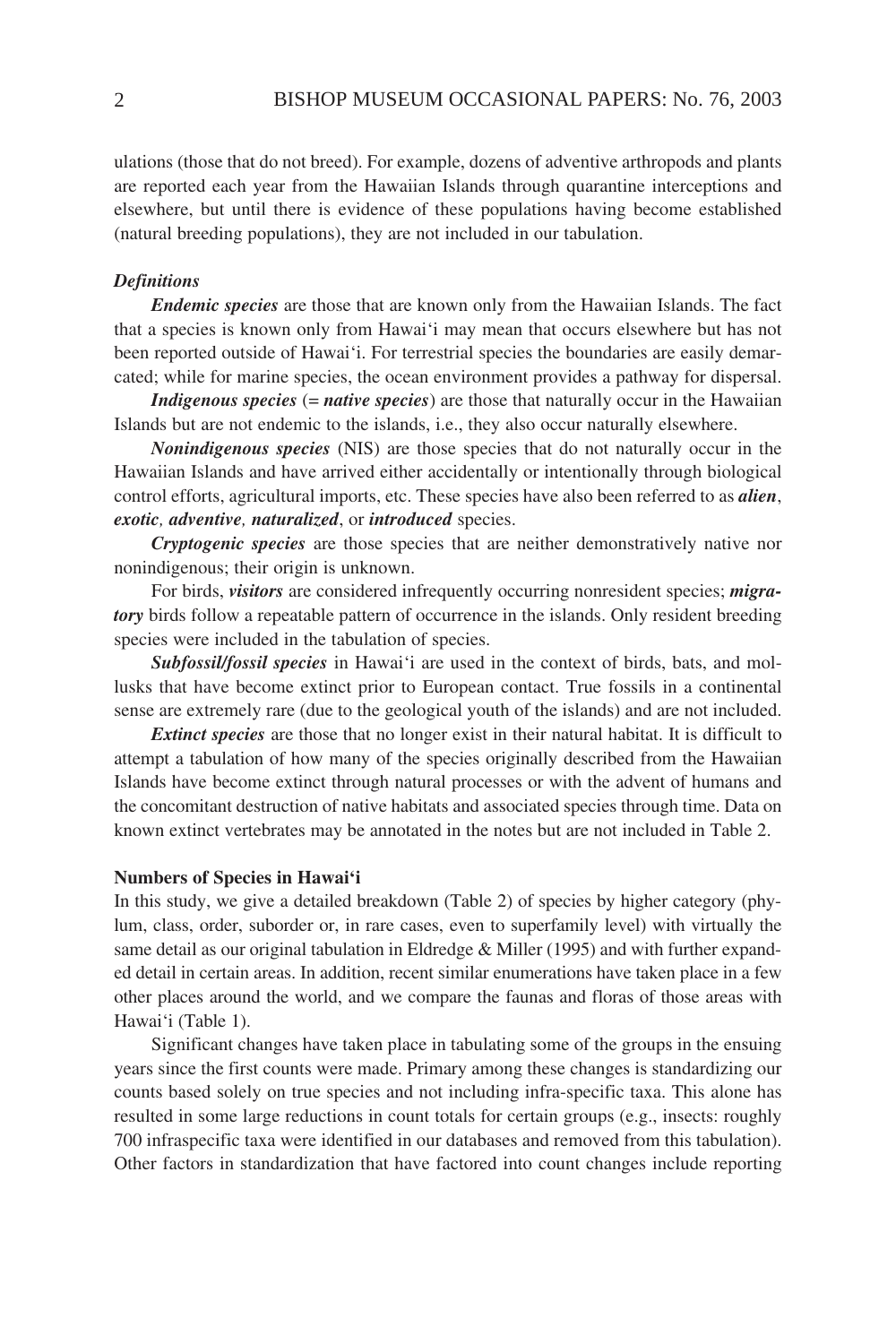only those species that are published in the literature. For the most part, the Table 2 records the numbers of species for each taxon based on HBS checklist database records (i.e., literature-based checklists; not specimen-based checklists). Augmenting these data are taxa not yet entered into our databases that are found in the current literature (see Table 2; under sources).

Although we rigorously scour the current literature for new records of Hawaiian plants and animals, we cannot assume that we encounter everything that has been printed (especially those records of Hawaiian taxa that are listed in various gray literature articles including contract reports and survey results). We therefore encourage all authors working on Hawaiian biota to send us all pertinent literature regarding floristic and faunistic works and taxonomic accounts that record presence of taxa in Hawai'i (or deletion of misidentified taxa) to ensure that we have a record of the biota occurring in these islands that is as accurate and up-to-date as possible.

The biota of the Hawaiian Islands is 25,615 species (Table 2). This is an increase of 1,935 over the last tabulation (Eldredge & Evenhuis, 2002) and an increase of more than 4,232 since the original compilation (Eldredge & Miller, 1995). A total of 1,175 endemic species and 639 nonindigenous species have been added to the biota since 1995. However, because of standarizing our methods of tabulation for all areas in this iteration and rechecking our totals based on a more detailed breakdown within phyla, some totals for groups of organisms have been reduced while others are much higher than previously thought (the latter previously based on best estimates of specialists in those particular fields). Nearly 40% of the total number of species are endemic and 20% are nonindigenous (these levels have not changed substantially since our original tabulation in 1995). Additionally, more than 7,000 (27%) of the total are found in the marine environment.

#### **Other Species Surveys**

The founding of the Hawaii Biological Survey in 1992 by the State of Hawaii, which mandated an inventory of all the species of plants and animals in the Hawaiian Islands, has ultimately led to the establishment of other similarly conducted biological surveys (e.g., Bermuda, Guam, Papua New Guinea) and the planning of others (e.g., Africa, Himalayas). The resulting data assembled by certain of these surveys now allows us to make comparisons across groups to show similarities or differences due to geographical origin or habitat limitations (e.g., Illinois does not have a marine component as do oceanic islands). Table 1 shows such gross comparisons of the biota of Hawai'i as compared to the Canary Islands (terrestrial biota only), Bermuda, Galápagos, and Illinois. The numbers in Table 1 for some groups may reflect more the levels of taxonomic activity (or lack thereof) rather than actual species totals in those groups (e.g., nematodes, protozoans, and small invertebrates are missed or ignored by most surveys or are not well studied taxonomically as are other groups such as flowsering plants and vertrbrates). In Illlinois, only the groups without estimates (indicated by a "~") are those in which specialists are actively working (D. Thomas, pers. comm.).

In spite of these caveats, there are still some interesting observations that can be made. For its size, Hawai'i has a significantly larger number of species of certain groups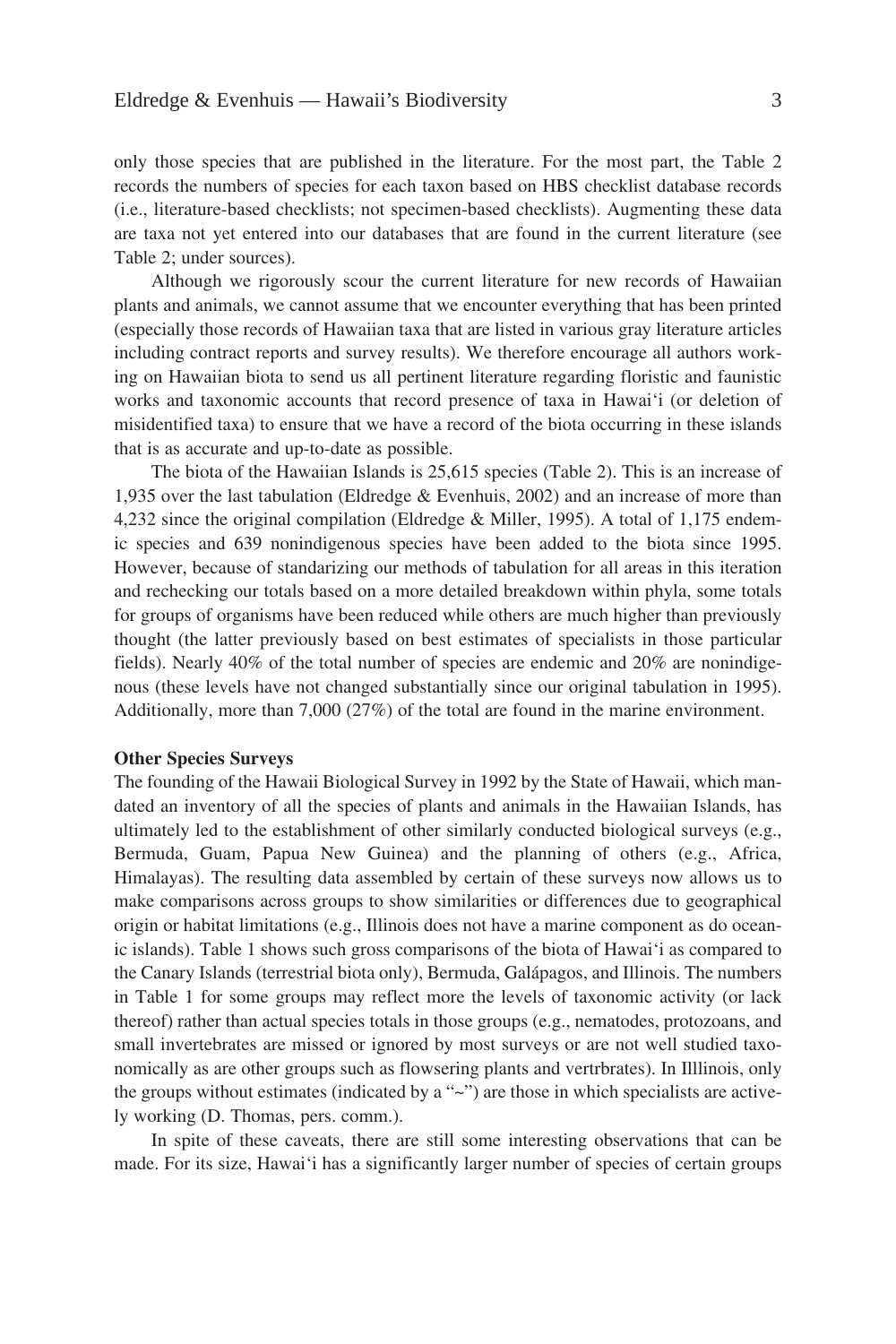| <b>Taxon</b>                 | Hawaii         |                          |        | Canary Is <sup>1</sup> Bermuda <sup>2</sup> Galápagos <sup>3</sup> Illinois <sup>4</sup> |              |
|------------------------------|----------------|--------------------------|--------|------------------------------------------------------------------------------------------|--------------|
| Cyanobacteria (bl-gr. algae) | 201            | $\gamma$                 | 65     |                                                                                          | 112          |
| Algae                        | 1118           | 145                      | 742    | 333                                                                                      | 972          |
| Other protists               | 1229           | ?                        | 304    | ?                                                                                        | $~10^{-730}$ |
| Fungi (incl. lichens)        | 3185           | 2783                     | 747    | ?                                                                                        | ~20000       |
| Flowering plants             | 2142           | 1921                     | 987    | 1750                                                                                     | 1955         |
| Other plants                 | 639            | 538                      | 184    |                                                                                          | 619          |
| Cnidarians                   | 457            | 1                        | 250    | >47                                                                                      | 11           |
| Other inverts                | 2215           | $\gamma$                 | 691    | 854                                                                                      | 789          |
| <b>Mollusks</b>              | 2163           | 246                      | 936    | 849                                                                                      | 274          |
| Crustaceans                  | 1512           | 131                      | 1149   | 387                                                                                      | 207          |
| Insects                      | 8155           | 6042                     | 1218   | 1616                                                                                     | ~17000       |
| Other arthropods             | 1060           | 801                      | 112    | 296                                                                                      | ~10500       |
| Lower chordates              | 76             | $\overline{\phantom{a}}$ | 99     | ?                                                                                        | $\Omega$     |
| Fish                         | 1245           | $\gamma$                 | 434    | 447                                                                                      | 187          |
| Reptiles                     | 29             | 17                       | 8      | 40                                                                                       | 6            |
| Amphibians                   | $\overline{7}$ | $\overline{c}$           | 3      | $\Omega$                                                                                 | 41           |
| <b>Birds</b>                 | 183            | 96                       | $*345$ | 58                                                                                       | 204          |
| Mammals                      | 44             | 23                       | 43     | 24                                                                                       | 68           |
| totals                       | 25615          | 12746                    | 8299   | 6701                                                                                     | ~100         |

2. Data from Sterrer (1998).

3. Data from James (1991) and Bensted-Smith (2002).

4. Data from Illinois Natural History Survey (1997).

per square area of land than other islands that are also geographically "remote" (isolated from continental land masses). Some striking examples include the algae, mollusks, insects, and birds. Hawaii's land area is 16,636 square kilometers. Comparable land area from the other areas in Table 1 are Canary Is  $(7,242 \text{ km}^2)$ , Bermuda  $(54 \text{ km}^2)$ , Galápagos  $(45,000 \text{ km}^2)$ , and Illinois  $(145,934 \text{ km}^2)$ .

Algae speciation in Hawai'i is such that there are roughly  $0.67$  per 10 km<sup>2</sup>. The level of algae diversity per 10 km<sup>2</sup> in the Canary Is is 0.20 per 10 km<sup>2</sup> and the Galápagos is 0.07 per 10 km<sup>2</sup>. The smaller numbers in the Galápagos and the Canaries are most likely due to either lack of taxonomic activity (Galápagos), or the fact that marine taxa are not listed in Table 1 (Canaries). Bermuda\* has the highest diversity with 137.4 per 10 km<sup>2</sup>.

Mollusk diversity in Hawai'i shows possibly the most striking example of speciation among all the groups of plants and animals. There are over  $1.30$  species per  $10 \text{ km}^2$  in Hawai'i compared to 173.0 in Bermuda, and 0.18 in the Galápagos (only terrestrial mollusks are listed from the Canaries in Table 1 and thus cannot be compared). Chief among the Hawaiian mollusks are the endemic land snails in the genus *Achatinella*. They are

<sup>\*</sup> Bermuda's biota consists of 97% non-endemic species (Sterrer, 1998), thus the high biodiversity per land area figures listed here are not as much a reflection of high endemism as they are in the other areas being compared.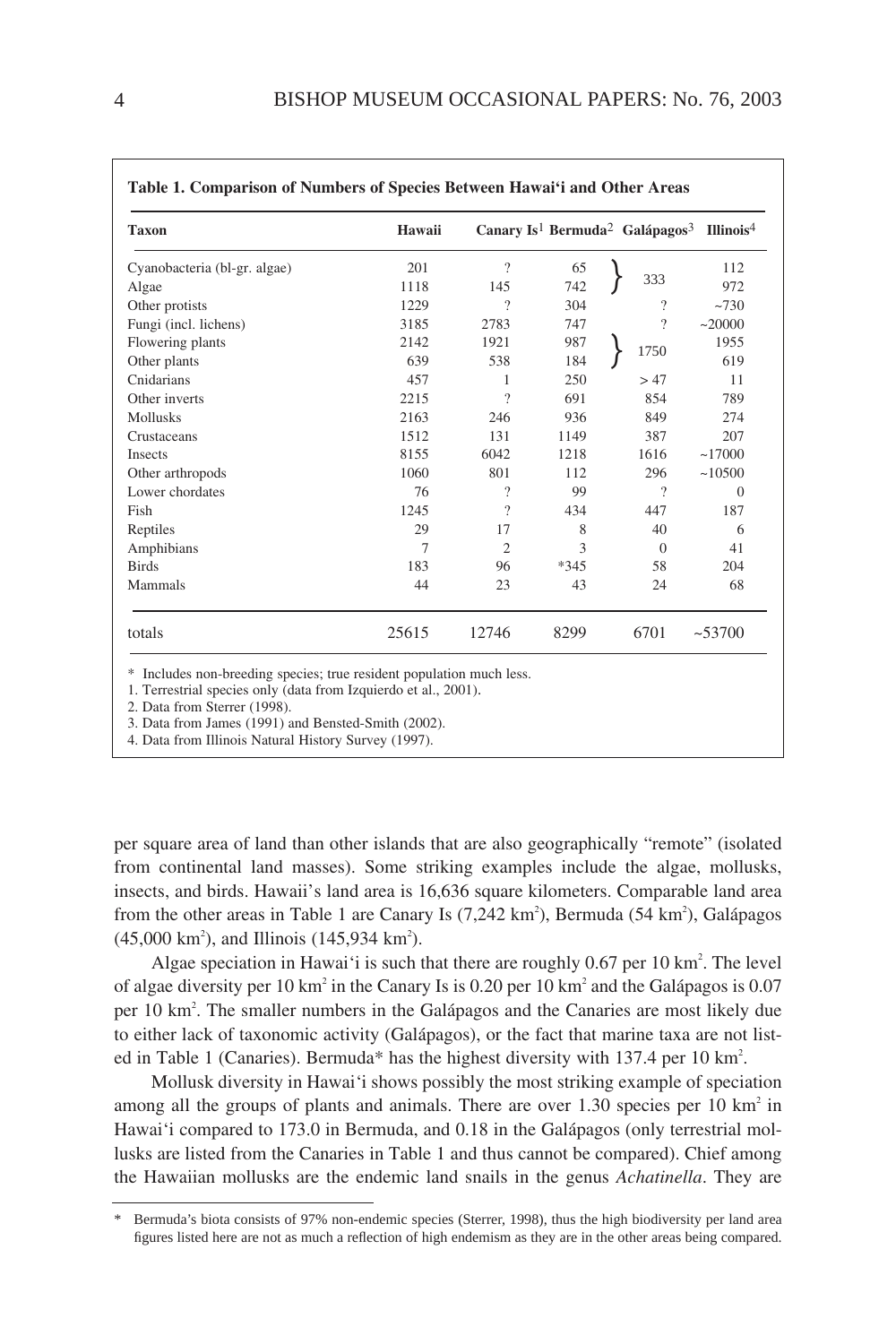known only from the island of O'ahu and have had over 300 species-group names applied to them over the years. It is not known how many of these have gone extinct since their description, but because of the serious threats to their survival by predation by rats and predatory snails as well as human disturbance, 41 species in this genus are currently on the federal Endangered Species List. An additional 42 species in the endemic Hawaiian genus *Partulina* are considered Species of Concern.

Insects are by far the largest component of the Hawaiian fauna (32% of the total biota). There are numerous examples of speciose genera in hawaiian insects. Notable among these is the genus *Drosophila* (over 400 species), including some of the most striking and gigantic members of the genus in the world (some species in Hawai'i are over 5 times the size of the cosmopolitan *D. melanogaster*, commonly used in genetic research). Other speciose genera in Hawai'i include the moth genus *Hyposmocoma* (350 spp.); the predatory fly genus *Campsicnemus* (155 spp.) as well as the parasitic wasp genus *Sierola* (180 spp.) and the beetle genus *Protorhinus* (176 spp.). The diversity of insects in Hawai'i is roughly 4.90 per 10 km<sup>2</sup> compared to the 8.34 per 10 km<sup>2</sup> in the Canaries, 0.36 per 10  $km<sup>2</sup>$  in the Galápagos, and 225.6 per 10 km<sup>2</sup> in Bermuda. Illinois has an estimated 17,000 species of insects, which calculates to  $1.16$  per  $10 \text{ km}^2$ .

The comparatively high numbers of species in Hawai'i is due in part to the remoteness of the islands (4,000 km from the nearest continental land mass. The Canaries are 100 km from the African continent, the Galápagos are 1,000 km from the South American continent, and Bermuda is 1,000 km from the North American continent. The remoteness of the Hawaiian Islands has resulted in a high degree of endemism and adaptive radiation to exisitng environmental conditions and resources.

Latitude, altitude, and age of the Hawaiian Islands are also chief reasons for the diversity of its biota. Lying in essentially a subtropical latitude with year-long equitable weather allows for a number of species to easily become established and to evolve after each founding event. The high islands (highest elevation 4,204 m) harbor a vast array of ecosystems (all execpt alpine tundra) and accompnying ecological niches for evolving species to fill; and the relatively young age of the islands (Hawai'i Island ca. 100,000 years old) contributes additional new niches and opportunities for newly evolving species.

In comparison, Bermuda lies at roughly 32° N latitude and exhibits more of a temperate biota than a tropical or subtropical one. Its highest elevation is only 79 m. The Canary Islands lie at 28° N latitude and compare favorably to many of the terrestrial groups found in Hawai'i. The highest elevation in the Canaries is 2426 m on Tenerife, and this lower elevation than the highest in Hawai'i has possibly contributed to a lesser amount of ecological niches for evolving species to fill or which to adapt. The Galápagos have always been the subject of biologists with respect to evolution and adaptive radiation. The highest elevation in the Galápagos is 1645 m on Isabela. The islands also lie at 1°53' S latitude, which is much more tropical than Hawai'i.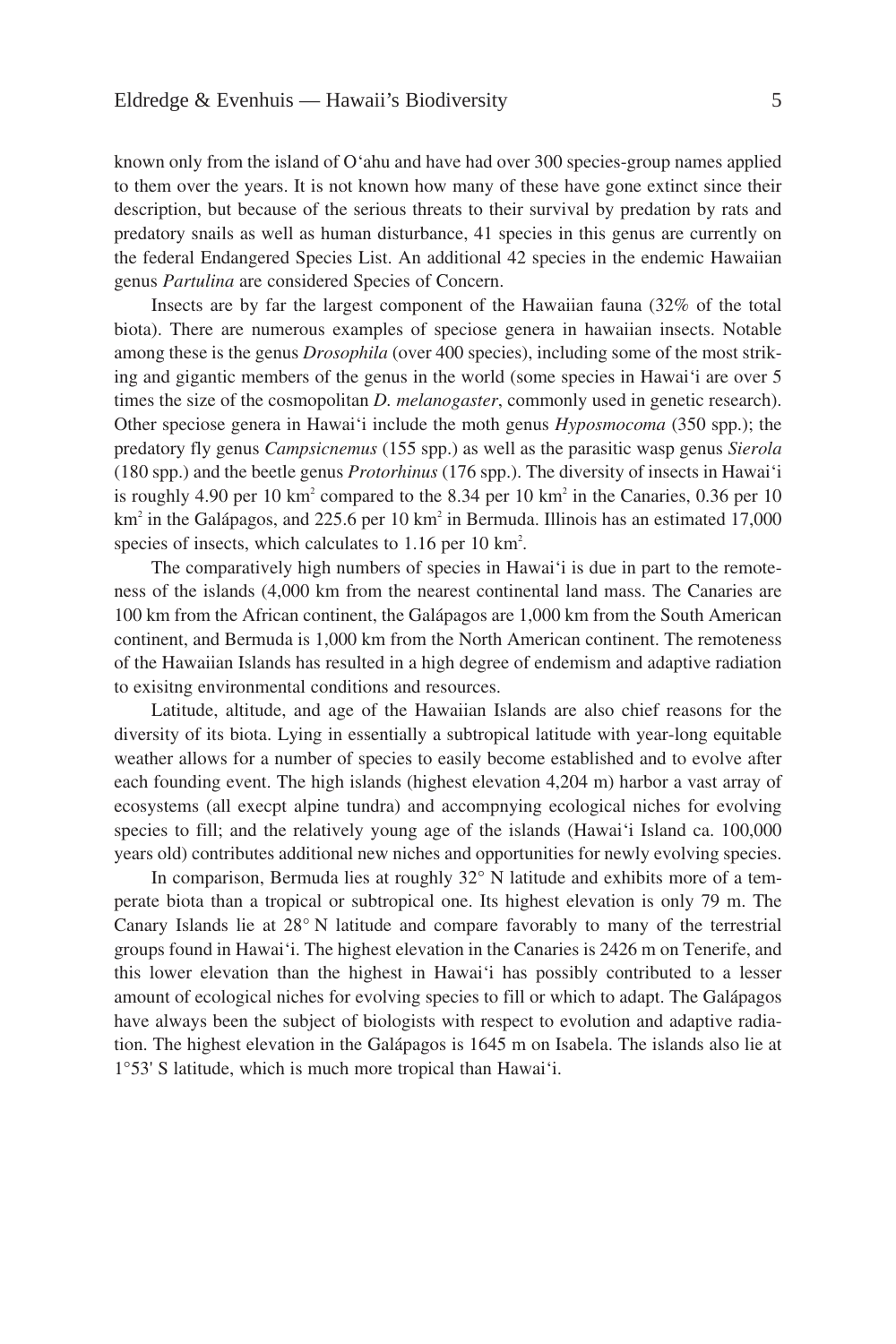| Table 2. Estimates of the Numbers of Known Species of Hawaiian Biota |              |                          |                          |                                             |
|----------------------------------------------------------------------|--------------|--------------------------|--------------------------|---------------------------------------------|
| Taxon                                                                | <b>Total</b> | Endemic                  | <b>NIS</b>               | <b>Primary Source(s)</b>                    |
| <b>MONERA</b>                                                        |              |                          |                          |                                             |
| Viruses (not surveyed)                                               |              |                          |                          |                                             |
| Bacteria (not surveyed)                                              |              |                          |                          |                                             |
| Cyanobacteria (blue-green algae)                                     |              |                          |                          |                                             |
| Freshwater                                                           | 143          | 11                       | $\overline{\cdot}$       | Sherwood, in press                          |
| Marine                                                               | 58           | $\theta$                 | $\gamma$                 | HBS database (unpubl.).                     |
| <b>PROTOCTISTA</b>                                                   |              |                          |                          |                                             |
| Algae                                                                |              |                          |                          |                                             |
| Marine                                                               | 578          | 80                       | 19                       | HBS database (unpubl.);                     |
| Freshwater                                                           | 540          | 24                       | $\gamma$                 | Sherwood, in press.                         |
| Myxomycota                                                           | 158          | $\Omega$                 | $\overline{?}$           | Eliasson, 1991                              |
| Acrasiomycota                                                        | 10           | $\overline{\phantom{a}}$ | $\overline{?}$           | Landolt & Wong, 1998                        |
| Oomycota (water molds)                                               | 48           | 1                        | $\gamma$                 | Raabe et al., 1981                          |
| Plasmodiophoromycota                                                 | 1            | $\overline{\mathcal{L}}$ | $\gamma$                 | Raabe et al., 1981                          |
| Protozoa                                                             |              |                          |                          |                                             |
| Foraminifera                                                         | 755          | $\overline{\mathcal{L}}$ | $\overline{\mathcal{L}}$ | Burch & Burch, 1997                         |
| Other protozoa                                                       | 257          | $\overline{\mathcal{L}}$ | $\gamma$                 | Miller & Eldredge, 1996;                    |
|                                                                      |              |                          |                          | Eldredge & Miller, 1997                     |
| <b>FUNGI</b>                                                         |              |                          |                          |                                             |
| Chytridiomycota                                                      | 43           | $\mathfrak{2}$           | $\overline{\mathcal{L}}$ | Raabe et al., 1981                          |
| Ascomycota                                                           |              |                          |                          |                                             |
| Non-lichenized                                                       | 1356         | $229+$                   | $5+$                     | HBS database (unpubl.)                      |
| Lichens                                                              | 856          | 668                      | $5+$                     | Elix & McCarthy, 1998                       |
| Basidiomycota                                                        |              |                          |                          |                                             |
| Agaricales                                                           | 267          | 46                       | $1+$                     | HBS database (unpubl.)                      |
| Uredinales (rusts)                                                   | 111          | 15                       | $\gamma$                 | Gardner, 2003                               |
| Ustilaginales (smuts)                                                | 21           | $\overline{4}$           | $\gamma$                 | Gardner, 2003                               |
| Lycoperdales                                                         | 32           | $\overline{0}$           | $\theta$                 | Smith & Ponce de Leon, 1982                 |
| Other basidios                                                       | 448          | 7                        | $\gamma$                 | HBS database (unpubl.)                      |
| Zygomycota                                                           | $51+$        | 1                        | $\gamma$                 | HBS database (unpubl.)                      |
| <b>PLANTAE</b>                                                       |              |                          |                          |                                             |
| <b>Bryophytes</b>                                                    |              |                          |                          |                                             |
| Mosses                                                               | 247          | 112                      | 13                       | Olsen, 1999a, b                             |
| Liverworts                                                           | 223          | $\overline{\mathcal{L}}$ | 3                        | Hall et al., 1995; Yoshida<br>& Smith, 1976 |
| Fern Allies                                                          | 17           | 8                        | 3                        | Palmer, 2003                                |
| Ferns                                                                | 145          | 106                      | 11                       | Palmer, 2003; Kato, 2001;                   |
|                                                                      |              |                          |                          | Wilson, 2002                                |
| Gymnosperms                                                          | $7+$         | $\overline{0}$           | $7+$                     | Oppenheimer, 2002                           |
| Angiosperms                                                          | 2142         | 896                      | 1139                     | HBS database (unpubl.)                      |

**Table 2**. **Estimates of the Numbers of Known Species of Hawaiian Biota**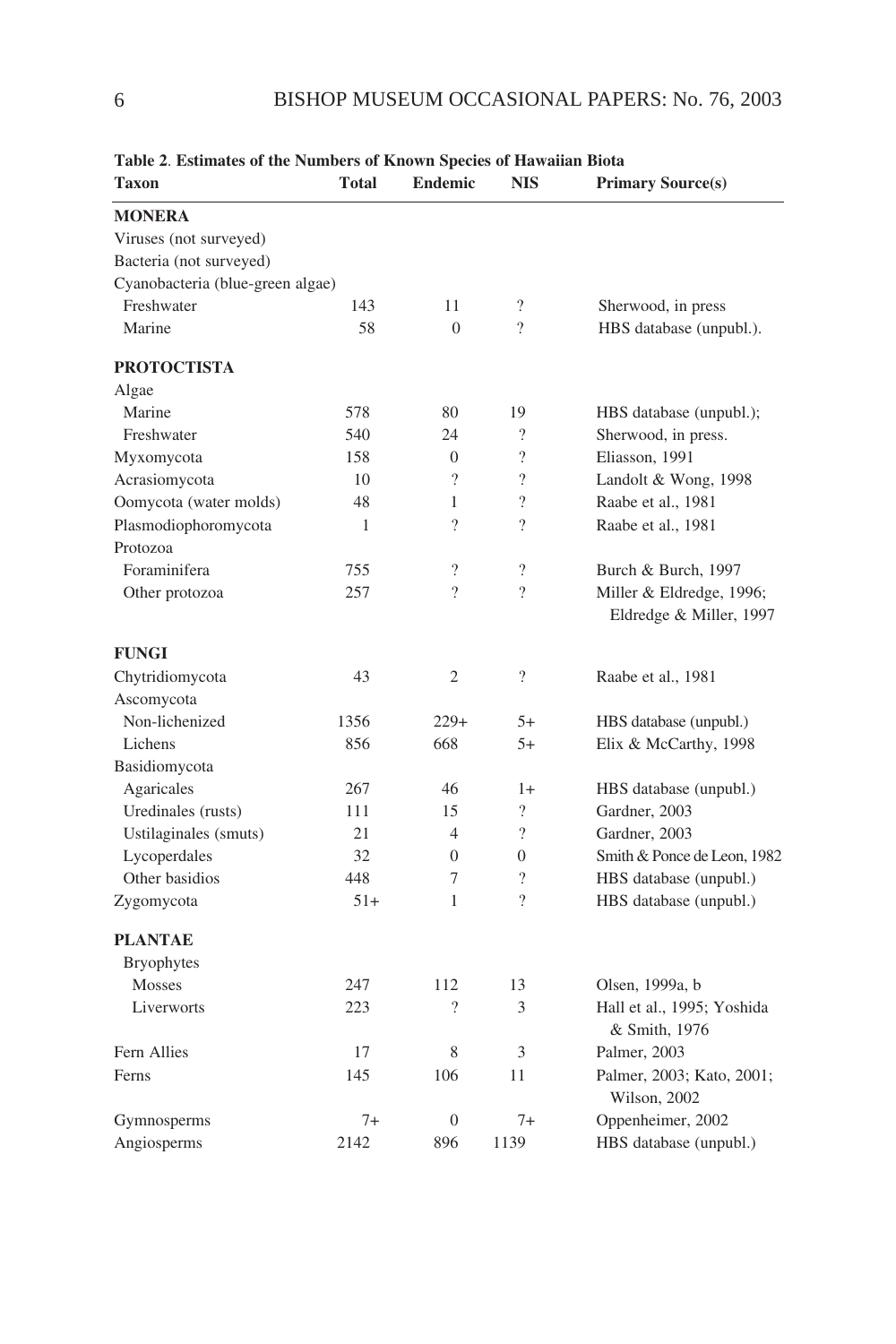| Taxon             | <b>Total</b>   | <b>Endemic</b> | <b>NIS</b>     | <b>Primary Source(s)</b>                                                                    |
|-------------------|----------------|----------------|----------------|---------------------------------------------------------------------------------------------|
| <b>ANIMALIA</b>   |                |                |                |                                                                                             |
| Phagocytellozoa   |                |                |                |                                                                                             |
| Placozoa          | $\mathbf{1}$   | $\overline{0}$ | $\overline{0}$ | Pearse, 1989                                                                                |
| Parazoa           |                |                |                |                                                                                             |
| Porifera          |                |                |                |                                                                                             |
| Marine            | 122            | 24             | 24             | Eldredge & DeFelice, 2002                                                                   |
| Freshwater        | $\mathbf{1}$   | $\overline{0}$ | $\mathbf{1}$   | Svihla, 1941                                                                                |
| Eumetazoa         |                |                |                |                                                                                             |
| Cnidaria          |                |                |                |                                                                                             |
| Hydroida          |                |                |                |                                                                                             |
| Marine            | 85             | 31             | 37             | HBS database (unpubl.)                                                                      |
| Freshwater        | $\overline{c}$ | $\theta$       | $\overline{2}$ | Matthews, 1966                                                                              |
| Siphonophora      | $\mathbf{1}$   | 1              | $\overline{0}$ | Eldredge & Devaney, 1977                                                                    |
| Chondrophora      | $\overline{c}$ | $\overline{0}$ | $\overline{0}$ | Eldredge & Devaney, 1977                                                                    |
| Scyphozoa         | 18             | $\overline{0}$ | 6              | Devaney & Eldredge,<br>1977; Cooke, 1984;<br>Burch & Burch, 1995;<br>Matsumoto et al., 2002 |
| Anthozoa          |                |                |                |                                                                                             |
| Octocorallia      | 100            | 17             | $\mathbf{1}$   | Grigg & Bayer, 1976;<br>Muzik, 1978; Versevelt<br>& Bayer, 1988; Bayer,<br>1990             |
| Coralliomorpharia | $\overline{c}$ | 1              | 1              | Cutress, 1977; D. Gulko,<br>pers.comm.                                                      |
| Actiniaria        | 28             | 5              | $\overline{2}$ | Eldredge & DeFelice,<br>2002; D. Fautin, pers.<br>comm.                                     |
| Scleractinia      |                |                |                |                                                                                             |
| Shallow water     | 72             | 17             | $\overline{0}$ | J. Maragos, pers. comm.                                                                     |
| Deep-water        | 54             | 26             | $\overline{0}$ | Cairns, 1984                                                                                |
| Zoanthidea        | 12             | $\overline{4}$ | $\Omega$       | Eldredge & DeFelice, 2002                                                                   |
| Antipatharia      | 16             | 1              | $\Omega$       | Grigg & Opresko, 1977                                                                       |
| Ceriantharia      | 1              | $\theta$       | $\overline{0}$ | Cutress, 1977                                                                               |
| Ctenophora        | 8              | $\overline{0}$ | 1              | Eldredge & DeFelice, 2002                                                                   |
| Playthelminthes   |                |                |                |                                                                                             |
| Free-living       | 49             | 24             | 4              | Poulter, 1987; Eldredge &<br>Miller, 1997                                                   |
| Parasitic         | 627            | $371+$         | $\gamma$       | Miller & Eldredge, 1996;<br>Eldredge & Miller, 1997;<br>Whittington et al., 2001            |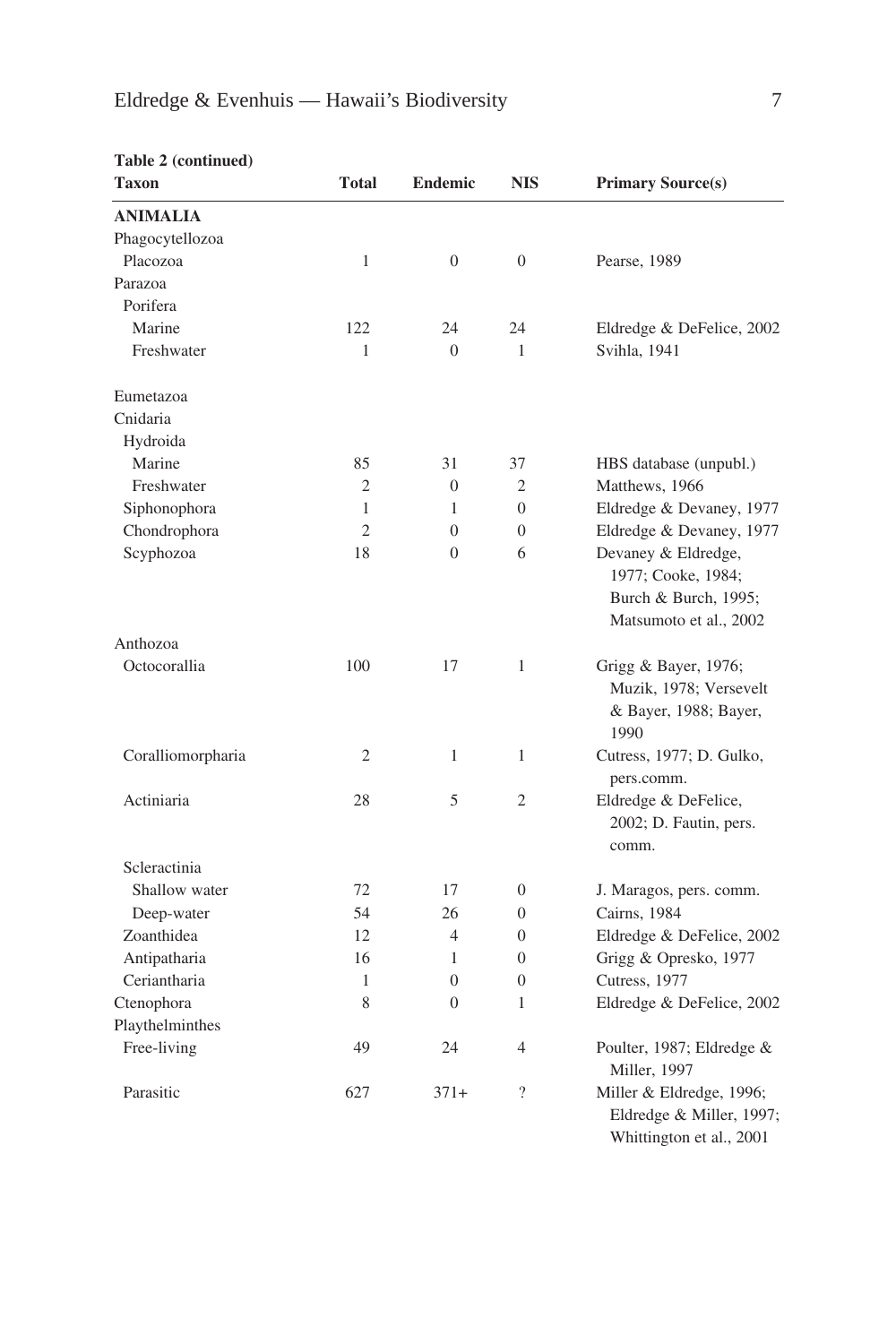| rable $\angle$ (continued)    |                |                          |                  |                                                                     |
|-------------------------------|----------------|--------------------------|------------------|---------------------------------------------------------------------|
| <b>Taxon</b>                  | <b>Total</b>   | <b>Endemic</b>           | <b>NIS</b>       | <b>Primary Source(s)</b>                                            |
| Nemertinea                    |                |                          |                  |                                                                     |
| Marine                        | 49             | $\overline{\mathcal{L}}$ | $\overline{0}$   | Devaney & Eldredge,<br>1987; Gibson, 1995; Roe<br>& Norenburg, 1999 |
| Freshwater/terrestrial        | 2              | $\overline{0}$           | 2                | Howarth & Moore, 1983;<br>Norenburg, 1996                           |
| Gnathostomulida               | 8              | 4                        | $\theta$         | Sterrer, 1991                                                       |
| Rotifera                      |                |                          |                  |                                                                     |
| Marine                        | 3              | $\overline{0}$           | $\boldsymbol{0}$ | Hope, 1987                                                          |
| Freshwater                    | 171            | 9?                       | $\gamma$         | Jersabek, 2003; Turner,<br>1996                                     |
| Kinorhyncha                   | $\mathbf{1}$   | $\theta$                 | $\Omega$         | Bailenson, 1997                                                     |
| Nematoda                      |                |                          |                  |                                                                     |
| Marine (free-living)          | 54             | 23                       | $\overline{0}$   | Hope, 1987                                                          |
| Other nematodes (free-living) | 242            | $\gamma$                 | $\gamma$         | HBS database (unpubl.)                                              |
| Zooparasitic                  | 149            | $\theta$                 | $\theta$         | HBS database (unpubl.)                                              |
| Nematomorpha                  | $\overline{c}$ | $\overline{c}$           | $\overline{0}$   | Eldredge, 2000                                                      |
| Acanthocephala                | 5              | $\overline{0}$           | 5                | Miller & Eldredge, 1996;<br>Eldredge & Evenhuis,<br>2002            |
| Priapulida                    | $\mathbf{1}$   | $\overline{0}$           | $\overline{0}$   | J. Bailey-Brock, pers. comm.                                        |
| Mollusca                      |                |                          |                  |                                                                     |
| Gastropoda                    |                |                          |                  |                                                                     |
| Marine                        | 1033           | 247                      | 22               | Moretzsohn & Kay, 1995;<br>Paulay, 1996                             |
| Terrestrial                   | 831            | 759                      | 63               | Cowie et al., 1995; Cowie,<br>1997                                  |
| Freshwater                    | $37+$          | 7                        | 22               | Cowie, 1997; R.H. Cowie,<br>pers. comm.                             |
| Bivalvia                      |                |                          |                  |                                                                     |
| Marine                        | 171            | 83                       | 21               | Moretzsohn & Kay, 1995;<br>Paulay, 1996                             |
| Freshwater                    | $\mathbf{1}$   | $\boldsymbol{0}$         | $\mathbf{1}$     | Burch, 1978                                                         |
| Polyplacophora                | $\overline{4}$ | 3                        | $\overline{0}$   | Kay, 1979                                                           |
| Scaphopoda                    | 3              | $\mathbf{0}$             | $\Omega$         | Kay, 1979                                                           |
| Cephalopoda                   | 77             | $\overline{c}$           | $\overline{0}$   | Eldredge & DeFelice, 2002                                           |
| Aplacophora                   | 6              | $\overline{0}$           | $\theta$         | Kay, 1979                                                           |
| Annelida                      |                |                          |                  |                                                                     |
| Oligochaeta                   |                |                          |                  |                                                                     |
| Marine                        | 26             | 11                       | 3?               | Erséus & Davis, 1989;                                               |
|                               |                |                          |                  | Erséus, 1990                                                        |
| Terrestrial/Freshwater        | 20             | $\boldsymbol{0}$         | 20               | Nakamura, 1992;<br>Reynolds, 1999                                   |
| Archiannelida                 | $\overline{2}$ | $\Omega$                 | $\Omega$         | Bailey-Brock, 1987                                                  |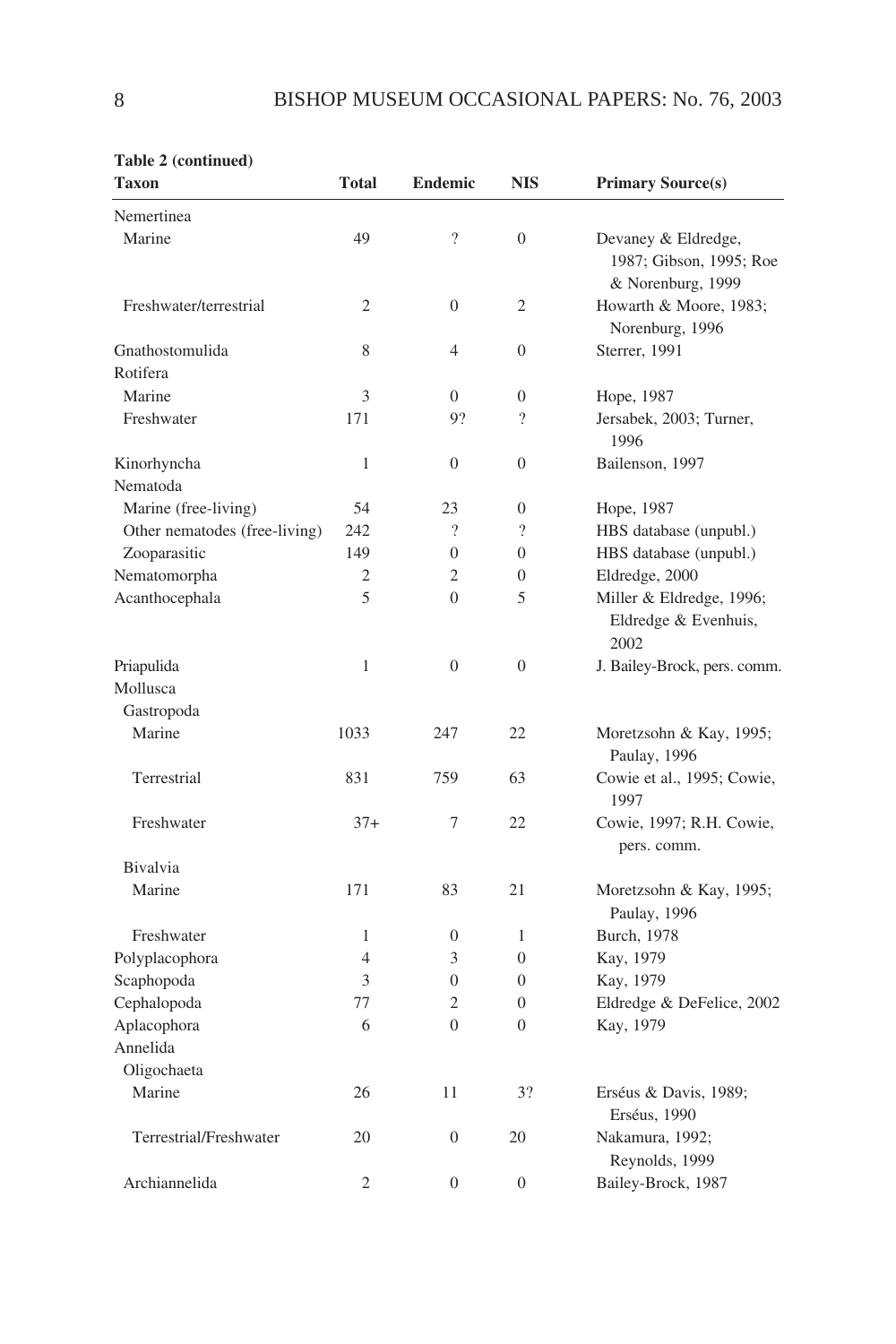| <b>Taxon</b>           | <b>Total</b>   | <b>Endemic</b> | <b>NIS</b>     | <b>Primary Source(s)</b>                                                     |
|------------------------|----------------|----------------|----------------|------------------------------------------------------------------------------|
| Hirudinea              |                |                |                |                                                                              |
| Marine                 | 3              | $\overline{0}$ | 3              | Eldredge & DeFelice, 2002                                                    |
| Terrestrial/freshwater | 6              | $\theta$       | 6              | Eldredge & DeFelice, 2002                                                    |
| Polychaeta             | 295            | $70+$          | $\gamma$       | Eldredge & DeFelice, 2002                                                    |
| Pogonophora            | $\mathfrak{2}$ | $\overline{c}$ | $\Omega$       | Southward, 1980                                                              |
| Echiura                | 6              | $\theta$       | $\Omega$       | Edmonds, 1987                                                                |
| Sipuncula              | 14             | $\theta$       | $\Omega$       | Edmonds, 1987                                                                |
| Arthropoda             |                |                |                |                                                                              |
| Insecta (non-marine)   |                |                |                |                                                                              |
| Blattaria              | 20             | $\overline{0}$ | 19             | Nishida, 2002                                                                |
| Coleoptera             | 1951           | 1332           | 606            | Nishida, 2002; HBS 01-02;<br>Kumashiro et al., 2002;<br>Liebherr, 2001       |
| Collembola             | 168            | 95             | 71             | Nishida, 2002                                                                |
| Dermaptera             | 24             | 9              | 14             | Nishida, 2002                                                                |
| Diptera                | 1518           | 1108           | 396            | Nishida, 2002; HBS 01-02;<br>Kumashiro et al., 2002;<br>O'Grady et al., 2001 |
| Heteroptera            | 412            | 297            | 110            | Nishida, 2002; Kumashiro<br>et al., 2002                                     |
| Homoptera              | 714            | 364            | 345            | Nishida, 2002; Kumashiro<br>et al., 2002                                     |
| Hymenoptera            | 1363           | 643            | 702            | Nishida, 2002; HBS 01-02;<br>Kumashiro et al., 2002                          |
| Lepidoptera            | 1150           | 948            | 199            | Nishida, 2002; Kumashiro<br>et al., 2002                                     |
| Neuroptera             | 55             | 45             | 8              | Nishida, 2002                                                                |
| Odonata                | 38             | 27             | 8              | Nishida, 2002                                                                |
| Orthoptera             | 294            | 260            | 31             | Nishida, 2002; HBS 01-02;<br>Kumashiro et al., 2002                          |
| Phasmatodea            | $\mathbf{1}$   | $\overline{0}$ | $\mathbf{1}$   | Kumashiro et al., 2002                                                       |
| Phthiraptera           | 116            | 5              | 60             | Nishida, 2002                                                                |
| Psocoptera             | 124            | 79             | 42             | Nishida, 2002                                                                |
| Thysanoptera           | 155            | 29             | 126            | Hill et al., 2001; Nishida,<br>2002; Kumashiro et al.,<br>2002               |
| Remaining orders       | 48             | $\overline{4}$ | 44             | Nishida, 2002; HBS 01-02;<br>Kumashiro et al., 2002                          |
| Acari                  |                |                |                |                                                                              |
| Terrestrial            | 637            | 151            | 469            | Nishida, 2002; Kumashiro<br>et al., 2002                                     |
| Marine                 | 19             | 17             | $\mathfrak{D}$ | Nishida, 2002                                                                |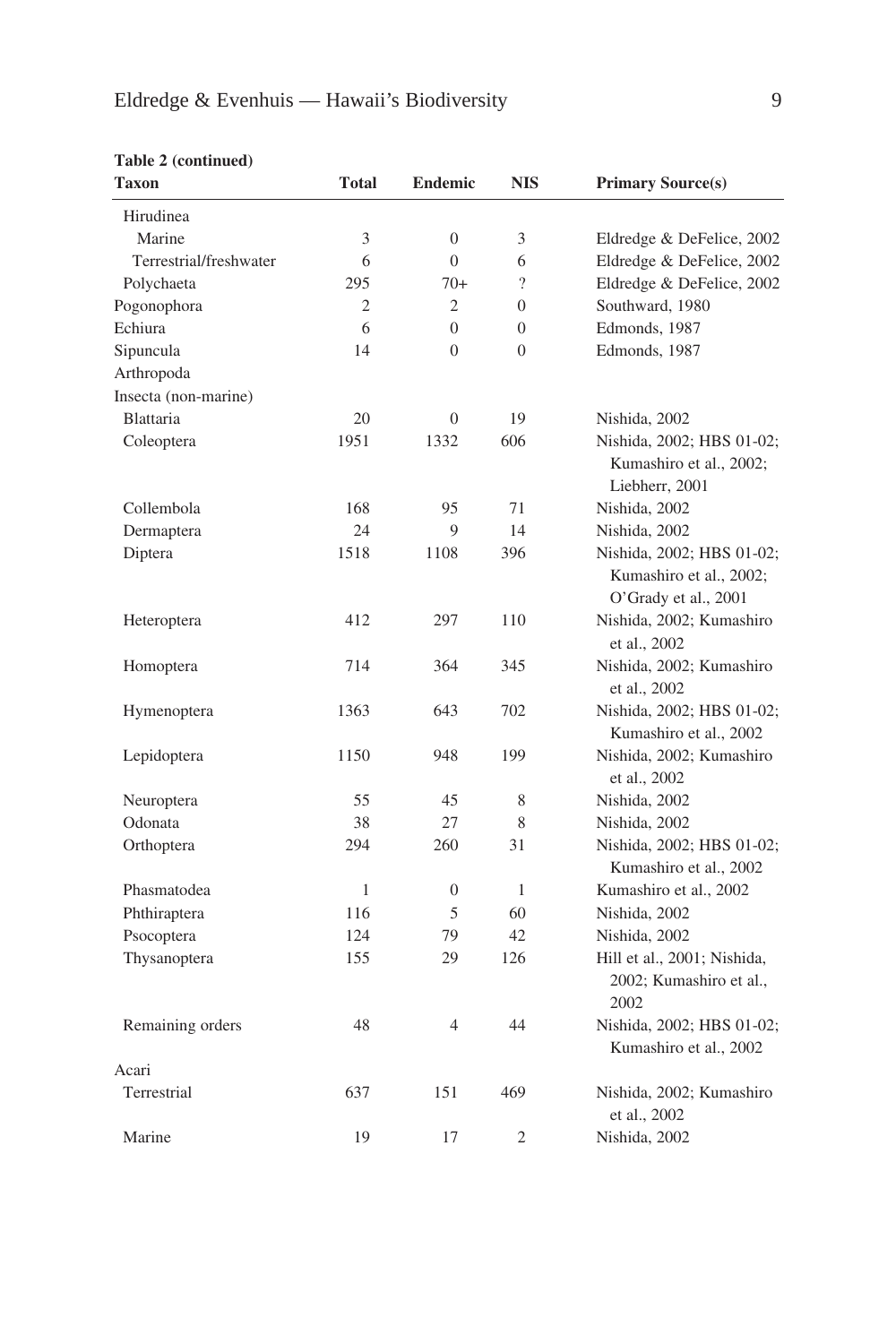| Taxon             | <b>Total</b>   | <b>Endemic</b>           | <b>NIS</b>               | <b>Primary Source(s)</b>               |
|-------------------|----------------|--------------------------|--------------------------|----------------------------------------|
| Araneae           | 248            | 144                      | 104                      | Nishida, 2002; Gillespie,              |
|                   |                |                          |                          | 2002; Hormiga, 2002;                   |
|                   |                |                          |                          | Proszynski, 2001                       |
| Chilopoda         | 28             | 11                       | 17                       | Nishida, 2002                          |
| Diplopoda         | 31             | 16                       | 15                       | Nishida, 2002                          |
| Palpigrada        | 1              | $\theta$                 | $\mathbf{1}$             | Nishida, 2002                          |
| Pauropoda         | $\overline{c}$ | $\overline{0}$           | $\overline{c}$           | Nishida, 2002                          |
| Symphyla          | 1              | $\overline{0}$           | $\mathbf{1}$             | Nishida, 2002                          |
| Pseudoscorpionida | 17             | 15                       | $\overline{c}$           | Nishida, 2002                          |
| Schizomida        | $\mathbf{1}$   | $\overline{0}$           | $\mathbf{1}$             | Nishida, 2002                          |
| Scorpionida       | $\mathbf{1}$   | $\theta$                 | 1                        | Nishida, 2002                          |
| Crustacea         |                |                          |                          |                                        |
| Branchipoda       | 23             | $\theta$                 | 21                       | Eldredge & DeFelice, 2002              |
| Ostracoda         |                |                          |                          |                                        |
| Marine            | 37             | $\overline{\mathcal{L}}$ | $\overline{\mathcal{L}}$ | Eldredge & DeFelice, 2002;             |
|                   |                |                          |                          | Nishida, 2002                          |
| Freshwater        | 6              | 1                        | 5                        | Nishida, 2002                          |
| Pentastomida      | $\overline{c}$ | $\theta$                 | $\theta$                 | Eldredge & DeFelice, 2002              |
| Copepoda          |                |                          |                          |                                        |
| Marine            | 191            | $\gamma$                 | 3                        | J. Reid & A. Robertson,                |
|                   |                |                          |                          | pers. comm.                            |
| Freshwater        | 10             | $\overline{\mathcal{L}}$ | $\overline{\mathcal{L}}$ | J. Reid & A. Robertson,<br>pers. comm. |
| Cirripedia        | 48             | $\overline{\mathcal{L}}$ | $\overline{4}$           | W. Newman, pers. comm.                 |
| Stomatopoda       | 20             | 18                       | $\mathbf{1}$             | Ahyong, 2002                           |
| Mysidacea         | 20             | $\overline{\mathcal{L}}$ | $\mathbf{1}$             | Eldredge & DeFelice, 2002              |
| Tanaidacea        | 10             | 7                        | 3                        | Eldredge & DeFelice, 2002              |
| Isopoda           |                |                          |                          |                                        |
| Marine            | 39             | $\gamma$                 | 8                        | Eldredge & DeFelice, 2002              |
| Terrestrial       | 55             | 18                       | 36                       | Nishida, 2002                          |
| Amphipoda         |                |                          |                          |                                        |
| Marine            | 187            | $\overline{\mathcal{L}}$ | 4                        | Eldredge & DeFelice, 2002              |
| Terrestrial       | 16             | 11                       | $\overline{4}$           | Nishida, 2002                          |
| Euphausiacea      | 29             | $\gamma$                 | $\overline{0}$           | Eldredge & DeFelice, 2002              |
| Cumacea           | 2              | $\overline{0}$           | $\overline{c}$           | Eldredge & DeFelice, 2002              |
| Decapoda          |                |                          |                          |                                        |
| Penaeoidea        | 60             | $\theta$                 | $\overline{0}$           | Eldredge & DeFelice, 2002              |
| Stenopodidea      | 5              | $\boldsymbol{0}$         | $\overline{0}$           | Eldredge & DeFelice, 2002              |
| Caridea           | 212            | $\overline{\mathcal{L}}$ | $\mathbf{1}$             | Eldredge & DeFelice, 2002              |
| Astacidea         | $\mathbf{1}$   | $\boldsymbol{0}$         | $\mathbf{1}$             | Eldredge, 1994                         |
| Thalassinidea     | 16             | $\overline{\phantom{a}}$ | $\mathbf{1}$             | Eldredge & DeFelice, 2002              |
| Palinura          | 22             | $\overline{c}$           | $\overline{0}$           | Eldredge & DeFelice, 2002              |
| Anomura           | 73             | $\overline{\mathcal{L}}$ | $\overline{0}$           | Eldredge & DeFelice, 2002              |
| <b>Brachyura</b>  | 323            | ?                        | 14                       | Eldredge & DeFelice, 2002              |
|                   |                |                          |                          |                                        |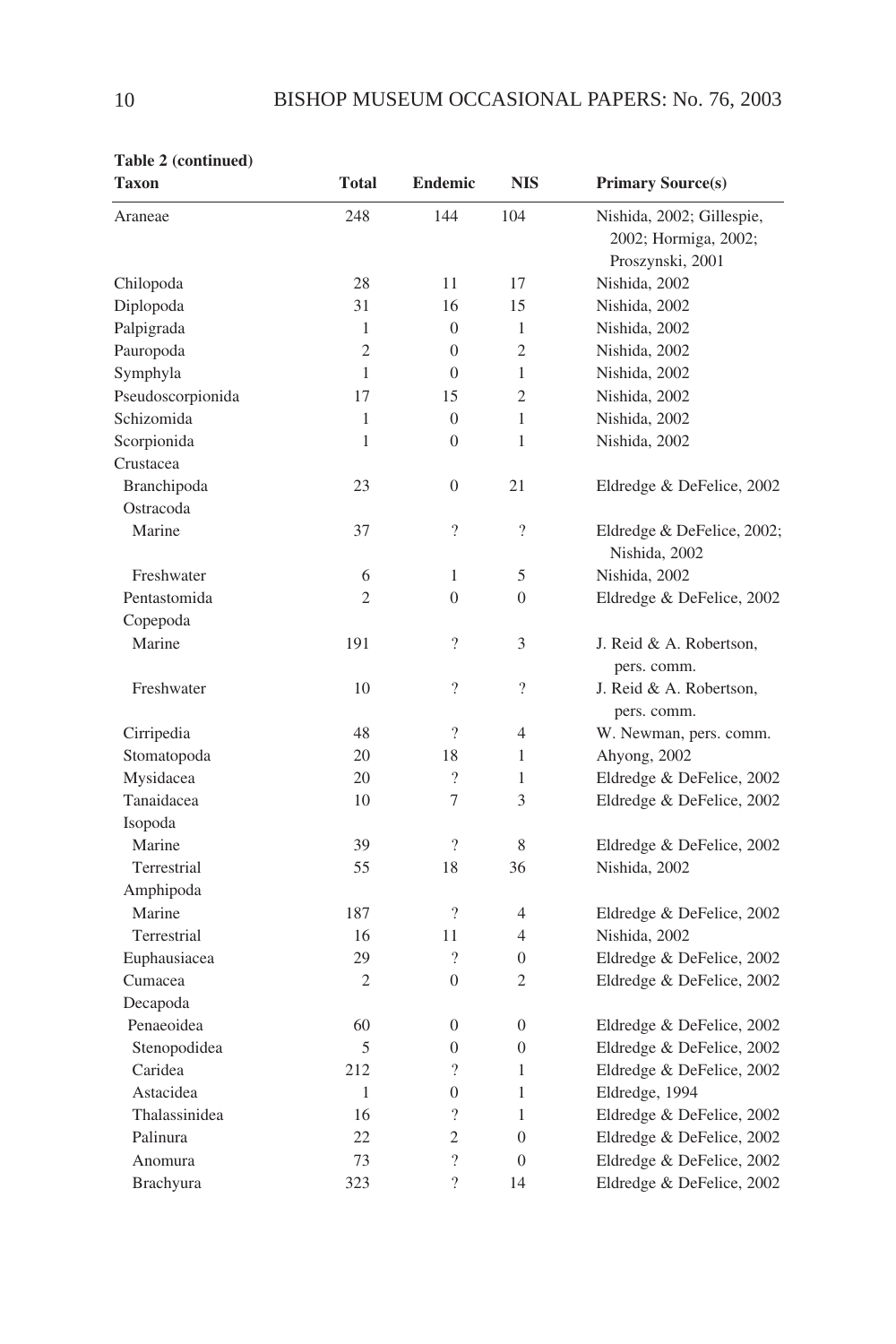| <b>Taxon</b>           | <b>Total</b>   | <b>Endemic</b>           | NIS                      | <b>Primary Source(s)</b>                                 |
|------------------------|----------------|--------------------------|--------------------------|----------------------------------------------------------|
| Pycnogonida            | 15             | $\overline{\mathcal{L}}$ | $1+$                     | Eldredge & DeFelice, 2002;<br>A. Child, pers. comm.      |
| Tardigrada             | 33             | $\overline{4}$           | 29                       | Nishida, 2002; McInnes,<br>1994                          |
| Phoronida              | 5              | $\overline{0}$           | $\Omega$                 | Bailey-Brock & Emig, 2000                                |
| <b>Bryozoa</b>         | 168            | $\overline{\phantom{a}}$ | $20+$                    | Eldredge & DeFelice,<br>2002; Zabin, 1999                |
| Entoprocta             | $\mathfrak{2}$ | $\overline{0}$           | $\Omega$                 | Eldredge & DeFelice, 2002                                |
| Brachiopoda            | 3              | $\Omega$                 | $\Omega$                 | Emig, 1987                                               |
| Chaetognatha           | 9              | $\theta$                 | $\Omega$                 | Eldredge & DeFelice, 2002                                |
| Echinodermata          |                |                          |                          |                                                          |
| Crinoida               | 16             | 15                       | $\overline{0}$           | Eldredge & DeFelice,.2002                                |
| Asteroidea             | 90             | 53                       | $\Omega$                 | C. Mah, pers. comm.                                      |
| Echinoidea             | 84             | 35                       | $\overline{0}$           | Eldredge & DeFelice,<br>2002; Mooi, pers. comm.          |
| Holothuridea           | $58+$          | 19                       | $\overline{0}$           | Eldredge & DeFelice, 2002;<br>G. Paulay, pers. comm.     |
| Ophiuroidea            | 61             | 28                       | $\overline{0}$           | Eldredge & DeFelice,<br>2002; G. Hendler, pers.<br>comm. |
| Hemichordata           | 3              | 1                        | $\Omega$                 | Eldredge & DeFelice, 2002;<br>Hadfield & Young, 1983     |
| Chordata               |                |                          |                          |                                                          |
| Cephalochordata        | 3              | $\overline{0}$           | $\overline{0}$           | Eldredge & DeFelice, 2002                                |
| Urochordata (Tunicata) |                |                          |                          |                                                          |
| Thaliacea              | $\overline{c}$ | $\overline{0}$           | $\overline{0}$           | Eldredge & DeFelice, 2002                                |
| Larvacea               | $\overline{c}$ | $\overline{0}$           | $\overline{0}$           | Eldredge & DeFelice, 2002                                |
| Ascidiacea             | 70             | $\overline{\phantom{a}}$ | $\overline{\mathcal{L}}$ | Eldredge & DeFelice, 2002                                |
| Pisces                 |                |                          |                          |                                                          |
| Marine                 | 1197           | 153                      | 12                       | B. Mundy, pers. comm.                                    |
| Freshwater             | 48             | $\overline{4}$           | 43                       | B. Mundy, pers. comm.                                    |
| Amphibia               | 7              | $\Omega$                 | 7                        | F. Kraus, pers. comm.                                    |
| Reptilia               | 29             | $\Omega$                 | 26                       | C. Kishinami, pers. comm.                                |
| Aves                   | 183            | 63                       | 55                       | Pyle, 2002                                               |
| Mammalia               |                |                          |                          |                                                          |
| Terrestrial            | 20             | 1                        | 19                       | Tomich, 1986                                             |
| Marine                 | 24             | 1                        | $\overline{0}$           | Tomich, 1986                                             |
| totals                 | 25615          | 9987                     | 5175                     |                                                          |
| percentages of total   |                | 38.9                     | 20.2                     |                                                          |

Abbreviation: HBS 01-02 = articles in the *Records of the Hawaii Biological Survey* for 2001-2002 (Evenhuis & Eldredge, 2003a,b).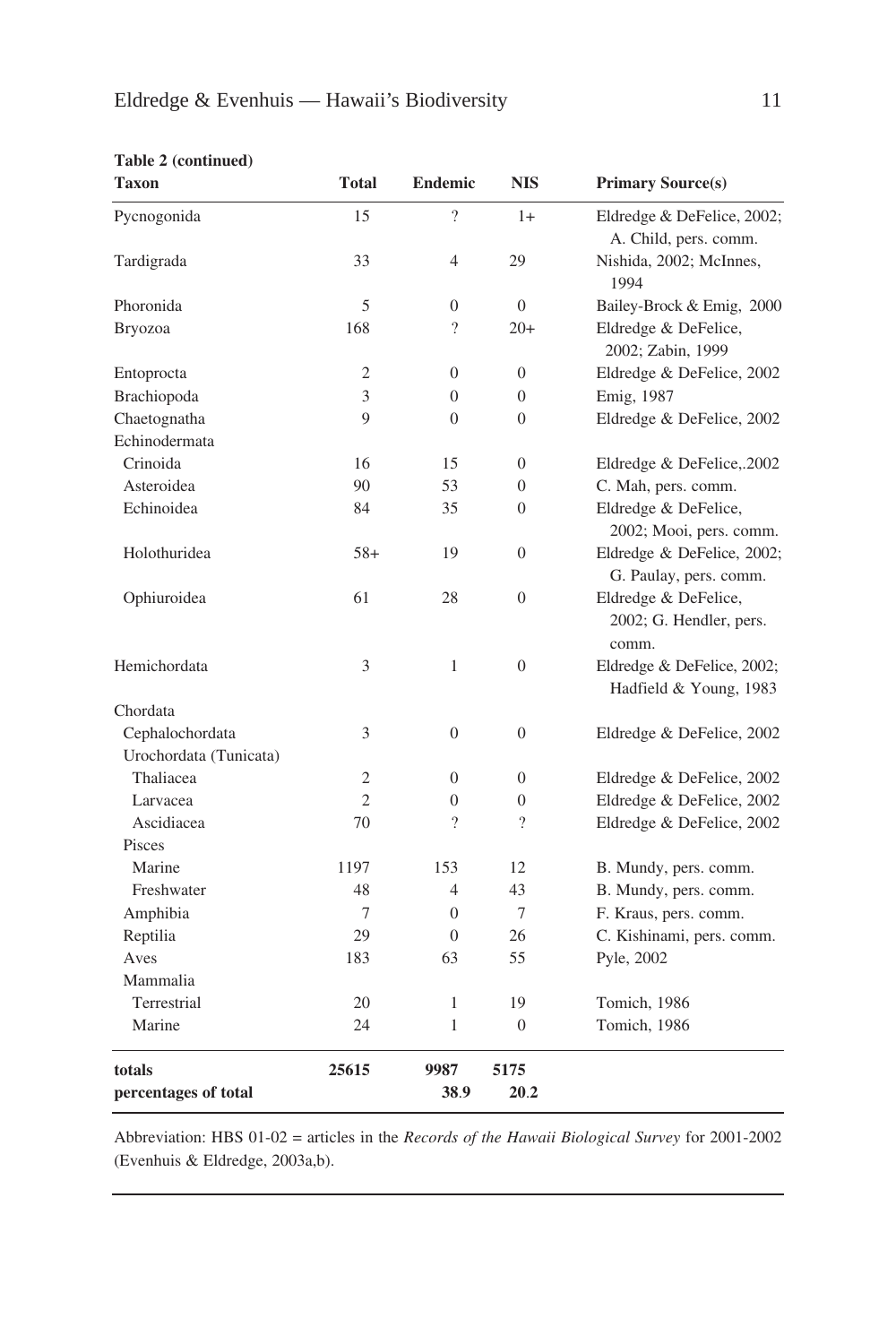# **Further Reading**

The publications cited in the sources column of Table 2 are the primary references from which our numbers have derived and are, for the most part, very specific in their scope. However, some publications of a more general nature or those covering a broad field of interest dealing with various aspects of the Hawaiian biota that have recently appeared include a guide to Hawaii's invasive species (Staples & Cowie, 2001), a guide to the mushrooms of Hawai'i (Desjardin & Hemmes (2002), a guide to the ferns of Hawai'i (Palmer, 2003), and a general biological text on the natural history of Hawai'i (Ziegler, 2002).

# **NOTES ON THE TAXA**

The following are explanations of the figures in Table 2 plus annotated information on the recent literature since the last tabulation of species numbers.

# **Viruses**

Pletneva *et al*. (2001) analyzed the phylogenetic relationships of the "Norwalk-like" virus Hawaii virus (HU/NLV/GII/Hawaii virus/1971/US) with other members of the Calciviridae based on its genome.

## **Algae**: **Cyanophyta and Chlorophyta**

Sherwood *et al.* (2003a, b) recorded 12 new records of freshwater blue-green and green algae from the Hawaiian Islands. A complete checklist of the freshwater algae known from the Hawaiian Islands based on the literature will be published in next year's *HBS Records* (Sherwood, in press).

## **Algae**: **Rhodophyta**

Abbott & McDermid (2001) described a new species (*Dudresnaya babbittiana*) from Midway Atoll. Abbott & McDermid (2002) recorded two new red algae of the genus *Kallymenia* from Hawai'i, one (*K. thompsonii*) described as new to the islands.

#### **Myxomycota**

Previous tabulations of myxomycotes did not include the fact that Acrasiomycota were a sseparate higher category. They are now included in the table separately.

#### **Fungi**

Previous numbers of Hawaiian species of fungi were based partly on rough estimates and have been found to be extremely low for some groups. Additionally, the current classification of fungi and related groups had not been kept up-to-date. For this tabulation, we have databased all names of fungi (*sensu lato*) that have been recorded in the literature,which has resulted in a increase of roughly 1,200 names. Some of the major references consulted are annotated below. Verification of the names in our database has been partly completed and will be ongoing as we continue to enter new data from the literature. We follow the classification in Kirk *et al*. (2001).

Ko & Ko (2001) recorded a new twig blight of *mamaki* caused by the fungal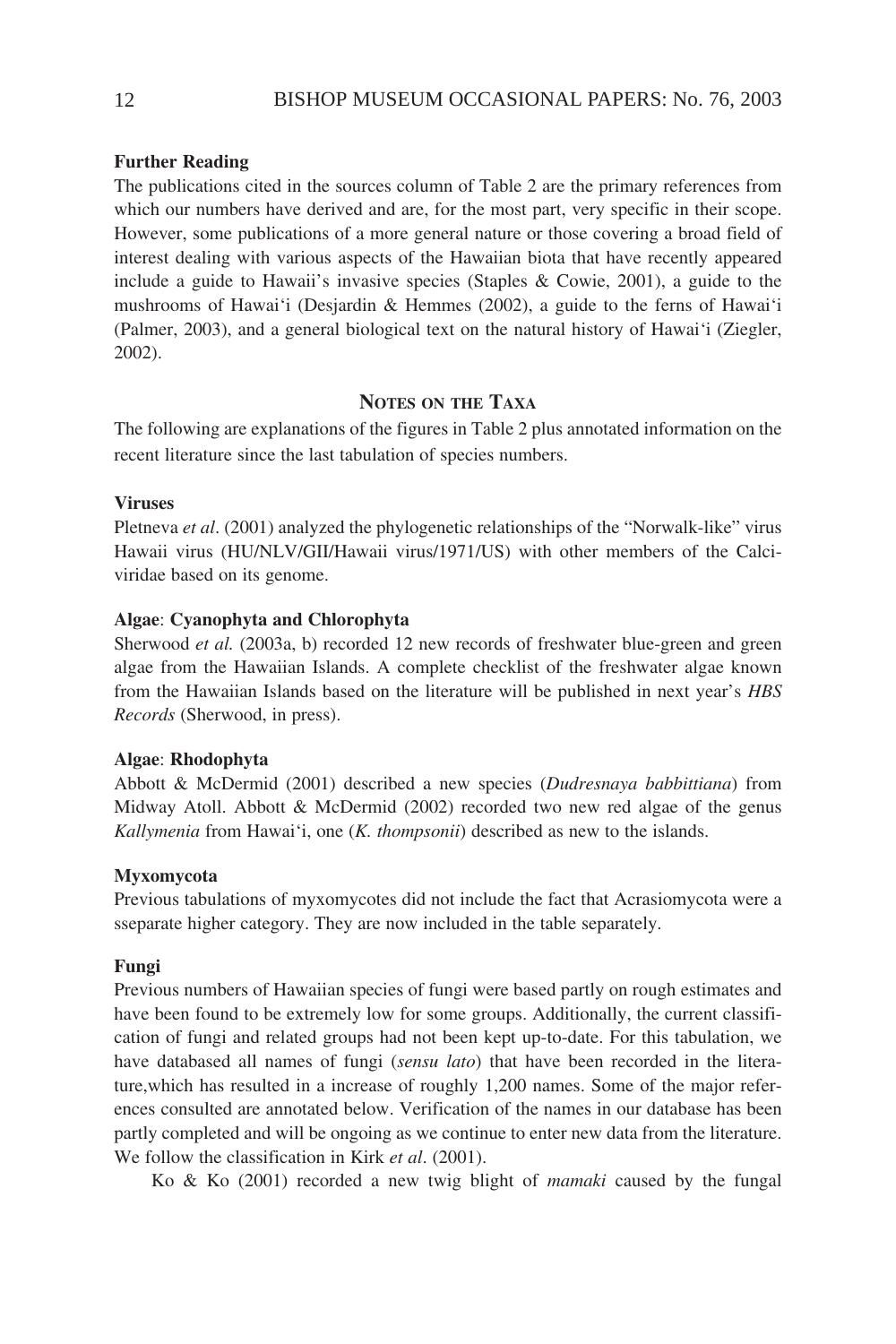pathogen *Botryosphaeria ribis*. Rogers & Scott (2001) described a new species (*Xylaria pisonae*) from *Pisonia* leaves. A new species of Hypocreaceae (*Cylindrocladium pacificum*) was described from Hawai'i by Kang *et al*. (2001). Gilbertson *et al.* (2002) gave a list of 400 species in 160 genera of wood-rotting basidiomycetes occurring in Hawai'i, of which about 10% cause brown rots. Lachance *et al*. (2001) described 1 new species of yeast (*Metschnikowia lochheadii*) isolated from insects associated with flowers in Hawai'i and Costa Rica. Three species of Hawaiian fungi (*Ascovirgaria occulta, Jumillera hawaiiensis*, and *Lopadostoma hawaiianum*) are described by Rogers & Ju (2002). Desjardin & Hemmes (2001) described 5 new taxa of Agaricales from the Hawaiian Islands (*Volvariella bombycina* var. *ciliomarginata, Mycena papyraceae, Physalacria angustispora, Propoloma bambusarum*, and *Stropharia variicolor*). Gilbertson & Ryvarden (2002) described a new species of *Inonotus* (*I. hemmesii*) from Hawai'i. Taylor *et al*. (2001) recorded 13 new records of fungal pathogens of Proteaceae in Hawai'i, 7 of these are described as new. Crous & Rogers (2001) described 2 new fungi associated with *Eucalyptus* on Moloka'i. Gilbertson *et al*. (2001) surveyed 71 species of fungi associated with the *mamane-naio* vegetation zone on the slopes of Mauna Kea; of these, 16 are new records to Hawai'i and 9 are described as new. Gardner & Flynn (1998) described a new species of rust fungi from *Xylosma* (*Uredo maua*) on the Big Island. Hemmes & Desjardin (2002) is an identification guide to the selected mushroom fauna of Hawai'i in a popular color-publication format. The numbers of endemic and noinindigenous species have not yet been thoroughly ascertained and are undoubtedly much higher than indicated in the table.

#### **Lichens**

All known Hawaiian lichens are lichenized Ascomycota, but are often kept as a separate group. Elix & McCarthy (1998) catalogued the Pacific island lichen flora and provided a complete checklist of 841 lichens occurring in Hawai'i, of which 665 are endemic to the islands — the latter a much higher number than we had recorded previously. Coppins  $\&$ Kondratyuk (1998) described one new species (*Opegrapha trassii*). Marbach (2000) reviewed the genera allied to *Buellia* worldwide and described 4 new species occurring in Hawai'i. Moon *et al*. (2001) reviewed the genus *Rimelia* in Hawai'i, described one new species (*R. albinata*), and recorded one new record for the state [*R. ramescens* (Zahlbr.)]. Kashiwadani *et al.* (2002) described 2 new species of *Ramalina*. Smith (2001) reviewed the genus *Umbilicaria* in the Hawaiian Islands. Inoue (2002) recorded 4 boreal species of *Lecidea* as new to the Hawaiian Islands. One species of *Fuscopannaria* (*F. sorediata*) described as new from Hawai'i, China, and India (Jorgensen, 2000). One species (*Staurolemma weberi* Hennsen & Jorgensen) described as new (Jorgensen & Hennson (1999).

# **Bryophyta**

The taxonomy of *Sphagna* in Hawai'i is reviewed (Karlin, 2001). Type specimens of three coritcoid taxa are examined and discussed, clarifying the status of Hawaiian species (Nakasone, 2000). A revised checklist of Hawaiian mosses is in preparation by HBS staff members. Preliminary data indicate the level of endemicity is much lower than previously reported by Hoe (1974).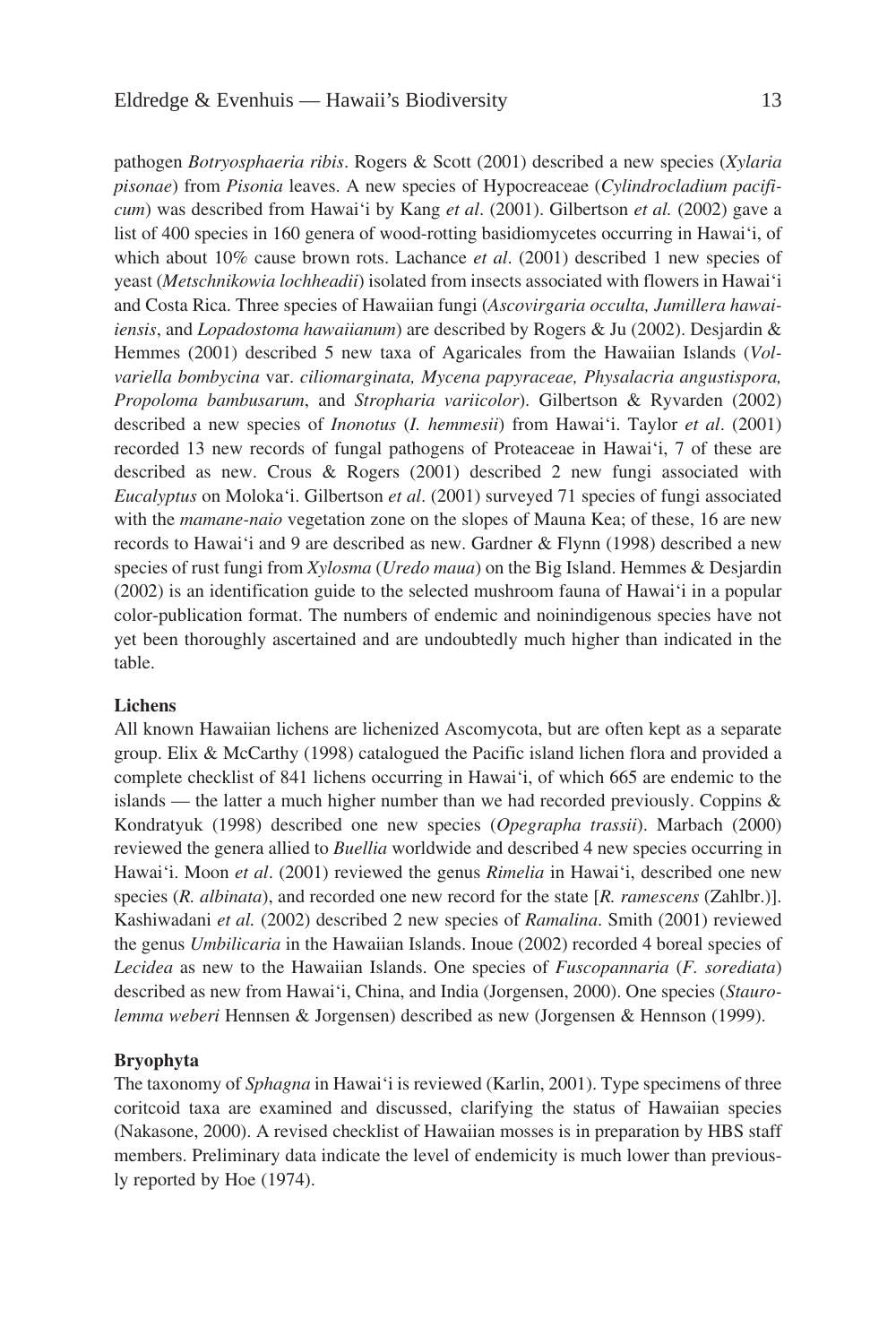# **Ferns and Fern Allies**

A detailed review of the pteridophytes of the Hawaiian Islands (Palmer, 2003) gives the most recent numbers of species of ferns and fern allies from the islands. Kato (2001) described a new species of Woodsiaceae (*Deparia cataracticola*). One adventive fern species listed in Wilson (2002) (*Marselia crenata*) was appended to Palmer's (2003) treatment of Hawaiian ferns but did not make it to his tabulation of total numbers of fern species in the islands.

# **Gymnosperms**

Oppenheimer (2002) documents 7 species as fully naturalized and mentions 2 additional species that are "sparingly reproducing" on Maui. As other islands are surveyed the number of naturalized gymnosperms will likely increase

# **Flowering Plants**

Dransfield & Marcus (2002) described a new species of palm (*Dypsis carlsmithii*)\* for the species previously known locally as *Dypsis* "stumpy". *Pseudognaphalium attenuatum* (Asteraceae) newly recorded from Hawai'i (Nesom, 2001). A new *Cyrtandra* (*C. paliku*) described by Wagner *et al*. (2001). McDermid *et al.* (2002) recorded *Halophila decipiens* Ostenfeld (Hydrocharitaceae) as a new record for the state.

# **Protozoa**

The total of 257 "other" protozoans in the table includes free-living marine, soil, and freshwater species and parasitic species (Miller & Eldredge, 1996; Eldredge & Miller, 1997).

# **Porifera**

New record of boring sponge, *Thoosa amphiasterinia*, in the octocoral *Corallium* from Midway (Calcinai *et al*., 2001)

# **Platyhelminthes**

Of the total listed, 41 are marine species and 8 are freshwater/terrestrial species. The acoel *Notocelis gullmarensis maculata* is raised to rank of species *N. maculata* Karling *et al*., 1972 (Kozloff, 2000).

# **Nemertea**

The species numbers reflect an increase of 23 pelagic nemerteans, previously unreported in Hawaiian waters from an overlooked publication of Roe & Norenburg (1999).

# **Nematoda**

The "other" nematode species include parasitic and freeliving soil, plant, and animal species based on a working, unpublished checklist database.

<sup>\*</sup> not included in sp. numbers table because it is cultivated.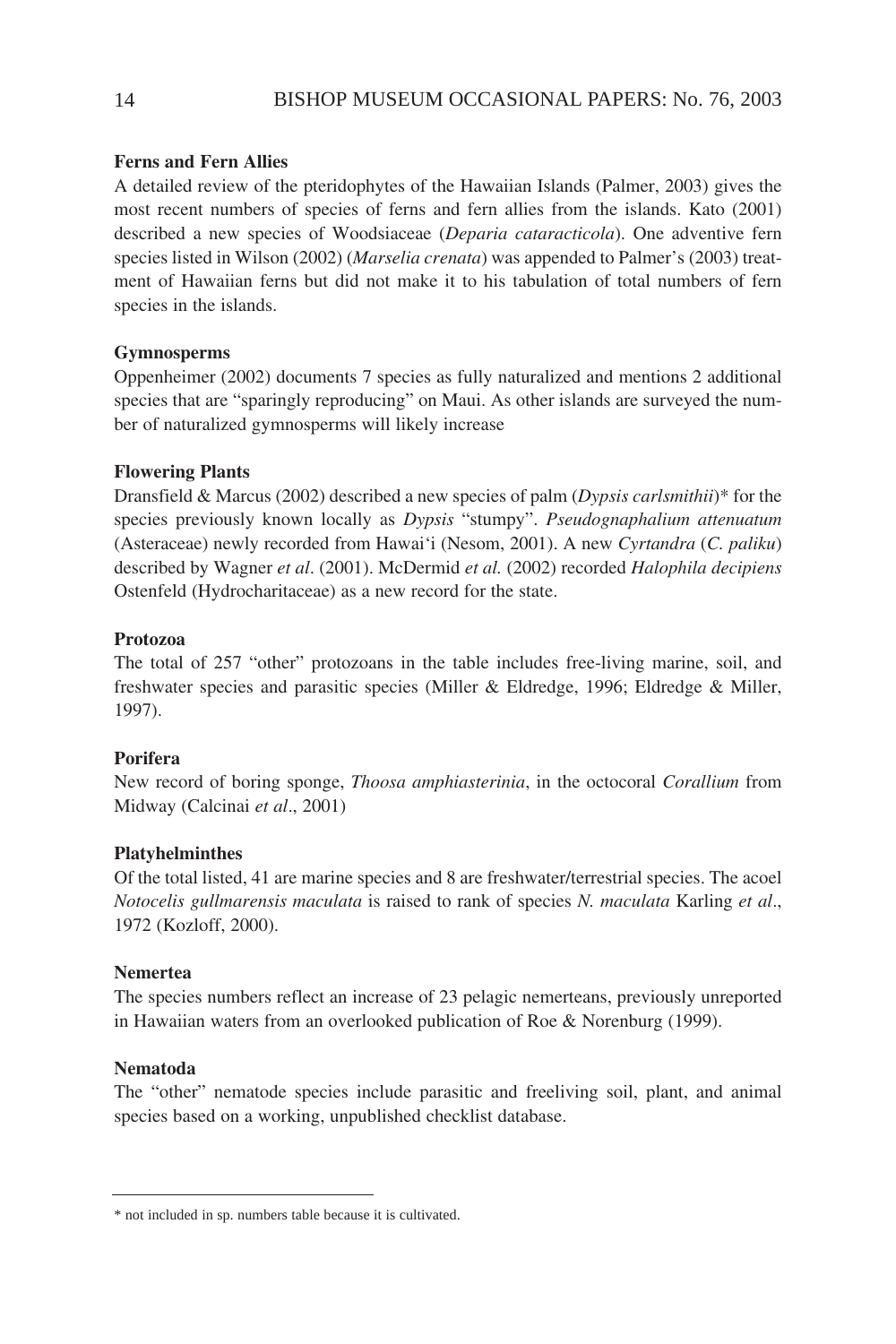#### **Cnidaria**: **Scleractinia**

*Balanophyllia hawaiiensis* Vaughan, 1907 is now *Balanophyllia* (*Balanopyllia*) *gigas* Moseley (Cairns, 2001).

## **Cnidaria**: **Scyphozoa**

Third species of the cubomedusa *Carybdea* [*C*. *sivickisi* (Stiansy)] reported (Matsumoto, *et al*., 2002). Larval metamorphosis of Hawaiian specimens of *Mastigias papua*, *Cassiopea* spp., *Cephea cephea*, and *Phyllorhiza punctata* show identical modes of asexual reproduction (Hofmann & Crow, 2002).

## **Annelida**: **Polychaeta**

Hawaiian stream dynamics are discussed as related to freshwater polychaetes (Benbow *et al*., 2001). *Pseudobranchiomma punctata* (Treadwell) redescribed (Nogueira & Knight-Jones, 2002). Qualitative observations of the occurrence, size ranges, and habitat of 2 species of Hawaiian freshwater polychaetes are reported (Benbow *et al*., 2001).

## **Acanthocephala**

One acanthocephalan reported from a native passerine identified as *Aporothynchus hemignathi* in the *'akialoa* by Perkins (1903).

## **Mollusca**: **Gastropoda**

New nudibranch described, *Thorunna kahuna* Johnson & Gosliner (Johnson & Gosliner, 2001). The spondylid species *Spondylus hawaiiensis* Dall, Bartsch & Rehder is synonymized with *S. candidus* Lamarck (Lamprell *et al*., 2001).

#### **Mollusca**: **Bivalvia**

Two freshwater clams added from an ancient, continuously cultivated taro pond complex (Burky *et al*., 2000).

#### **Arthropoda**: **Insecta**

The fourth edition of the Hawaii terrestrial arthropod checklist synthesized the published literature for Hawaiian arthropods through June 2001 and forms the basis of the tabular figures presented here. Additionally, new insect immigrants presented in Kumashiro *et al*. (2002) have added 43 taxa; and the final results of two-year monitoring at Kahului Airport on Maui (Howarth & Preston, 2002) recorded 34 new state records of insects and mites.

#### **Arthropoda**: **Insecta**: **Diptera**

Hardy *et al.* (2001) reviewed the *haleakalae* species group of *Drosophila* (Drosophilidae) in Hawaii and described 18 new species, resurrecting one species from snynonmy and newly synonymized two others. Evenhuis (2003) reviewed the Kauai species of *Campsicnemus* (Dolichopodidae) and described 18 new species. O'Grady *et al*. (2001) described new species of *Drosophila* in the *rustica* species group. Okadome (2002) recorded the introduced heleomyzid fly, *Tephrochlamys japonica*, from Haleakalä Crater on Maui.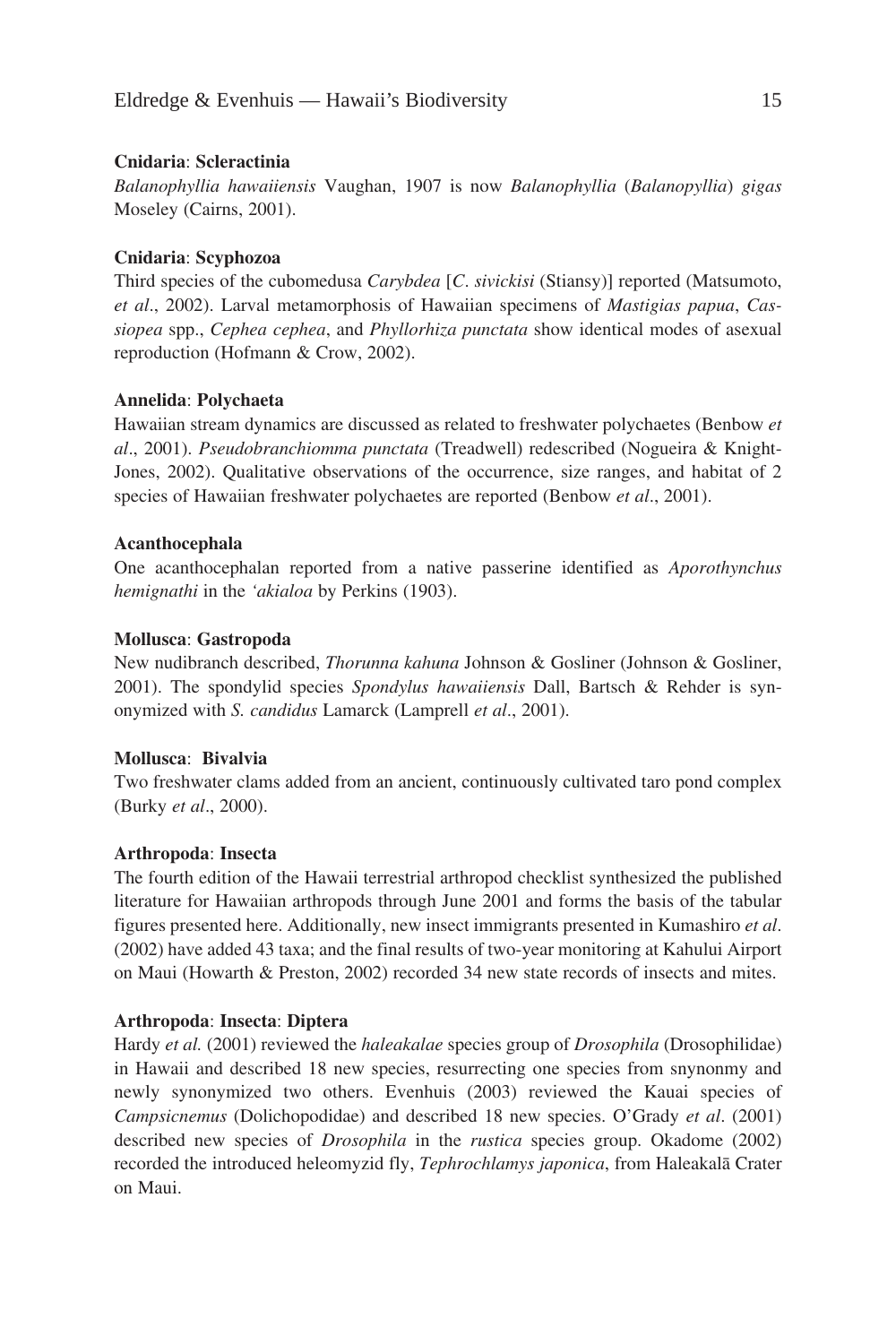# **Arthropoda**: **Insecta**: **Coleoptera**

Liebherr (2001) described a new species of *Blackburnia* (Carabidae) from Moloka'i.

# **Arthropoda**: **Insecta**: **Heteroptera**

Polhemus (2001) described two new species of Lygaeidae from Moloka'i and West Maui. Bremmer & Lattin (2001) recorded the anthocorid *Buchananiella continua* from the Big Island.

# **Arthropoda**: **Insecta**: **Homoptera**

Beardsley (2002) recorded the armored scale, *Fiorinia proboscidari* (Daispididae) as a new introduction. Martin (2001) described *Paraleyrodes pseudonaranjae*, a whitefly that affects agriculture in Hawai'i, Florida, and Hong Kong. Beardsley & Uchida (2002) recorded the first notice of the eucalyptus psyllid pest, *Blastopsylla occidentalis* on Kaua'i and O'ahu. Beardsley (2001) described a new species of Pseudococcidae, *Nipaecoccus paranipae*, from Hawai'i.

# **Arthropoda**: **Insecta**: **Hymenoptera**

Beardsley & Triapitsyn (2002) recorded the encyrtid *Anagyrus agraensis* as a new introduction. Arakaki *et al*. (2002) verified the establishment of the bee *Pithitis smaragdula* (Apidae) on O'ahu. Beardsley & Rasplus (2001) described a new species of agaonid, *Josephiella microcarpae*, based on specimens reared from Hawai'i, California, and the Canary Islands.

# **Arthropoda**: **Insecta; Lepidoptera**

Robinson & Sattler (2001) reviewed the species of *Plutella* (Plutellidae) occurring in the Hawaiian Islands and described two new species.

# **Arthropoda**: **Insecta**: **Thysanoptera**

Hill *et al.* (2001) give details on the release and establishment of the thrips, *Sericothrips staphylinus* Haliday, as a biological control agent for the pest weed, gorse, in New Zealand and Hawai'i.

# **Arthropoda**: **Acari**

Swift & Goff (2001) summarized sampling of mites in two protected areas on Kaua'i, resulting in 164 species of mites.

# **Arthropoda**: **Araneae**

Gillespie (2002) described five new species of *Tetragnatha* (from the "spiny-leg clade") from the Hawaiian Islands. Hormiga (2002) described a new genus *Orsonwelles*, and 11 new species of fat linyphiid spiders from the Hawaiian Islands. Berry & Proszynski (2001) described a new genus (*Hakka*) of jumping spiders (Salticidae) and record one new species record in the genus [*Hakka himeshimensis* (Doenitz & Strand)] from the Big Island. a second new genus of jumping spiders (*Havaika*) ocurring in the Marquesas and Hawai'i is described and one new species (*H. jamiesoni*) is also described (Proszynski,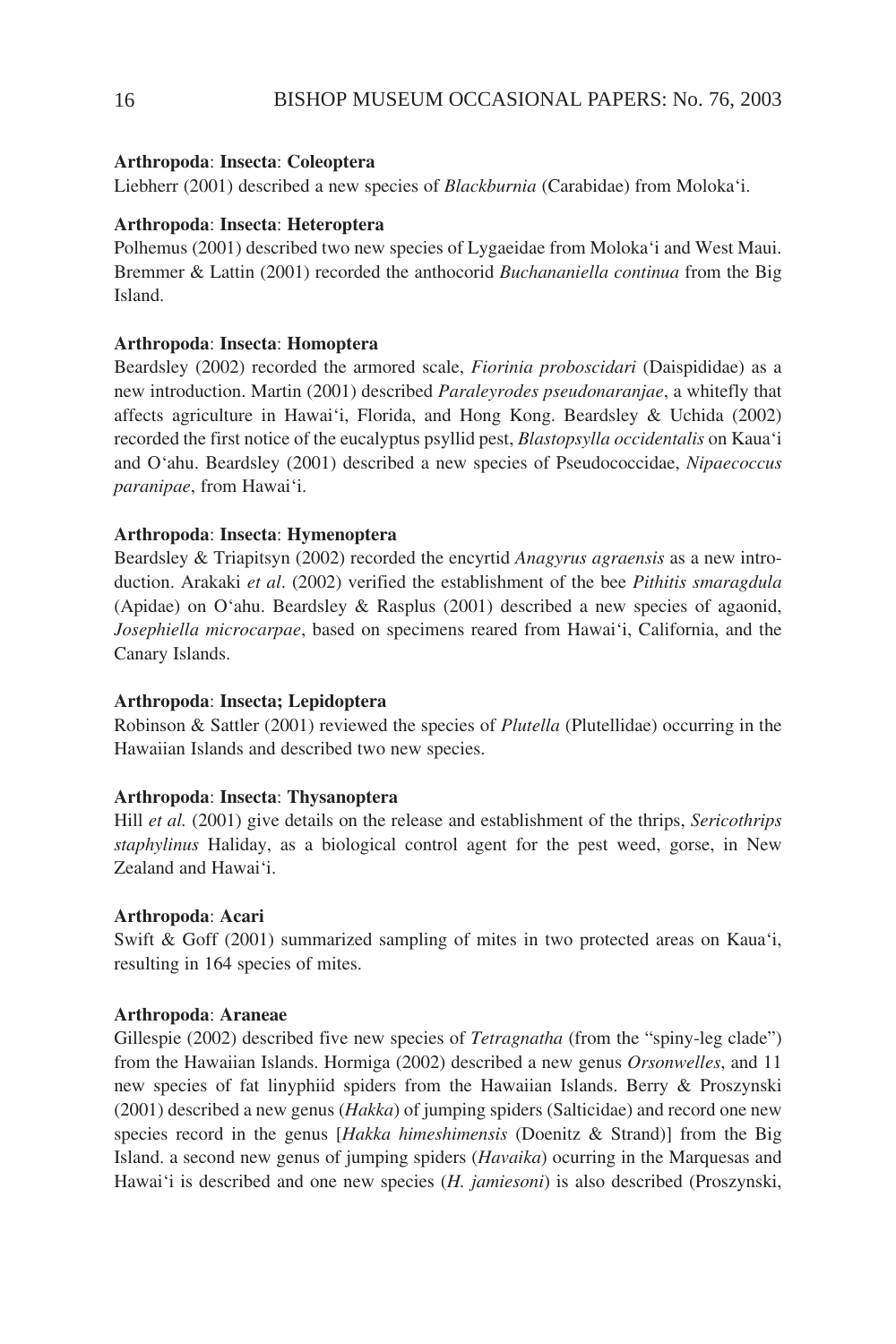2001).

#### **Arthropoda**: **Crustacea**: **Copepoda**

New calanoid copepod, *Brachycalanus flemingeri* n. sp. (Ferrari & Markhaseva, 2000).

# **Arthropoda**: **Crustacea**: **Stomatopoda**

Hawaiian stomatopods were reviewed by Ahyong (2002), reporting a total of 20 species with one new species (*Alima maxima*) and two new island records [*Heterosquilloides insignis* (Kemp) and *Busquilla plantei* Manning].

# **Arthropoda**: **Crustacea**: **Decapoda**

The pontoniine shrimip *Coralliocaris tridentata* of Edmondson (1946), now all referable to *Periclimenaeus quadridentatus* Rathbun (Bruce, 2002). *Psathyrocaris hawaiiensis* Rathbun is redescribed by Lin & Chan (2001). New species of crangonid shrimp, *Philocheras breviflagella* Komai described (Komai, 2001). Three Hawaiian species of Nematocarcinidae are reviewed (Burukovsky, 2001). The Indo-Pacific scyllarine lobsters were reviewed by Holthuis (2002)—*Galearctus aurora* (Holthuis) is newly combined includes *Scyllarus timidus* of Tinker (1965) not *S. timidus* Holthuis; *Chelarctus cultrifer* (Ortmann) confirmed from Hawai'i; *Eduarctus* m*odestus* (Holthuis) newly combined includes *Scyllarus martensii* of Edmondson (1946); *Biarctus vitiensi*s (Dana) newly combined includes *Scyllarides tumidus* of Colin & Arneson (1995). The hermit crab *Catapaguroides setosus* (Edmondson) is reinstated and rediagnosed and *C. hooveri* n.sp. McLaughlin & Pittman is described (McLaughlin & Pittman, 2002). New records of dromiid crabs: *Dromia wilsoni* (Fulton & Grant) and *Cryptodromiopsis plumosa* (Lewinsohn) from McLay (2001). The portunid crab *Thalamita wakensis* Edmondson has been synonymized with *Thalamita seurati* Nobili (Crosnier, 2002). New species of xanthid crab *Paramedaeus octogesimus* n. sp. Ng & Clark from Läna`i (Ng & Clark, 2002). In a world-wide revision of the sand crab family Albuneidae, Boyko (2002) reported on *Albunea speciosa* Dana and *A. danai* Boyko, noting that *A. danai* is known only from O`ahu.

#### **Rotifera**: **Monogodonta**

A total of 144 freshwater monogodont rotifer species were collected from 81 sites on the main Hawaiian Islands (Jersabek, 2003)

#### **Echinodermata**: **Asteroidea**

Of the 90 species, 64 are found in deeper water; 50 species are endemic to deeper waters (Fisher, 1906).

#### **Echinodermata**: **Holothurioidea**:

Additional, unpublished, reports of species are known (G. Paulay, pers. comm.); of the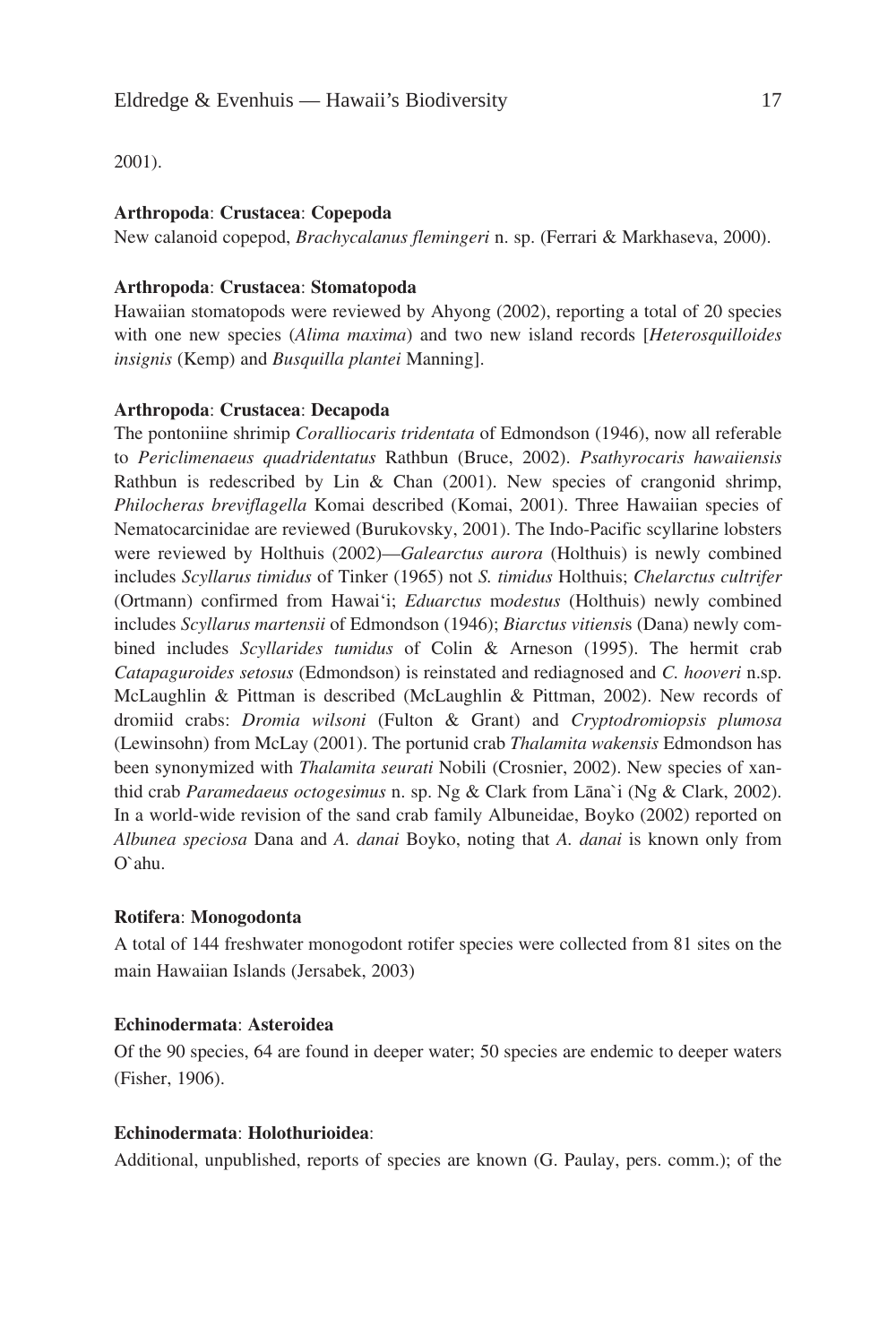species reported, 24 are from deeper waters.

#### **Echinodermata**: **Crinoidea**

Sixteen species are reported; there are no shallow-water forms (Clark, 1908).

#### **Echinodermata**: **Echinoidea**

Of the 84 species, 21 are found in shallow waters (R. Mooi, pers. comm.).

#### **Echinodermata**: **Ophiuroidea**:

Of the 61 species reported, 23 are found in shallow water, 24 in deeper water (G. Hendler, pers. comm.).

#### **Chordata**: **Pisces**

A total of 1245 species are reported, including 28 species occurring at Johnston Atoll but not the Hawaiian Islands. Four species of *Eustomias* (Stomiidae) reported by Clarke (2000) and *Bassozetus zenkevitchi* Rass, recorded from a locality between Midway and Kure Atolls by Nielsen & Nerrett (2000) were not included in Eldredge & Evenhuis (2000). Clarke (2001) described 9 new *Eustomias* species and one new Hawaiian record. Three other new species were described in 2001-2002: *Antennatus linearis* n. sp. (Randall & Holcom, 2001 (Antennariidae); *Scorpaenopsis pluralis* n. sp. (Randall & Eschmeyer, 2001) (Scorpaenidae, an endemic species); *Aseraggodes holcomi* n. sp. (Randall 2002) (Soleidae). *Trimma milta* n. sp (Gobiidae) described from Society Islands with an O'ahu record (Winterbottom, 2002). The first record of *Ophichthus bonaparti* (Kemp) (Ophichthidae ) reported from Hawaiian Islands (McCosker & Randall, 2001). First records for the Hawaiian Islands for *Myripristis murdjan* (Forsskal) (Holocentridae) from Midway and Kure and *Girella leonina* (Richardson) (Girellidae) from Midway (Randall & Stender, 2002). Randall & Randall (2001) confirmed the presence of two flagtail species (Kuhliidae) from Hawaiian Islands. Randall & Greenfield (2001) confirmed the presence of two eyebar gobies in the genus *Gnatholepis* (Gobiidae). Randall & Earle (2002) revised the razorfishes (Labridae), placing species of *Xyrichty*s into *Iniistius* and placing *Novaculichthys woodi* Jenkins in *Xyrichtys* and reported a new record for the Hawaiian Islands. Three species previously thought to be widespread Pacific or Indo-Pacific taxa were redetermined to be endemic to the Hawaiian Islands: *Scorpaenopsis brevifrons* Eschmeyer & Randall (Scorpaenidae) by Randall & Eschmeyer (2001); *Apogon erythrinus* Snyder (Apogonidae) by Greenfield (2001); *Ctenochaetus strigosus* (Bennett) (Acanthuridae) by Randall & Clements (2001). The Hawaiian Islands population of deepwater pigfish (Labridae) previously identified as *Bodianus vulpinus* (Richardson) or *B. oxycephalus* (Bleeker) was determined to be an undescribed endemic species (Gomon, 2001). McCosker & Randall (2001) determined that the crocodile snake eel (Ophichthidae) *Brachysomophis henshawi* (Jordan & Snyder) is widespread in western and central Pacific; most authors have considered it be an endemic species. *Parupeneus insularis* Randall & Myers (2002) described as a new species from Oahu; this species has long been recorded in Hawaii as *P. bifasciatus* (Lacepede). The small barracuda, *Sphyraena helleri*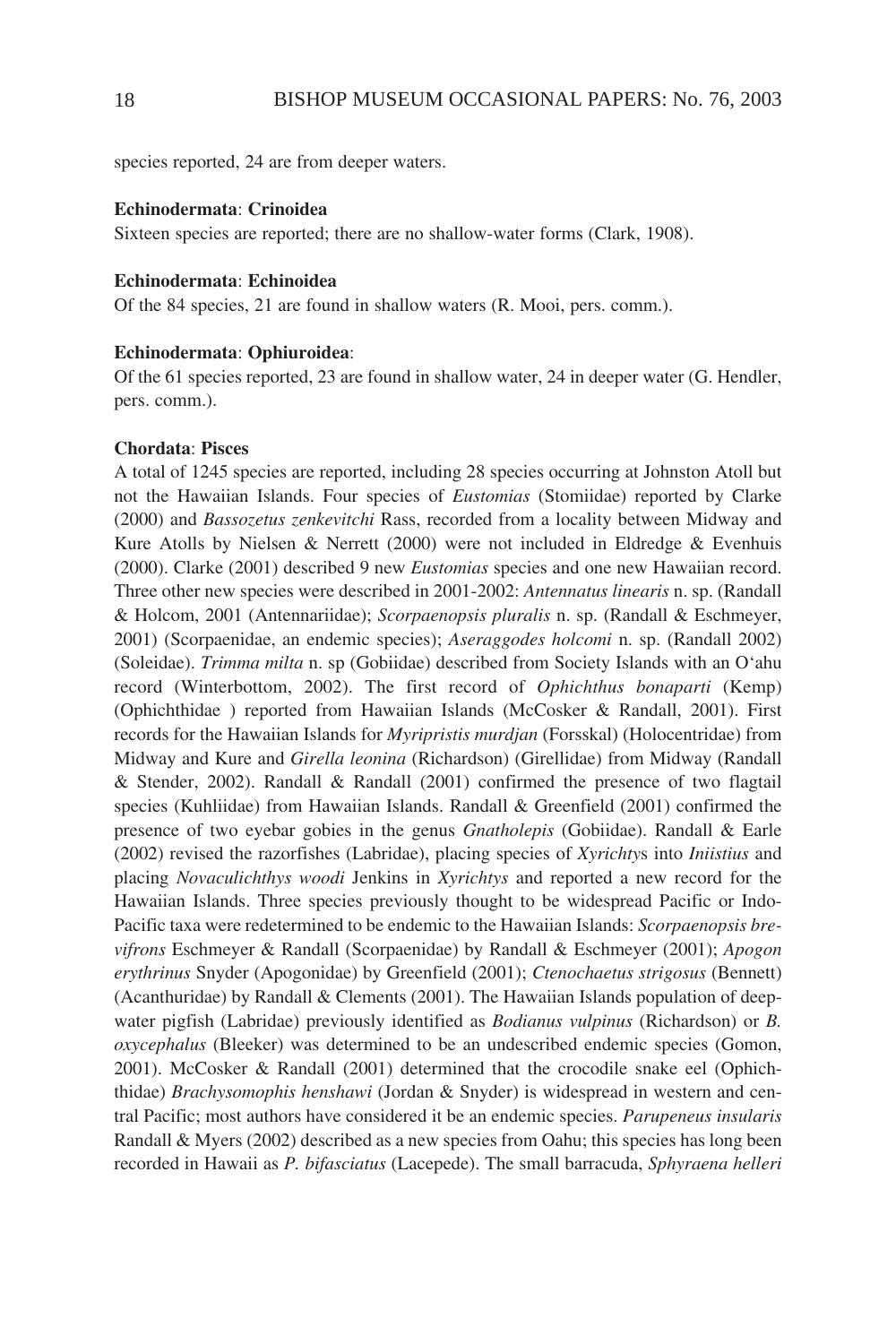Jenkins, status was clarified (Senou, 2001). Parin & Belyanina (2002) established the identity of the flyingfish previously misidentified as *Hirundichthys rondeletii* (Valenciennes) as *H. gilberti* (Snyder). Two nonindigenous species were recorded in open waters in Hawai'i in 2001–2002: the palette surgeonfish *Paracanthurus hepatus* (Linnaeus) (Acanthuridae) by Randall (2001) and the emperor snapper *Lutjanus sebae* (Cuvier) (Lutjanidae) by Huynh (2001); only a single specimen of the snapper was captured and only a few of the surgeonfish were seen; the origins of these fish are unclear, but they were probably released here and are unlikely to have established reproducing populations in the state.

#### **Chordata**: **Amphibia**

The eight species previously listed must be reduced to seven, since one, *Eleutherodactylus martinicensis*, is not considered a valid determination (Kraus, pers. com.)

#### **Chordata**: **Aves**

A total of 309 full species are recorded from the Hawaiian Islands including Midway (Pyle, 2002). Endemic subspecies of a species that are also found outside of Hawai'i are not included in this count.

#### **Chordata**: **Mammalia**

Killer whales (*Orcinus orca*) were sighted west of Ni'ihau (Mobley *et al*., 2001), which marks the first confirmed sighting in Hawaiian waters since 1979.

#### **Acknowledgments**

The following are thanked for their assistance in preparing the tabulation of species And for reviews of earlier edrafts of this paper: George Staples, Clyde Imada, C. Kishinami, J.E. Randall, and F. Kraus (Bishop Museum), Alison Sherwood (University of Hawaii at Mänoa), C. Mah (University of Illinois), B. Mundy (National Marine Fisheries Service, Honolulu), Janet Reid and A. Child (Smithsonian Institution), D. Fautin (University of Kansas), G. Hendler (Museum of Natural History of Los Angeles County), J. Maragos (U.S. Fish & Wildlife Service), G. Paulay (University of Florida), D. Calder (Royal Ontario Museum), A. Robertson (Tucson, Arizona), R. Mooi (California Academy of Science), R. T. Tsuda (Universtiy of Guam Marine Laboratory), David L. Thomas (Illinois Natural HistorySurvey), and W. Newman (????).

The John D. and Catherine T. MacArthur Foundation is thanked for its contribution toward the establishment and growth of the Hawaii Biolgical Survey through the years.

#### **Literature Cited**

**Abbott**, **I**.**A**. **& K**.**J**. **McDermid**. 2001. *Dudresnaya babbittiana* (Dumontiaceae, Gigartinales), a new red algal species from Midway Atoll, North Central Pacific. *Cryptogamie Algol*. **22**(3): 249–261.

———. **& K**.**J**. **McDermid**. 2002. On two species of *Kallymenia* (Rhodophyta: Gigartinales: Kallymeniaceae) from the Hawaiian Islands, Central Pacific. *Pac. Sci*. **56**(2): 149–162.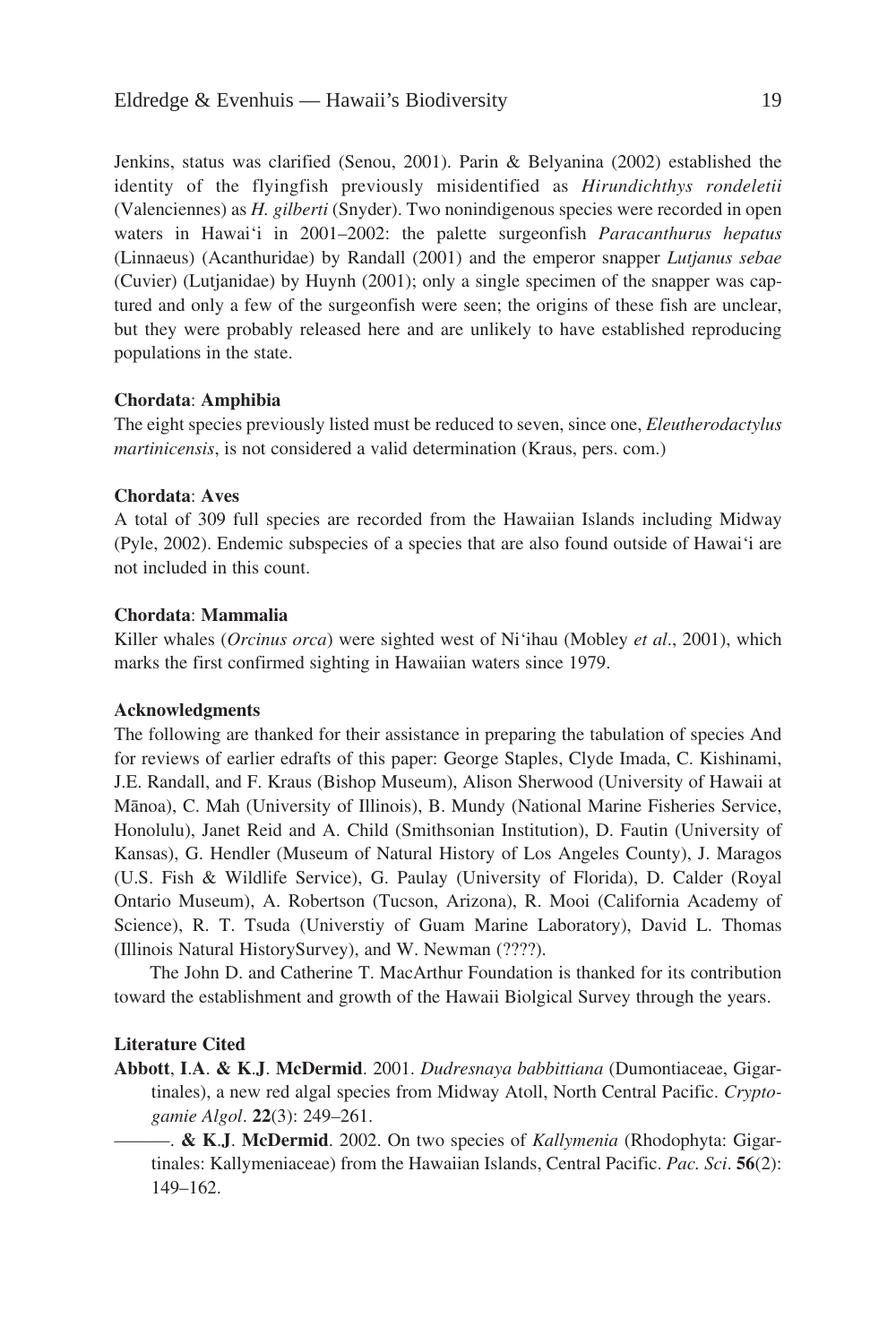- **Ahyong**, **A**.**T**. 2002. A new species and new records of Stomatopoda from Hawaii. *Crustaceana* **75**(6): 827–840.
- **Arakaki**, **K**.**T**., **W**.**D**. **Perreira**, **D**.**J**. **Preston & J**.**W**. **Beardsley**. 2002. *Pithitis smaragdula* (Fabricius), an Asiatic bee (Hymenoptera: Apidae) now apparently established on Oahu. *Proc. Hawaii. Entomol. Soc*. **35**: 151.
- **Bailenson**, **S**.**R**. 1997. Kinorhyncha: a first record of this interstitial phylum in Hawaii. *Pacific Science* **52**(2):181.
- **Bailey-Brock**, **J**.**H**. **& C**.**C**. **Emig**. 2000. Hawaiian Phoronida (Lophophorata) and their distribution in the Pacific region. *Pac. Sci.* **54**(2):119–126.
- **Bayer**, **F**.**M**. 1990. A new isidid octocoral (Anthozoa: Gorgonacea) from New Caledonia, with descriptions of other new species from elsewhere in the Pacific Ocean. *Proc. Biol. Soc. Wash.* **103**(1): 205–228.
- **Beardsley**, **J**.**W**. 2001. *Nipaecoccus nipae* (Maskell) and two apparently undescribed sibling species (Hemiptera: Coccoidea: Pseudococcidae). *Entomologica* (Bari) **33**: 49–57. ——— 2002. *Fiorina proboscidari* Green, an armored scale insect new to the Hawaiian

fauna (Homoptera: Diaspididae). *Proc. Hawaii. Entomol. Soc*. **35**: 149. ———. **& J**.**Y**. **Rasplus**. 2001. A new species of *Josephiella* (Hymenoptera: Agaonidae)

- forming leaf galls on *Ficus microcarpa* L. (Moraceae). *J. Nat. Hist*. **35**(1): 33–40.
- ———. **& W**. **Triapitsyn**. 2002. The discovery of *Anagyrus agraensis* Saraswat in Hawaii (Hymenoptera: Encyrtidae). *Proc. Hawaii. Entomol. Soc*. **35**: 141–142.
- ———. **& G**.**K**. **Uchida**. 2002. *Blastopsylla occidentalis* Taylor (Homoptera: Psyllidae), a new psyllid pest of eucalyptus in Hawaii. *Proc. Hawaii. Entomol. Soc*. **35**: 155.
- **Benbow**, **M**.**E**., **A**.**J**. **Burky**, **& C**.**M**. **Way**. 2001. Hawaiian freshwater Polychaeta: a potentially substantial trophic component of stream depositional habitats. *Micronesica* **34**(1): 35–46.
- **Bensted-Smith**, **R**. 2002. *A biodiversity vision for the Galapagos Islands*. Based on an International Workshop of Conservation Biologists in Galapagos in May 1999. Charles Darwin Foundation & World Wildlife Fund. CDF, Puerto Ayora,Galapagos. 147 p.
- **Berry**, **J**.**Y**. **& J**. **Proszynski**. 2001. Description of *Hakka*, a new genus of jumping spider (Arameae, Salticidae). *J. Arachnol*. **29**(2): 201–204.
- **Brenner**, **G**.**J**., **& J**.**D**. **Lattin**. 2001. Notes on three species of Anthocoridae (Hemiptera: Heteroptera) from Hawaii, including the first record of *Buchananiella continua* (White). *Proc. Entomol. Soc. Wash*. **103**(2): 386–388.
- **Boyko**, **C**.**B**. 2002. A worldwide revision of the recent and fossil sand crabs of the Albuneidae Stimpson and Blepharipodidae, new family (Crustacea: Decapoda: Anomura: Hippoidea). *Bull. Am. Mus. Nat. Hist*. **272**, 396 p.
- **Bruce**, **A**.**J**. 2002. A redescription of *Periclimenaeus tridentatus* (Miers, 1884), based on specimens from Port Essington, Northern Territory, and a note on *P*. *hecate* (Nobili, 1904) (Crustacea: Decapoda: Pontoniinae), with a key for the preliminary identification of the tunicate-associated species of *Periclimenaeu*s Borradaile. *J. Nat. Hist*. **36**: 565–584.
- **Burch**, **B**.**L**. 1978. Asian clam, *Corbicula*, threatens Hawaii. *The Nautilus* **92**(1): 54–55.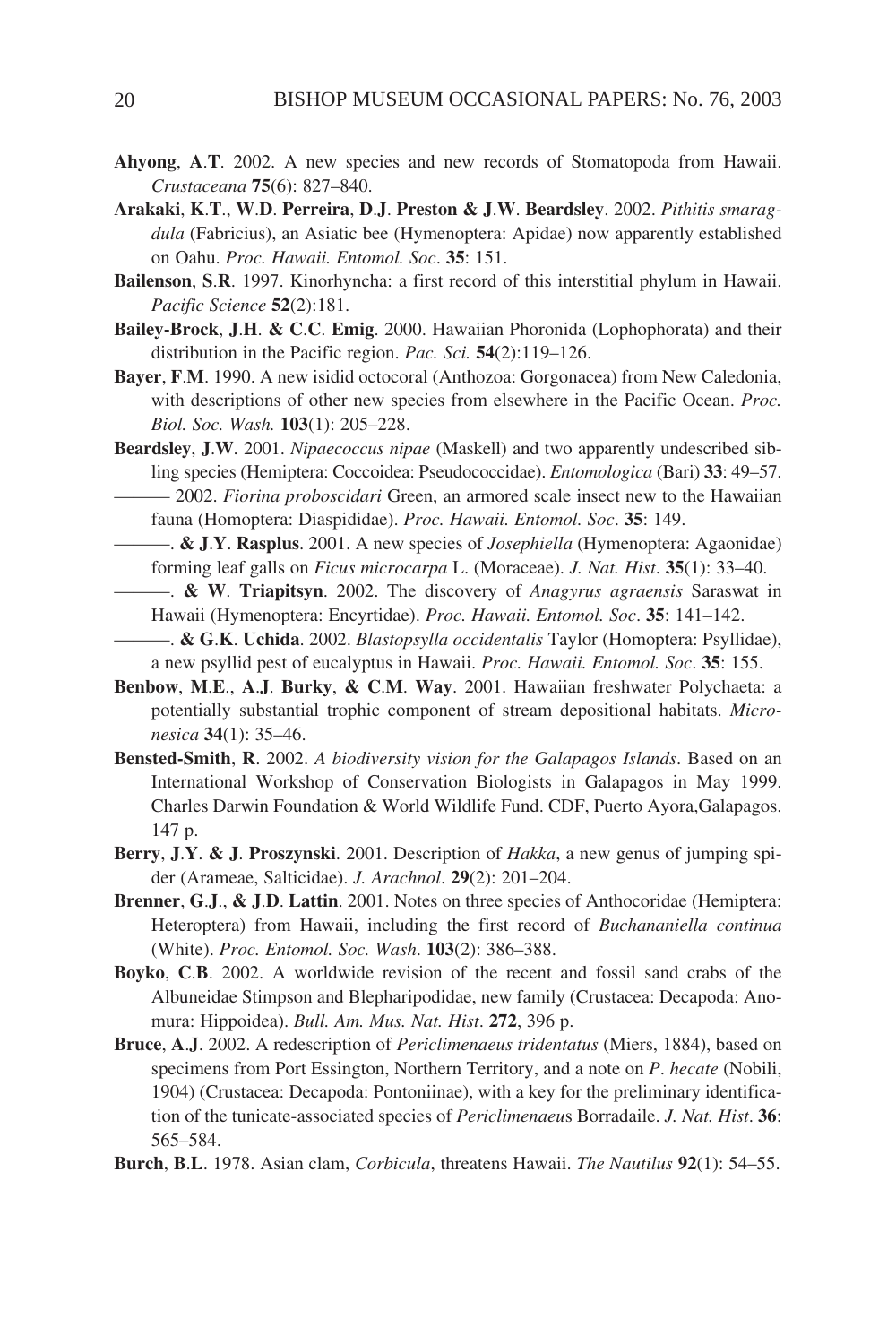———. **& T**.**A**. **Burch**. 1995. New Hawaiian records for *Stephanoscyphus simplex* Kirkpatrick (Cnidaria: Scyphozoa). *Bishop Mus. Occas. Pap*. **42**: 53.

- **Burch**, **T**.**A**. **& B**.**L**. **Burch**. 1997. Foraminifera from Hawaii. [url: http://hbs.bishopmuseum.org/aboutforams.html] [Accessed: 19 May 2003.]
- **Burky**, **A**.**J**., **C**.**M**. **Way**, **S**. **Hau & M**.**E**. **Benbow**. 2000. The occurrence of the freshwater clams, *Musculium partumeiun* (Say) and *Pisidium casertanum* (Poli) (Bivalvia: Sphaeriidae), in the Hawaiian Islands. *Micronesica* **33**(1/2):161–164.
- **Burukovsky**, **R**.**N**. 2001. Taxonomy of *Nematocarcinus* shrimps (Decapoda, Nematocarcinidae). Fauna of shrimps from the Hawaiian Islands waters. *Zool. Zh.* **80**(11): 1302–1307.
- **Cairns**, **S**.**D**. 1984. New records of ahermatypic corals (Scleractinia) from the Hawaiian and Line Islands. *Occas. Pap. B.P. Bishop Mus*. 25(10):1–30.
- ——— 2001. A generic revision and phylogenetic analysis of the Dendrophylliidae (Cnidaria: Scleractinia). *Smithson. Contrib. Zool*. **615**, 75 p.
- **Calcinae**, **B**., **G**. **Bavestrello**, **C**. **Cerrano**, **& M**. **Sara**. 2001. Boring sponges living into precious corals from the Pacific Ocean. *Ital. J. Zool*. **68**(2): 153–160.
- **Clark**, **A**.**H**. 1908. Descriptions of new species of crinoids, chiefly from the collections made by the U.S. Fisheries Steamer *Albatross* at the Hawaiian Islands in 1902, with remarks on the classification of the Comatulida. *Proc. U.S. Natl. Mus*. **34**(1608): 209–239.
- **Clarke**, **T**.**A**. 2000. Review of nine species of North Atlantic *Eustomias*, subgenus *Dinematochirus* (Pisces: Stomiidae), with the description of two new species. *Copiea* **2000**(1): 96–111.

——— 2001. Pelagic fishes of the genus *Eustomias*, subgenus *Dinematochirus* (Stomiidae), in the Indo-Pacific with description of twelve new species. *Copiea* 2001(3): 683–699.

- **Colin**, **P**.**L**. **& C**. **Arneson**. 1995. *Tropical Pacific invertebrates. A field guide to the marine invertebrates occuring on the tropical Pacific coral reefs, seagrass beds and mangroves*. Coral Reef Press, Beverly Hills, California. 296 p.
- **Cooke**, **W**.**J**. 1984. New scyphozoan records for Hawaii: *Anomalorhiza shawi* Light, 1921, and *Thysanostoma loriferum* (Ehrenberg, 1835); with notes on several rhizostomes. *Proc. Biol. Soc. Wash*. **97**(3): 583–588.
- **Coppins**, **B**.**J**. **& S**.**Y**. **Kondratyuk**. 1998. *Opegrapha trassii* sp. nov., a new lichenicolus fungus on Heterodermina. *Fol. Cryptogamica Estonica* **32**: 9–14.
- **Cowie**, **R**.**H**. 1997. Catalog and bibliography of the nonidigenous nonmarine snails and slugs of the Hawaiian Islands. *Bishop Mus. Occas. Pap*. **50**, 66 p.

———., **N**.**L**. **Evenhuis & C**.**C**. **Christensen**. 1995. *Catalog of the native land and freshwater mollusks of the Hawaiian Islands*. Backhuys Publishers, Leiden. vi + 248 p.

- **Crosnier**, **A**. 2002. Portunidae (Crustacea, Decapoda, Brachyura) de Polynesie française, principalement des îles Marquises. *Zoosystema* **24**(2):401–449.
- **Crous**, **P**.**W**. **& J**.**D**. **Rogers**. 2001. *Wuestneia molokaiensis* and its anamorph *Harknessia molokaiensis* sp. nov. from *Eucalyptus*. *Sydowia* **53**(1): 74–80.
- **Desjardin**, **D**.**E**. **& D**.**E**. **Hemmes**. 2001. Agaricales of the Hawaiian Islands—7. Notes on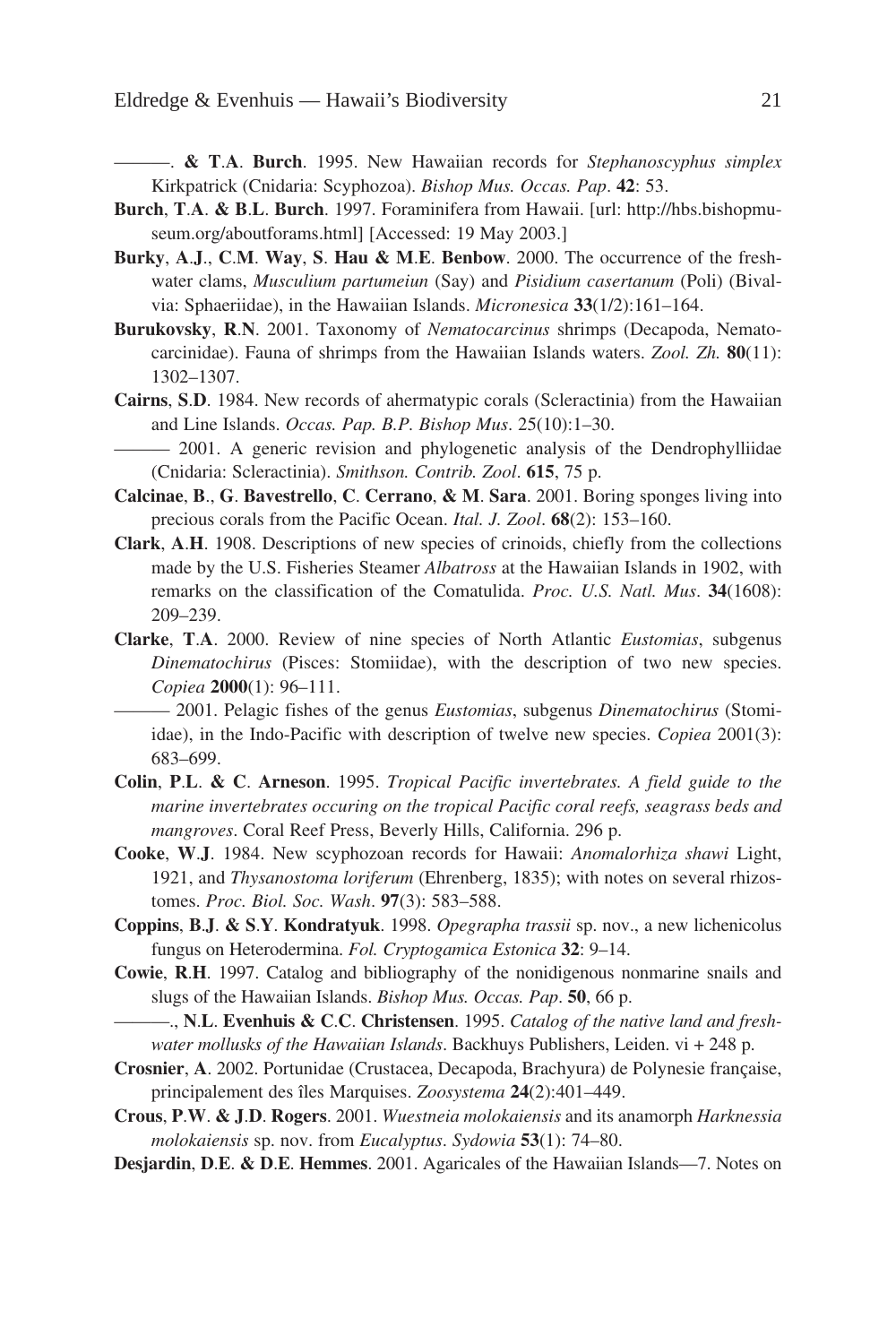*Volvariella, Mycena* sect. Radiatae, *Physalacria, Propoloma*, and *Stropharia*. *Harv. Pap. Bot.* **6**(1): 85–103.

- **Devaney**, **D**.**M**. **& L**.**G**. **Eldredge**. 1977. Class Scyphozoa, p. 108–118. *In:* Devaney, D.M. & L.G. Eldredge, eds., *Reef and shore fauna of Hawaii*. Section 1: Protozoa through Ctenophora. Bishop Museum Press.
- **Dransfield**, **J**. **& J**. **Marcus**. 2002. *Dypsis* 'stumpy'. *Palms* **46**(1): 47–51.
- **Edmonds**, **S**.**J**. 1987. Phyla Sipuncula and Echiura, p. 185–212. *In:* Devaney, D.M. & L.G. Eldredge, eds., *Reef and shore fauna of Hawaii*. Section 2: Platyhelminthes through Phoronida and Section 3: Sipuncula through Annelida. Bishop Museum Press.
- **Edmondson**, **C**.**H**. 1946. Reef and shore fauna of Hawaii. *B. P. Bishop Mus. Spec. Publ*. **22**, 381 p.
- **Eldredge**, **L**.**G**. 1994. *Introductions of commercially significant aquatic organisms to the Pacific islands.* South Pacific Commission, Noumea. 127 p.

———. 1999. Numbers of Hawaiian species: supplement 4. *Bishop Mus. Occas. Pap*. **58**: 72–78.

- ———. 2000. Numbers of Hawaiian species: supplement 5. *Bishop Mus. Occas. Pap*. **62**: 3–8.
- ———. **& N**.**L**. **Evenhuis**. 2002. Numbers of Hawaiian species for 2000. *Bishop Mus. Occas. Pap.* **68**: 71–78.

———. **& R**.**C**. **DeFelice**. 2002. Checklist of the marine invertebrates of Hawaii. [url: http:// www2.bishopmuseum.org/HBS/invert/list\_home.html] [Accessed: 20 May 2003].

- ———. **& S**.**E**. **Miller**. 1995. How many species are there in Hawaii? *Bishop Mus. Occas. Pap*. **41**: 3–18.
- ———. **& S**.**E**. **Miller**. 1997. Numbers of Hawaiian species: supplement 2, including a review of freshwater invertebrates. *Bishop Mus. Occas. Pap*. **48**: 3–22.
- ———. **& S**.**E**. **Miller**. 1998. Numbers of Hawaiian species: supplement 3, with notes on fossil species. *Bishop Mus. Occas. Pap*. **55**: 3–15.
- **Eliasson**, **U**. 1991. The myxomycete biota of the Hawaiian Islands. *Mycol. Res*. **95**: 257–267.
- **Elix**, **J**.**A**. **& P**.**M**. **McCarthy**. 1998. *Catalogue of the lichens of the smaller Pacific islands.* Bibliotheca Lichenologica 70. J. Cramer, Berlin & Stuttgart. 361 p.
- **Erséus**, **C**. 1990. Marine Oligocheata of Hong Kong, p. 259–335. *In*: Morton, B., ed., *The marine flora and fauna of Hong Kong and southern China 2.* Vol. 1. Introduction and taxonomy. Hong Kong University Press, Hong Kong.
	- ———. **& D**. **Davis**. 1989. The marine Tubificidae (Oligochaeta) of Hawaii. *Asian Mar. Biol.* **6**: 73–100.
- **Evenhuis**, **N**.**L**. 2003. Review of the Hawaiian *Campsicnemus* species from Kaua'i (Diptera: Dolicohopodidae), with key and descriptions of new species. *Bishop Mus. Occas. Pap.* **75**, 34 p.
- **Evenhuis**, **N**.**L**. **& L**.**G**. **Eldredge**, **editors**. 2003a. Records of the Hawaii Biological Survey for 2001-2002. Part 1: articles. *Bishop Mus. Occas. Pap*. **73**, 53 p.
	- ——— **& L**.**G**. **Eldredge**, **editors**. 2003b. Records of the Hawaii Biological Survey for 2001-2002. Part 2: notes. *Bishop Mus. Occas. Pap*. **74**, 78 p.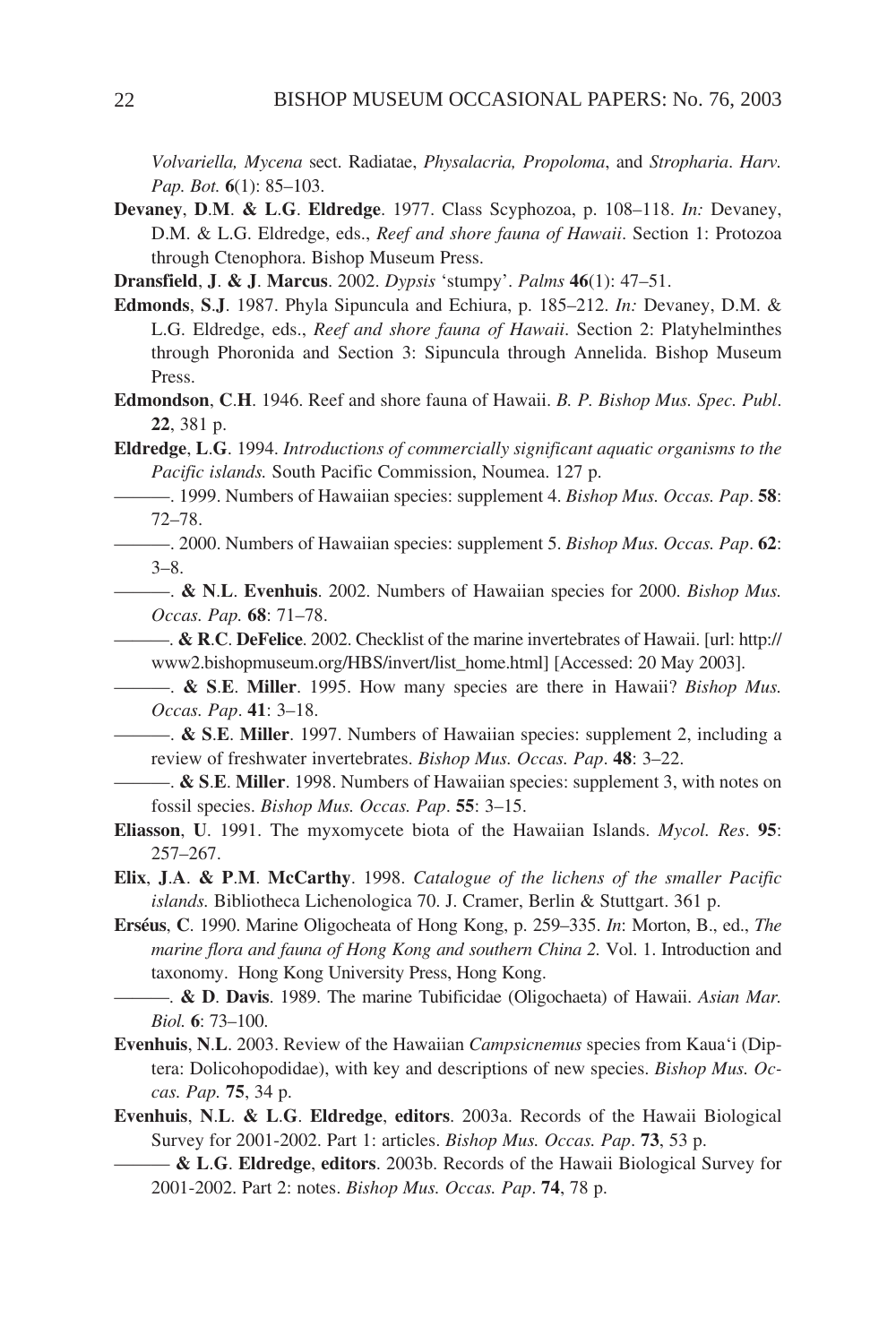- **Ferrai**, **F**.**D**., **& E**.**L**. **Markhaseva**. 2000. *Brachycalanus flemingeri* and *B*. *brodskyi*, two new copepods (Crustacea: Calanoida: Phaennidae) from benthopelagic waters of the tropical Pacific. *Proc. Biol. Soc. Wash*. **113**(4): 1064–1078.
- **Fisher**, **W**.**K**. 1906 The starfishes of the Hawaiian waters. *Proc. U.S. Natl. Mus*. 23(3): 987–1130.
- **Gardner**, **D**.**E**. 2003. Rust and smut fungi of Hawai'i: an annotated host index on angiosperms and ferns. [http://www.botany.hawaii.edu/faculty/gardner/rusts/] [Accessed: 26 May 2003].
	- ———. **& T**.**W**. **Flynn**. 1998. *Uredo maua*, sp. nov., and *Uromyces tairae*: additions to the rust flora of Hawai'i. *Mycoscience* **39**: 343–346.
- **Gibson**, **R**. 1995. Nemertean genera and species of the world: an annotated checklist of original names and description citations, synonyms, current taxonomic status, habitats and recorded zoogeographic distribution. *J. Nat. Hist*. **29**(2): 271–561.
- **Gilbertson**, **R**.**L**., **D**.**M**. **Bigelow**, **D**.**E**. **Hemmes & D**.**E**. **Desjardin**. 2002. Annotated checklist of wood-rotting basidiomycetes of Hawai'i. *Mycotaxon* **82**: 215–239.
	- ———., **D**.**E**. **Desjardin**, **J**.**D**. **Rogers & D**.**E**. **Hemmes**. 2001. Fungi from the mamanenaio vegetation zone of Hawai'i. *Fungal Diversity* **6**: 35–68.
- ———. **& L**. **Ryvarden**. 2002. A new *Inonotus* (Basidiomycota, Hymenochaetaceae) from Hawai'i. *Mycotaxon* **81**: 91–94.
- **Gillespie**, **R**. 2002. Hawaiian spiders of the genus *Tetragnatha*: IV new, small species in the spiny leg clade. *J. Arachnol*. **30**(1): 159–172.
- **Gomon**, **M**.**F**. 2001. Descriptions of two new species of *Bodianus* (Perciformes: Labridae) from Australian waters. *N.Z. J. Zool*. **28**: 407–416.
- **Greenfield**, **D**.**W**. 2001. Revision of the *Apogon erythrinus* complex (Teleostei: Apogonidae). *Copeia* 2001(2): 459–472.
- **Grigg**, **R**.**W**., **& F**.**M**. **Bayer**. 1976. Present knowledge of the systematics and zoogeography of the order Gorgonacea in Hawaii. *Pac. Sci*. **30**(2): 167–175.
	- ———. **& D**. **Opresko**. 1977. Order Antipatharia, p. 242–261. *In*: Devany, D.M. & L. G. Eldredge, eds., *Reef and shore fauna of Hawaii*. Section 1: Protozoa through Ctenophora. Bishop Museum Press.
- **Hadfield**, **M**.**G**. **& R**.**E**. **Young**. 1983. *Planctosphaera* (Hemichordata: Enteropneusta) in the Pacific Ocean. *Mar. Biol*. **73**(2):151–153.
- **Hall**, **J**., **S**. **Fukuda**, **& W**.**J**. **Hoe**. 1995. *Riccia fluitans* (Hepaticae, Ricciaceae): first observation in Hawaii. *Fragm. Flor. Geobot*. **40**(1): 233–234.
- **Hardy**, **D**.**E**., **K**.**Y**. **Kaneshiro**, **F**.**C**. **Val**, **& P**.**M**. **O**'**Grady**. 2001. Review of the *haleakalae* species group of Hawaiian *Drosophila* (Diptera: Drosophilidae). *Bishop Mus. Bull. Entmol*. **9**, viii+ 88 p.
- **Hill**, **R**.**L**., **G**.**P**. **Markin**, **A**.**H**. **Gourlay**, **S**.**V**. **Fowler & E**. **Yoshioka**. 2001. Host range, release, and establishment of *Sericothrips staphylinus* Haliday (Thysanoptera: Thripidae) as a biological control agent for gorse, *Ulex europaeus* L. (Fabaceae), in New Zealand and Hawaii. *Biol. Control* **21**(1): 63–74.
- **Hemmes**, **D**.**E**. **& D**.**E**. **Desjardin**. 2001. A burst of mycological activities in Hawai'i in the 1990's. *Harv. Pap. Bot*. **6**(1): 117–122.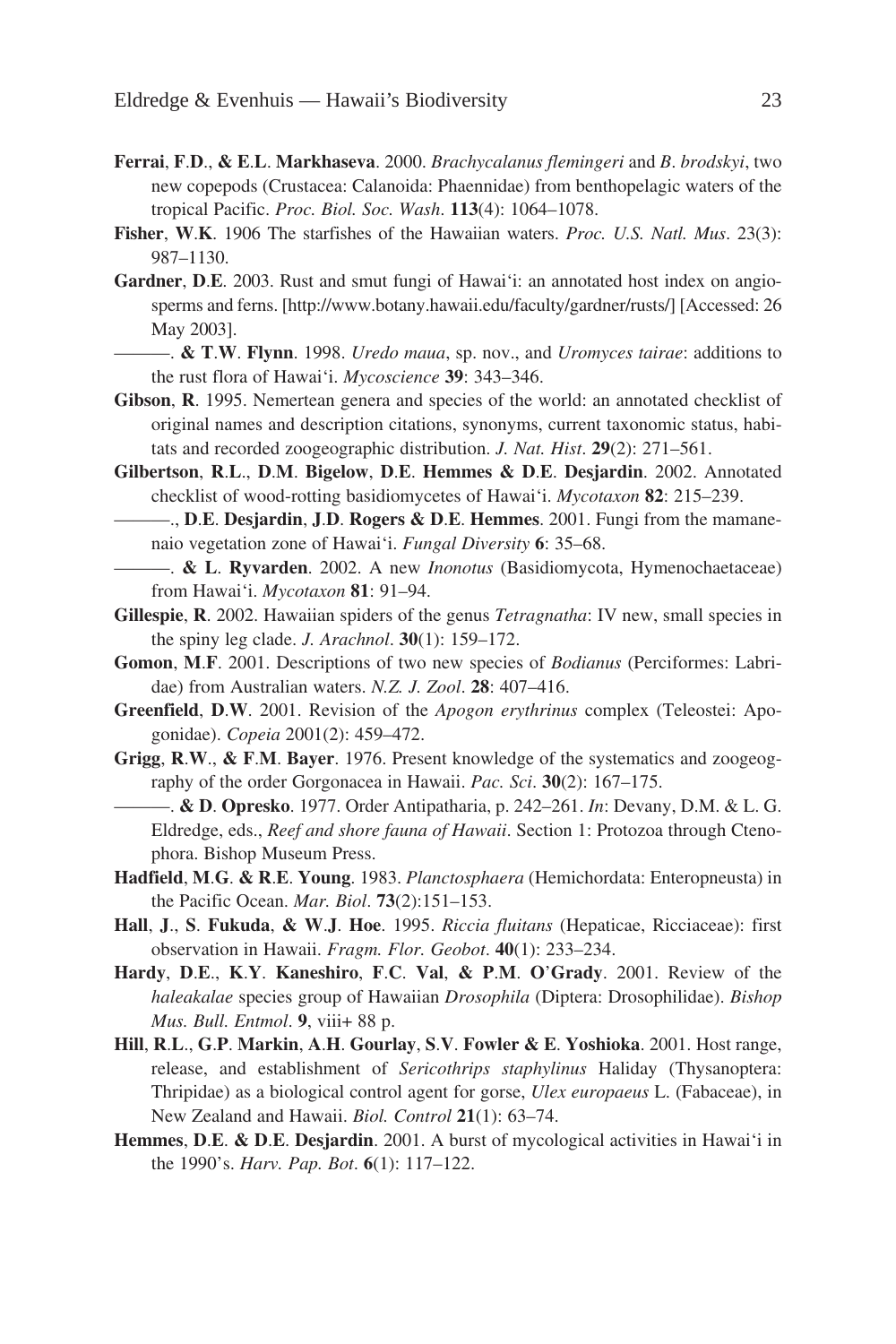———. **& D**.**E**. **Desjardin**. 2002. *Mushrooms of Hawai'i*. An identification guide. Ten Speed Press, Berkeley & Toronto. xii + 212 p.

- **Hoe**, **W**.**J**. 1974. Annotated checklistof Hawaiian mosses. *Lyonia* **1**: 1–45.
- **Hofmann**, **D**.**K**., **& G**. **Crow**. 2002. Induction of larval metamorphosis in the tropical scyphozoan *Mastigias papua*: striking similarity with upside down-jellyfish *Cassiopea* spp. (with notes on related species). *Vie Milieu* **52**(4): 141–147.
- **Holthuis**, **L**.**B**. 2002. The Indo-Pacific scyllarine lobsters (Crustacea, Decapoda, Scyllaridae). *Zoosystema* **24**(3): 499–683.
- **Hope**, **W**.**D**. 1987. The aschelminth complex, p. 71–81. *In*: Devaney, D.M. & L.G. Eldredge. *Reef and shore fauna of Hawaii*. Section 2: Platyhelminthes through Phoronida and Section 3: Sipuncula through Annelida. Bishop Museum Press.
- **Hormiga**, **G**. 2002. *Orsonwelles*, a new genus of giant linyphiid spiders (Araneae) from the Hawaiian Islands. *Invert. Syst*. **16**(3):369–448.
- **Howarth**, **F**.**G**. **& J**. **Moore**. 1983. The land nemertine *Argonemertes dendyi* (Dakin) in Hawaii (Nemertinea: Hoplonemertinea: Prosorhochmidae). *Pac. Sci*. **37**(2): 141–144.
	- ———. **& D**.**J**. **Preston**. 2002. Baseline survey of arthropods (insects and relatives) of Kahului Airport environs, Maui, Hawaii. Final report. Prepared for E.K. Noda & Associates, Honolulu. 80 p.
- **Huynh**, **L**. 2002. Current line. X-file: *Lutjanus sebae*. *Hawaii Fishing News* **28**(11): 10.
- **Illinois Natural History Survey**. 1997. Species list for Illinois. [http:// www.inhs.uiuc.edu/ cbd/ilspecies/ilsplist.html] [Last updated 3 March 1997] [Accessed: 12 August 2003].
- **Inoue**, **M**. 2002. Four Arctic-alpine or bipolar species of *Lecidea* (Lichenes) new to the Hawaii Islands. *Bull. Natl. Sci. Mus., Tokyo* (B) **28**(1): 7–10.
- **Izquierdo**, **I**., *et al*. 2001. *Lista de Especies Silvestres de Canarias (Hongos, Plantas y Animales Terrestres) 2001.* Consejería de Política Terrioriál y Medio Ambiente Gobierno de Canarias, Tenerife. 437 p.
- **James**, **M**.**J**. **editor**. 1991. *Galapagos marine invertebrates : taxonomy, biogeography, and evolution in Darwin's islands*. Plenum Press, New York.
- **Jersabek**, **C**.**D**. 2003. Freshwater Rotifera (Monogononta) from Hawai'i—a preliminary checklist. *Bishop. Mus. Occas. Pap*. **74**: 46–72
- **Johnson**, **R**.**F**. **& T**.**M**. **Gosliner**. 2001. Two new species of *Thorunna* Bergh 1878 (Mollusca: Nudibrancha: Chromodorididae) from the Indo-Pacific. *Boll. Malacol*. **37** (5–8): 143–150.
- **Jorgensen**, **P**.**M**. 2000. Notes on some East Asian species of the lichen genus Fuscopannaria. *J. Hattori Bot. Lab*. **89**: 247–259.
	- ———. **& Hennsen**. 1999. Further species of the lichen genus *Staurolemma* (Collemataceae, lichenized ascomycetes). *Bryologist* **102**(1): 20–25.
- **Kang**, **J**.**C**., **P**.**W**. **Crous & C**.**L**. **Schoch**. 2001. Species concepts in the *Cylindrocladium floridanum* and *Cy. spathiphylli* complexes (Hypocreaceae) based on multi-allelic sequence data, sexual compatibility and morphology. *Syst. Appl. Microbiol*. **24**(2): 206–217.
- **Karlin**, **E**.**F**. 2001. Taxonomy of Hawaiian sphagna. *Bryologist* **104**(2): 290–296.
- **Kato**, **M**. 2001. *Deparia cataracticola* (Woodsiaceae), a new species from Hawaii. *Acta Phytotaxon. Geobot*. **52**(1): 1–9.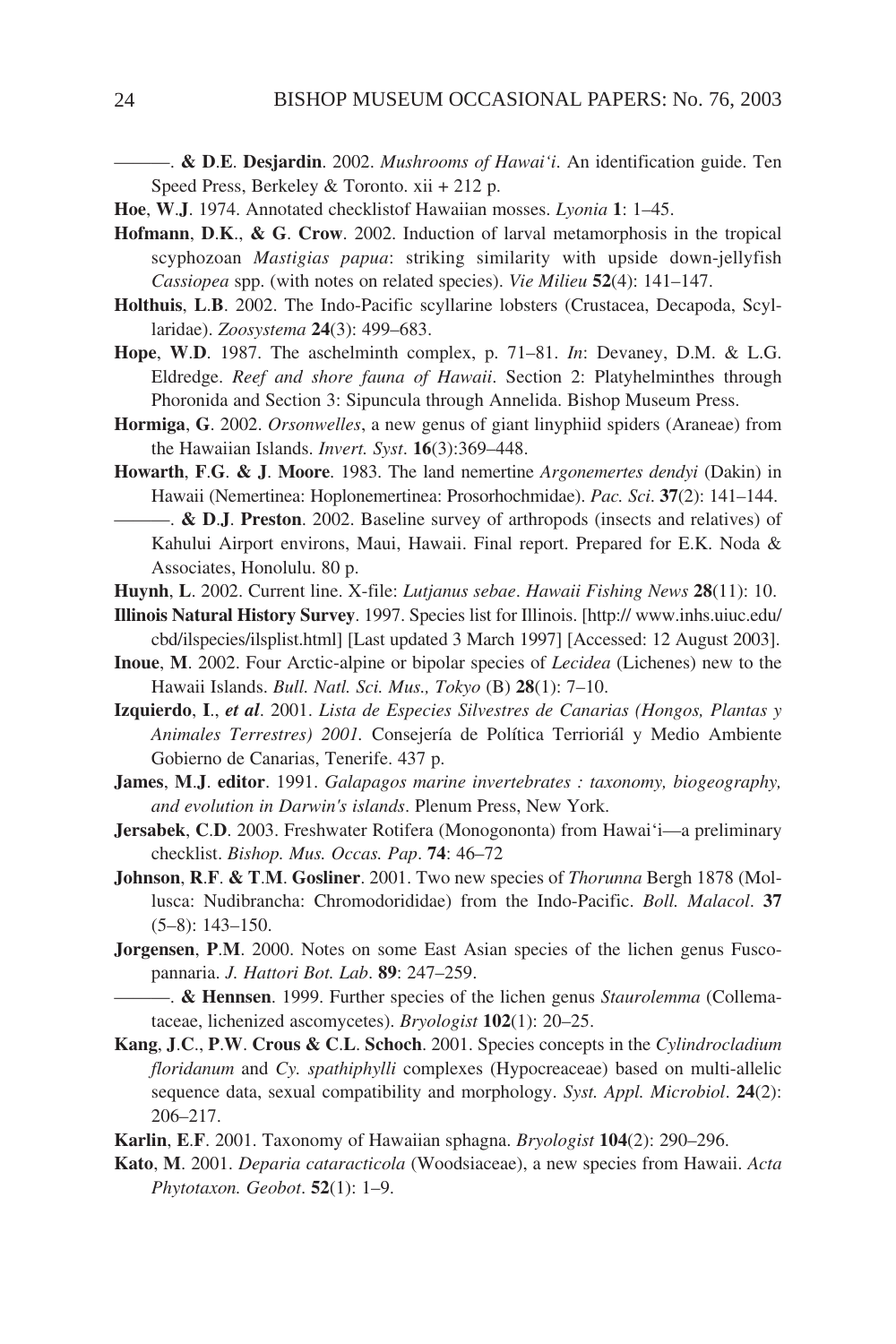- **Kashiwadani**, **H**., **C**.**W**. **Smith & K**.**H**. **Moon**. 2002. New species of the genus *Ramalina* (Ascomycotina, Ramalinaceae) from the Hawaiian Islands. *J. Jpn. Bot.* **77**: 351–335.
- **Kay**, **E**.**A**. 1979. *Hawaiian marine shells*. Reef and shore fauna of Hawaii. Section 4: Mollusca. Bishop Museum Press. 652 p.
- **Kirk**, **P**.**M**., **P**.**F**. **Cannon**, **J**.**C**. **David & J**.**A**. **Stalpers**, **editors**. 2001. *Ainsworth & Bisby's dictionary of the fungi*. Ninth edition. CAB International, Wallingford, UK.  $xi + 655$  p.
- **Ko**, **W**.**-H**. **& S**.**-S Ko**. 2001. A new twig blight of mamaki (*Pipturus albidus*) caused by *Botryosphaeria ribis*. *Can. J. Plant Pathol*. **23**(3): 312.
- **Komai**, **T**. 2001. A new species of crangonid shrimip of the genus *Philocheras* (Crustacea: Decapoda: Caridea) from Hawaii. *Pac. Sci*. **55**(4): 419–427.
- **Koske**, **R**.**E**. 1988. Vescicular-arbuscular mycorrhizae of some Hawaiian dune plants. *Pac. Sci*. **42**(3–4): 217–229.
- **Kozloff**, **E**.**N**. 2000. A new genus and five new species of acoel flatworms from the Pacific coast of North America and resolution of some systematic problems in the families Convolutidae and Otocelididae. *Cah. Biol. Mar*. 41(3): 281–293.
- **Kumashiro**, **B**.**R**., **R**.**A**. **Heu**, **G**.**M**. **Nihida & J**.**W**. **Beardsley**. 2002. New state records of immigrant insects in the Hawaiian Islands for the year 1999. *Proc. Hawaii.Entomol. Soc.* **35**: 157–170.
- **Lachance**, **M**.**A**., **J**.**M**. **Bowles**, **S**. **Kwon**, **G**. **Marinoni**, **W**.**T**. **Starmer & D**.**H**. **Janzen**. 2001. *Metschnikowia lochheadii* and *Metschnikowia drosophilae*, two new yeasts species isolated from insects associated with flowers. *Can. J. Microbiol*. **47**(2): 103– 109.
- **Lachance**, **M**.**A**., **J**.**M**. **Bowles**, **C**. **Mueller & W**.**T**. **Starmer**. 2000. On the biogeography of yeasts in the *Wickerhamiella* clade and description of *Wickerhamiella lipophila* sp. nov., the teleomorph of *Candida lipophila*. *Can. J. Microbiol*. **46**(12): 1145–1148.
- **Lamprell**, **K**., **J**. **Stanisic & P**. **Clarkson**. 2001. Some spondylids from the Pacific Ocean (Mollusca: Bivalvia: Spondylidae). *Mem. Queensl. Mus*. **46**(2): 623–628.
- **Landolt**, **J**.**C**. **& G**.**J**. **Wong**. 1998. Dictyostelid cellular slime molds from Hawaii. *Pac. Sci.* **52**: 98–103
- **Liebherr**, **J**.**K**. 2001. *Blackburnia gastrelliformis* sp. n. (Coleoptera: Carabidae), from Molokai: successful prediction of a new taxon by reconciled tree analysis. *Insect Syst. Evol.* **32**(2): 133–141.
- **Lin**, **C**.**-W**. **& Chan**, **T**.**-Y**. 2001. First record of the deep-sea caridean shrimp genus *Psathyrocaris* Wood-Mason and Alcock, 1893 (Decapoda: Pasiphaeidae) from Taiwan. *Raffles Bull. Zool*. **49**(1): 51–56.
- **Littler**, **M**.**M**. 1973a. The population and community structure of Hawaiian fringing-reef crustose Corallinaceae (Rhodophyta, Cryptonemiales). *J. Exp. Mar. Biol. Ecol*. **11**: 103–120.
- ———. 1973b. The distribution, abundance, and communities of deepwater Hawaiian crustose Corallinaceae (Rhodophyta, Cryptonemiales). *Pac. Sci*. **27**(3): 281–289.

**Mäkinen**, **Y**. 1969. Ustilaginales of Hawaii. *Pac. Sci*. **23**(3): 344–349.

**Marbach**, **B**. 2000. *Corticole und lignicole Arten der Flechtengattung* Buellia *sensu lato*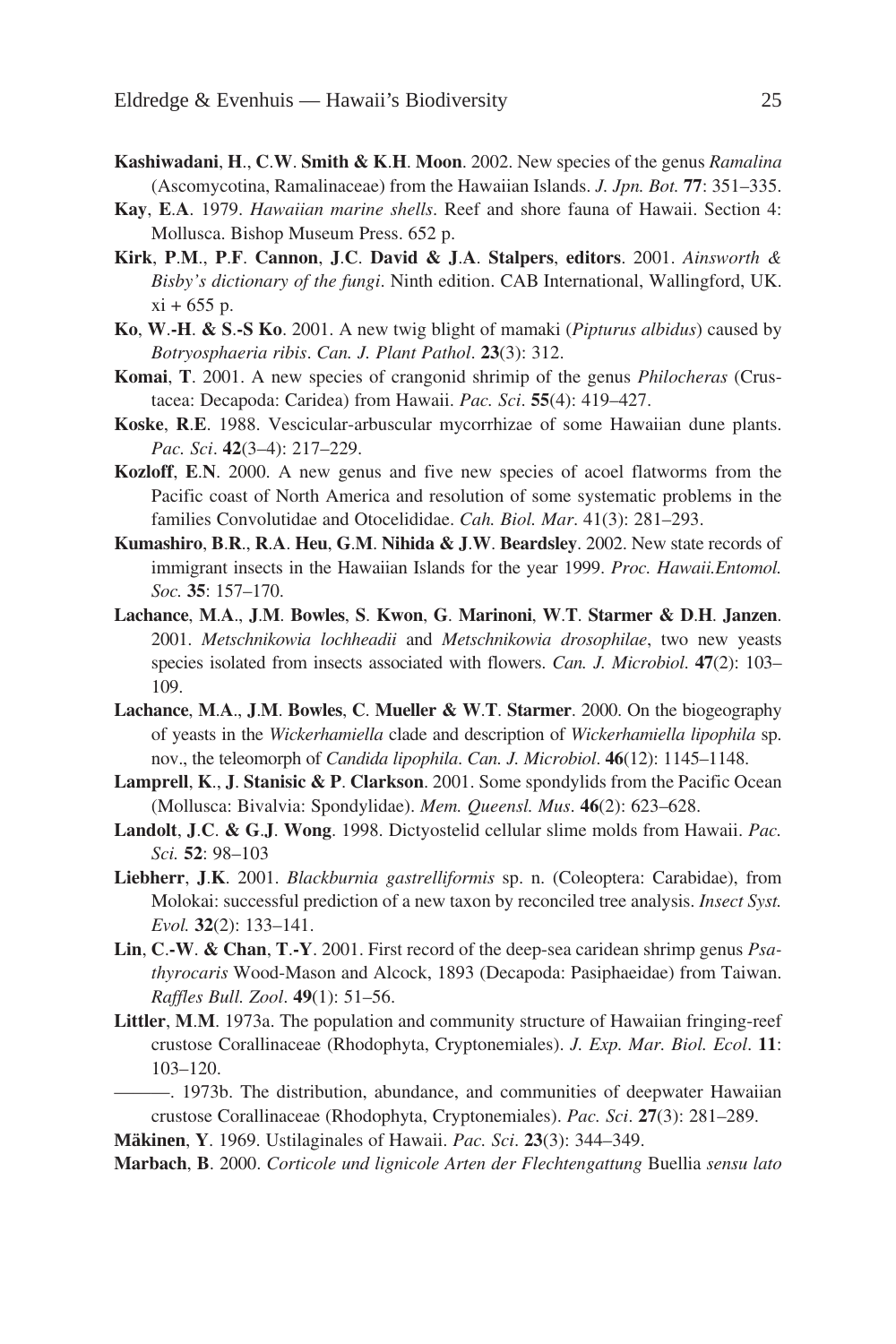*in den Subtropen und Tropen*. Bibliotheca Lichenologica 74. J. Cramer, Berlin & Stuttgart. 384 p.

- **Martin**, **J**.**H**. 2001. Description of an invasive new species of Neotropical aleurodicine whitefly (Hemiptera: Aleyrodidae): a case of complete or partial misidentification? *Bull. Entomol. Res*. **91**(2): 101–107.
- **Matsumoto**, **G**.**I**., **G**.**L**. **Crow**, **P**.**F**.**S**. **Cornelius & B**.**A**. **Carlson**. 2002. Discovery of the cubomedusa *Carybdea sivickisi* (Cubozoa: Carybdeidae) in the Hawaiian Islands. *Bishop Mus. Occas. Pap*. **69**: 44–45.
- **Matthews**, **D**.**C**. 1966. A comparative study of *Craspedacusta sowerbyi* and *Calpasoma dactyloptera* life cycles. *Pac. Sci*. **20**(2): 246–259.
- **McCosker**, **J**.**E**. **& J**.**E**. **Randall**. 2001. Revision of the snake-eel genus *Brachysomophis* (Anguilliformes: Ophichthidae), with descriptions of two new species and comments on the species of *Mystriophis*. *Indo-Pac. Fishes* **33**, 32 p.
- **McDermid**, **K**.**J**., **M**.**C**. **Gregoritzka & W**.**D**. **Freshwater**. 2002. A new record of a second seagrass species from the Hawaiian archipelago: *Halophila decipiens* Ostenfeld. *Aquat. Bot*. **74**(3): 257–262.
- **McInnes**, **S**.**J**. 1994. Zoogeographic distribution of terrestrial/freshwater tardigrades from current literature. *J. Nat. Hist*. **28**(2): 257–352.
- **McLaughlin**, **P**.**A**. **& C**. **Pittman**. 2002. Reinstatement and rediagonsis of *Catapaguroides setosus* and description of a second Hawaiian species of the genus (Decapoda: Anomura: Paguridea: Paguridae). *Pac. Sci*. **56**(1): 41–48.
- **McLay**, **C**.**L**. 2001. The Dromiidae of French Polynesia and a new collection of crabs (Crustacea, Decapoda, Brachyura) from the Marquesas Islands. *Zoosystema* **23**(1): 77–100.
- **Miller**, **S**.**E**. **& L**.**G**. **Eldredge**. 1996. Numbers of Hawaiian species: supplement 1. *Bishop Mus. Occas. Pap.* **45**: 8–17.
- **Mobley**, **J**.**R**., **Jr**., **L**. **Mazzuca**, **A**.**S**. **Craig**, **M**.**W**. **Newcomer & S**.**S**. **Spitz**. 2001. Killer whales (*Orcinus orca*) sighted west of Ni'ihau, Hawai'i. *Pac. Sci*. **55**(3): 301–303.
- **Moon**, **K**.**H**., **S**. **Kurokawa & H**. **Kashiwadani**. 2001. The genus *Rimelia* from the Hawaiian Islands. *J. Jpn. Bot.* **76**(6): 321–28.
- **Moretzsohn**, **F**. **& E**.**A**. **Kay**. 1995. Hawaiian marine mollusks—an update to Kay, 1979. Unpubl. manuscript. 37 p.
- **Muzik**, **K**. 1978. A bioluminescent gorgonian, *Lepidisis olapa*, new species (Coelenterata: Octocorallia), from Hawaii. *Bull. Mar. Sci*. **28**(4):735–741.
- **Nakamura**, **M**. 1992. An ecological study of earthworms in Papua New Guinea. *J. Chuo Univ*. **13**: 19–33.
- **Nakasone**, **K**.**K**. 2000. Reexamination of *Odontia saccharei, O. saccharicola*, and *Cortcium granulare*. *Karstenia* **40**(1–2): 111–116.
- **Nesom**, **G**.**L**. 2001. New records of *Pseudognaphalium* (Asteraceae: Gnaphaliae) for the United States. *SIDA Contrib. Bot*. **19**(4): 1185–1190.
- **Ng**, **P**.**K**.**L**., **& P**.**F**. **Clark**. 2002. Description of a new species of *Paramedaeus* Guinot, 1967, with notes on *Paramedaeus simiplex* (A. Milne Edwards, 1873) and *Metaxanthops acutus* Serene, 1984 (Decapoda, Brachyura, Xanthoidea, Xanthidae). *Crustaceana* **75**(3–4): 527–538.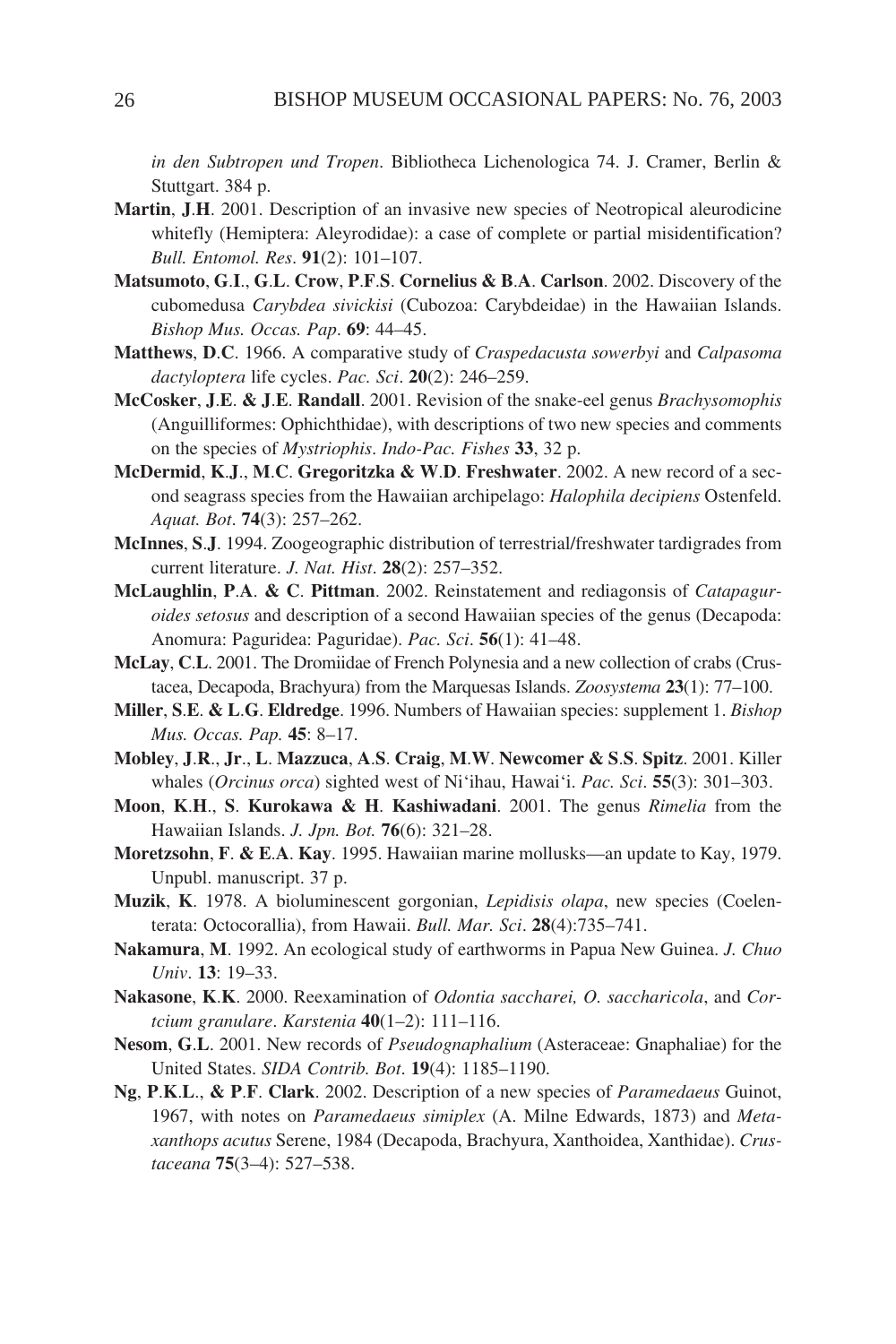- **Nielsen**, **J**.**G**., **& N**.**R**. **Merrett**. 2000. Revision of the cosmopolitan deep-sea genus *Bassozetus* (Pisces: Ophidiidae) with two new species. *Galathea Rep*. **18**: 7–56.
- **Nishida**, **G**.**M**., **editor**. 2002. Hawaii terrestrial arthropod checklist. Fourth edition. *Bishop Mus. Tech. Rep*. **22**, ix + 313 p.
- **Nogueira**, **J**.**M**.**M**. **& P**. **Knight-Jones**. 2002. A new species of *Pseudobranchiomma* Jones (Polychaeta: Sabellidae) found amongst Brazilian coral, with a redescription of *P. punctata* (Treadwell, 1906) from Hawaii. *J. Nat. Hist*. **36**(14): 1661–1670.
- **Norenburg**, **J**.**L**. 1996. First record of the terrestrial species *Geonemertes pelaensis* (Nemertea: Hoplonemertea) in Hawaii. *Bishop Mus. Occas. Pap*. **46**: 21.
- **O**'**Grady**, **P**.**M**., **F**.**C**. **Val**, **D**.**E**. **Hardy**, **& K**.**Y**. **Kaneshiro**. 2001. The *rustica* species group of Hawaiian *Drosophila* (Diptera: Drosophilidae). *Pan-Pac. Entomol*. **77**(4): 254–260.
- **Okadome**, **T**. 2002. *Tephrochlamys japonica* Okadome (Diptera, Heleomyzidae), newly recorded from Maui Island, Hawaii, U.S.A. *Med. Entomol. Zool*. **53**(Suppl. 2): 129.
- **Oliveira**, **J**.**M**. 1940. Plant-parasitic and free-living nematodes in Hawaii. *B.P. Bishop Mus. Occas. Pap.* **15**(29): 361–373.
- **Olson**, **S**. 1999a. Muscis Hawaiiensis Mantissae I: Two weedy species of *Bryum* new to the archipelago. *Trop. Bryol*. **17**: 129–130.
- **Olson**, **S**. 1999b. Muscis Hawaiiensis Mantissae II: *Neckeropsis obtusata* (Mont.) Fleisch. restored to the flora of the archipelago. *Trop. Bryol*. **17**: 131–132.
- **Oppenheimer**, **H**. 2002. The spread of gymnosperms on Maui: a neglected element of the modern Hawaiian flora. *Bishop Mus. Occas. Pap.* **68**: 19–23.
- **Palmer**, **D**.**D**. 2003. *Hawai'i's ferns and fern allies*. University of Hawaii Press, Honolulu.  $ix + 325 p$ .
- **Parin N**.**V**. **& T**.**N**. **Belynina**. 2002. A review of flyingfishes of the subgenus *Danichthys* (genus *Hirundichthys*, Exocoetidae). *J. Ichthyol*. **42**(Suppl.1): 23–44.
- **Paulay**, **G**. 1996. New records and synonymies of Hawaiian bivalves (Mollusca). *Bishop Mus. Occas. Pap.* **45**: 18–29.
- **Pearse**, **V**.**B**. 1989. Growth and behavior of *Trichoplax adhaerens*: first record of the phylum Placozoa in Hawaii. *Pac. Sci*. **43**(2): 117–121.
- **Perkins**, **R**.**C**.**L**. 1903. Vertebrata (Aves), p. 365–466. In: Sharp, D., ed. *Fauna Hawaiiensis*. Vol. 1, Part 4. The University Press, Cambridge, England
- **Pletneva**, **M**.**A**., **S**.**V**. **Sosnovtsev & K**.**Y**. **Green**. 2001. The genome of Hawaii virus and its relationship with other members of the Calciviridae. *Virus Genes* **23**(1): 5–16.
- **Polhemus**, **D**.**A**. 2002. Two new species of orsilline Lygaeidae (Heteroptera) from the Hawaiian Islands. *Proc. Entomol. Soc. Wash*. **104**(5): 955–963.
- **Poulter**, **J**. 1987. Phylum Platyhelminthes, p. 13–58. *In* Devaney, D.M. & L G. Eldredge, eds., *Reef and shore fauna of Hawaii.* Section 2: Platyhelminthes through Phoronida and Section 3: Sipuncula through Annedlida. Bishop Museum Press.
- **Proszynski**, **J**. 2001. Remarks on Salticidae (Aranei) from Hawaii, with description of *Havaika* gen. n. *Arthropoda Selecta* **10**(3): 225–241.
- **Pyle**, **R**.**L**. 2002. Checklist of the birds of Hawaii—2002. *'Elepaio* **62**(6): 137–148.
- **Raabe**, **R**.**D**., **I**.**L**. **Conners & A**.**P**. **Martinez**. 1981. *Checklist of plant diseases in Hawaii in cluding records of microorganisms, principally fungi, found in the state*.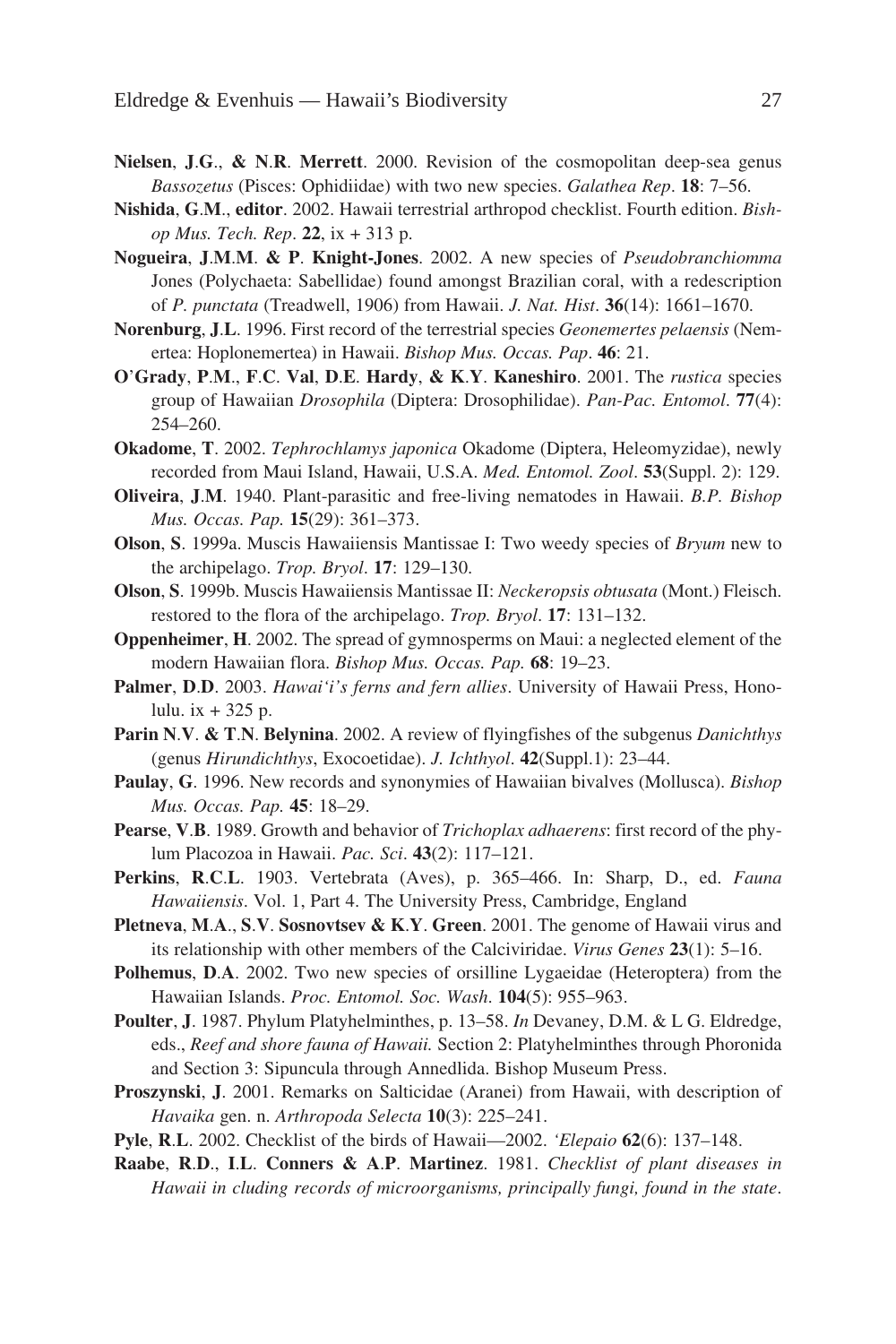Hawaii Institute of Tropical agriculture and Human Resources, College of Tropical Agriculture and Human Resources, university of Hawaii at Mänoa. 313 p.

- **Randall**, **J**.**E**. 2001. Surgeonfishes of the world. *Bishop Mus. Bull. Zool*. **4**, 123 p.
	- ———. 2002. *Aseraggodes holcomi*, a new sole (Pleuronectiformes: Soleidae) from the Hawaiian Islands. *Pac. Sci*. **56**(3): 247–253.
		- ——— **& K**. **D**. **Clements**. 2001. Second revision of the surgeongish genus *Ctenochaetus* (Perciformes: Acanthuridae), with descriptions of two new species. *Indo-Pacific Fishes* **32**, 33 p.
		- ———. **& J**.**L**. **Earle**. 2002. Review of the Hawaiian razorfishes of the genus *Iniistius* (Perciformes: Labridae). *Pac. Sci*. **56**(4): 389–402.
		- ———. **& W**.**N**. **Eschmeyer**. 2001. Revision of the Indo-Pacific scorpionfish genus *Scorpaenopsis*, with descriptions of eight new species. *Indo-Pacific Fishes* **34**, 79 p.
	- ———. **& D**.**W**. **Greenfield**. 2001. A preliminary review of the Indo-Pacific gobiid fishes of the genus *Gnatholepis*. *J.L.B. Smith Inst. Ichthyol., Ichthyol. Bull.* **69**, 17 p.
	- ———. **& R**.**R**. **Holcom**. 2001. *Antennatus linearis*, a new Indo-Pacific species of frogfish (Lophiiformes: Antennariidae). *Pac. Sci*. **55**(2): 137–144.
	- ———. **& R**.**F**. **Myers**. 2002. *Parupeneus insularis*, a new central Pacific species of goatfish (Perciformes: Mullidae) of the *P. trifasciatus* complex. *Zool. Stud*. **41**(4): 431–440.
	- ———. **& H**.**A**. **Randall**. 2001. Review of the fishes of the genus *Kuhlia* (Perciformes: Kuhliidae) of the central Pacific. *Pac. Sci*. **55**(3): 227–256.
	- ———. **& G**.**K**. **Stender**. 2002. The nibbler *Girella leonina* and the soldierfish *Myripristes murdjan* from Midway Atoll, first records for the Hawaiian Islands. *Pac. Sci*. **56**(2): 137–141.
- **Reynolds**, **J**.**W**. 1999. A contribution to our knowledge of the earthworm fauna of Hawaii, USA. *Megadrilogica* **7**(11): 79–80.
- **Robinson**, **G**.**S**., **& K**. **Sattler**. 2001. *Plutella* in the Hawaiian Islands: relatives and hostreaces of the diamondback moth (Lepidoptera: Plutellidae). *Bishop Mus. Occas Pap*. **67**, 27 p.
- **Roe**, **P**. **& J**.**L**. **Norenburg**. 1999. Observations on depth distribution, diversity and abundance of pelagic nemerteans from the Pacific Ocean of California and Hawaii. *Deep-Sea Res.* (I) **46**: 1201–1220.
- **Rogers**, **J**.**D**. **& Ju Y**.**-M**. 2002. *Ascovirgaria occulta* gen. et sp. nov., *Jumilleria hawaiiensis* sp. nov., and *Lopadostoma hawaiianum* sp. nov. from Hawaii. *Can. J. Bot*. **80**(5): 478–481.
- **Rogers**, **J**.**D**. **& D**. **Scott**. 2001. *Xylaria pisonae* sp. nov. from *Pisonia* leaves in Hawaii. *Harv. Pap. Bot.* **6**(1): 189–92.
- **Senou**, **H**. 2001. Sphyraenidae. Barracudas, p. 3685–3697. *In*: Carpenter, K.E. & V.H. Niem, eds., *FAO species identification guide for fishery purposes*. The living marine resources of the western central Pacific. Vol. 6. Bony fishes part 4 (Labridae to Latimeriidae), estuarine crocodiles, sea turtles, sea snakes, and marine mammals. FAO, Rome.
- **Sherwood**, **A**.**R**. In press. Bibliographic checklist of the non-marine algae of the Hawaiian Islands. *Bishop Mus. Occas. Pap*. In Press.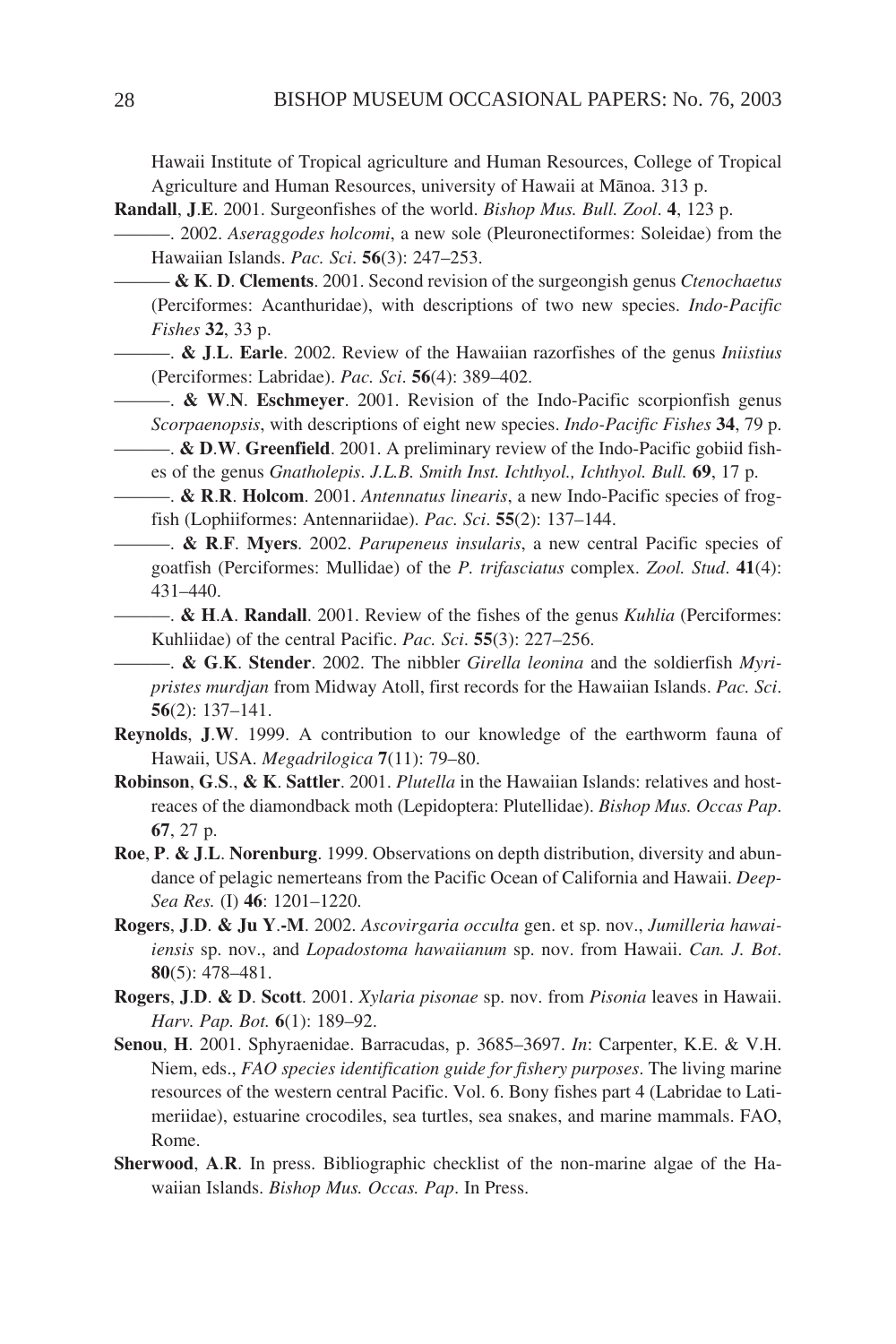- ———., **M**.**H**. **Kido & C**.**W**. **Morden**. 2003a. New records of freshwater macroalgae from the Hawaiian Islands. 1. Chlorophyta. *Bishop Mus. Occas. Pap*. **74**: 1–3.
- ———., **M**.**H**. **Kido & C**.**W**. **Morden**. 2003b. New records of freshwater macroalgae from the Hawaiian Islands. 2. Cyanophyta. *Bishop Mus. Occas. Pap*. **74**: 3–5.
- **Smith**, **C**.**W**. 2001. The lichen genus *Umbilicaria* in the Hawaiian Islands, p. 389–394. *In*: McCarthy, P.M., G. Kantvilas & S.H.J.S. Louwhoff, eds., *Lichenological contributions in honor of Jack Elix.* Bibliotheca Lichenologica 78. J. Cramer, Berlin & Stuttgart.

———. **& Ponce de Leon**. 1982.

- **Smith**, **J**.**E**., **C**.**L**. **Hunter & C**.**M**. **Smith**. 2002. Distribution and reproductive characteristics of nonindigenous and invasive algae in the Hawaiian Islands. *Pacific Science* **56**(3):299–315.
- **Southward**, **E**.**C**. 1980. Two new species of Pogonophora from Hawaii. *Pac. Sci*. **34**(4): 371–378.
- **Staples**, **G**.**W**. **& R**.**H**. **Cowie**, **editors**. 2001. *Hawai'i's invasive species.* A guidce to invasive plants and animals in the Hawaiian Islands. Mutual Publishing, Honolulu. xii + 116. p.
- **Sterrer**, **W**. 1991. Gnathostomulida from Hawaii. *Zool. Scripta* **20**(2): 129–136.
	- ———. 1998. How many species are there in Bermuda? *Bull. Mar. Sci*. **62**: 809–840.
- **Svihla**, **A**. 1941. The occurrence of freshwater sponges in the Hawaiian Islands. *Science* **94**(2438): 278–279.
- **Swift**, **S**.**F**. **& M**.**L**. **Goff**. 2001. Mite (Acari) communities associated with *'öhi'a*, *Metrosideros polymorpha* (Myrtaceae), at Hono O Na Pali and Kui'a Natural Area Reserve on Kauai Island, Hawaiian Islands. *Pac. Sci*. **55**(1): 23–40.
- **Taylor**, **J**.**E**., **P**.**W**. **Crous & M**.**E**. **Palm**. 2001. Foliar and stem pathogens of Proteaceae in Hawaii. *Mycotaxon* **78**: 449–490.
- **Tomich**, **P**.**Q**. 1986. *Mammals in Hawaii*. A synopsis and notational bibliography. Second edition. Bishop Museum Press, Honolulu. ??? p.
- **Turner**, **P**.**N**. 1996. Rotifers of the Hawaiian Islands. *Bishop Mus. Occas. Pap*. **46**: 18–20.
- **Van Riper**, **S**.**G**. **& C**. **van Riper III**. 1985. A summary of known parasites and diseases recorded from the avifauna of the Hawaiian Islands. p. 298-371. *In*: Stone, C.P. & J.M. Scott, eds., *Hawai'i's terrestrial ecosystems: preservation and management.* Cooperative National Park Resources Studies Unit, Honolulu.
- **Versevelt**, **J**. **& F**.**M**. **Bayer**. 1988. Revision of the genera *Bellonella*, *Eleutherobia*, *Nidallia*, and *Nidaliopsis* (Octocorallia: Alcyoniidae and Nidalliidae), with descriptions of two new genera. *Zool. Verh*. **245**, 131 p.
- **Wagner**, **W**.**L**. **K**.**R**. **Wood & D**.**H**. **Lorence**. 2001. A new species of *Cyrtandra* (Gesneriaceae) from Kaua'i, Hawaiian Islands. *Novon* **11**(1): 146–152.
- **Whittington**, **I**.**D**., **M**.**R**. **Deveney & S**.**J**. **Wyborn**. 2001. A revision of *Benedenia* Diesing, 1858 including a redescription of *B. sciaenae* (van Beneden, 1856) Odhner, 1905 and recognition of *Menziesia* Gibson, 1976 (Monogenea: Capsalidae). *J. Nat. Hist.* **35**: 663–777.
- **Wilson**, **K**.**A**. 2002. Continued pteridophyte invasion of Hawaii. *Am. Fern J*. **92**(2): 179–183.